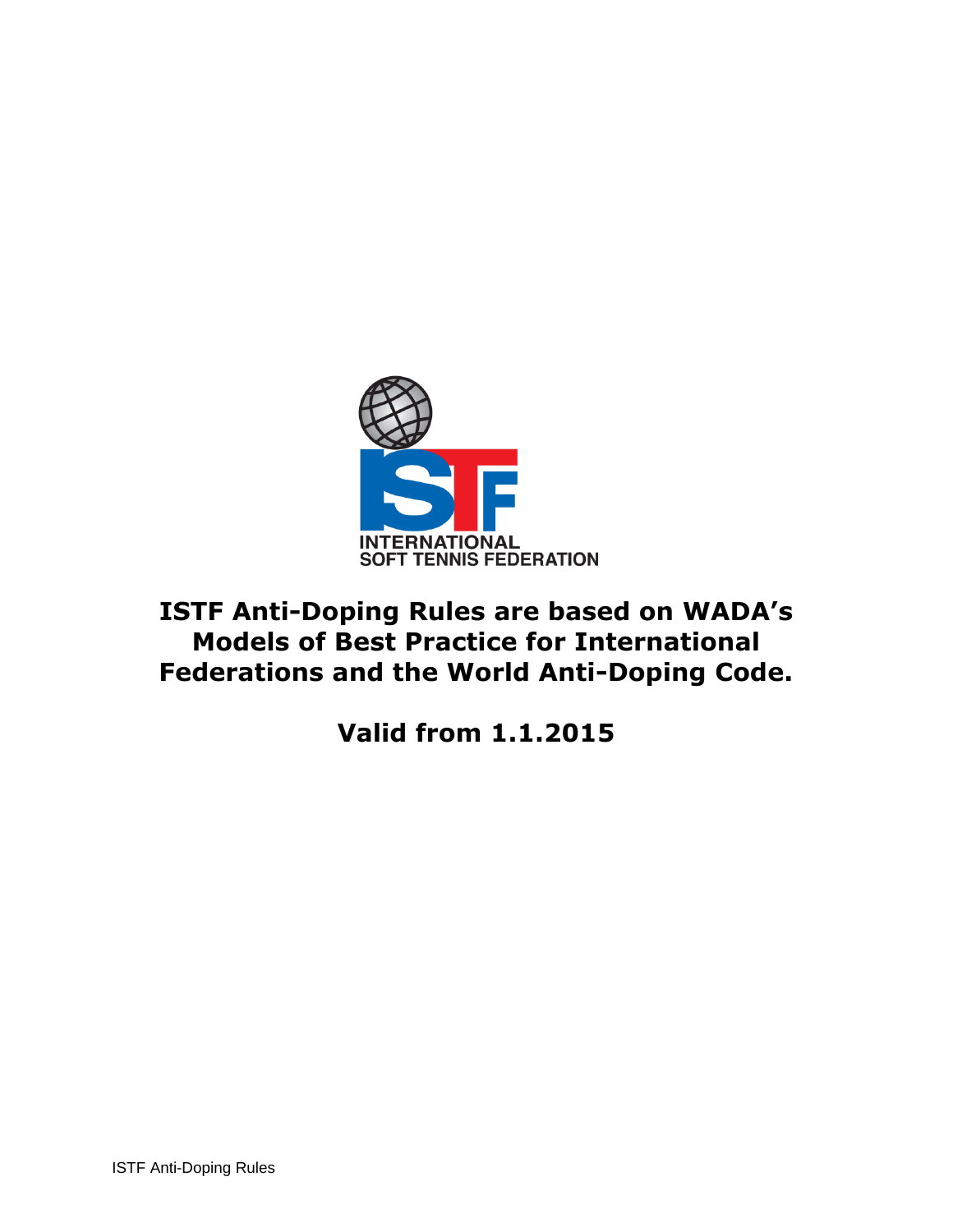# **TABLE OF CONTENTS**

| <b>ARTICLE 1</b>  |                                                                                     |
|-------------------|-------------------------------------------------------------------------------------|
| <b>ARTICLE 2</b>  |                                                                                     |
| <b>ARTICLE 3</b>  |                                                                                     |
| <b>ARTICLE 4</b>  |                                                                                     |
| <b>ARTICLE 5</b>  |                                                                                     |
| <b>ARTICLE 6</b>  |                                                                                     |
| <b>ARTICLE 7</b>  |                                                                                     |
| <b>ARTICLE 8</b>  |                                                                                     |
| <b>ARTICLE 9</b>  |                                                                                     |
| <b>ARTICLE 10</b> |                                                                                     |
| <b>ARTICLE 11</b> |                                                                                     |
| <b>ARTICLE 12</b> |                                                                                     |
| <b>ARTICLE 13</b> |                                                                                     |
| <b>ARTICLE 14</b> |                                                                                     |
| <b>ARTICLE 15</b> |                                                                                     |
| <b>ARTICLE 16</b> | INCORPORATION OF ISTF ANTI-DOPING RULES AND OBLIGATIONS OF NATIONAL FEDERATIONS. 48 |
| <b>ARTICLE 17</b> |                                                                                     |
| <b>ARTICLE 18</b> |                                                                                     |
| <b>ARTICLE 19</b> |                                                                                     |
| <b>ARTICLE 20</b> |                                                                                     |
| <b>ARTICLE 21</b> |                                                                                     |
| <b>ARTICLE 22</b> | ADDITIONAL ROLES AND RESPONSIBILITIES OF ATHLETES AND OTHER PERSONS  52             |
| <b>APPENDIX 1</b> |                                                                                     |
| <b>APPENDIX 2</b> |                                                                                     |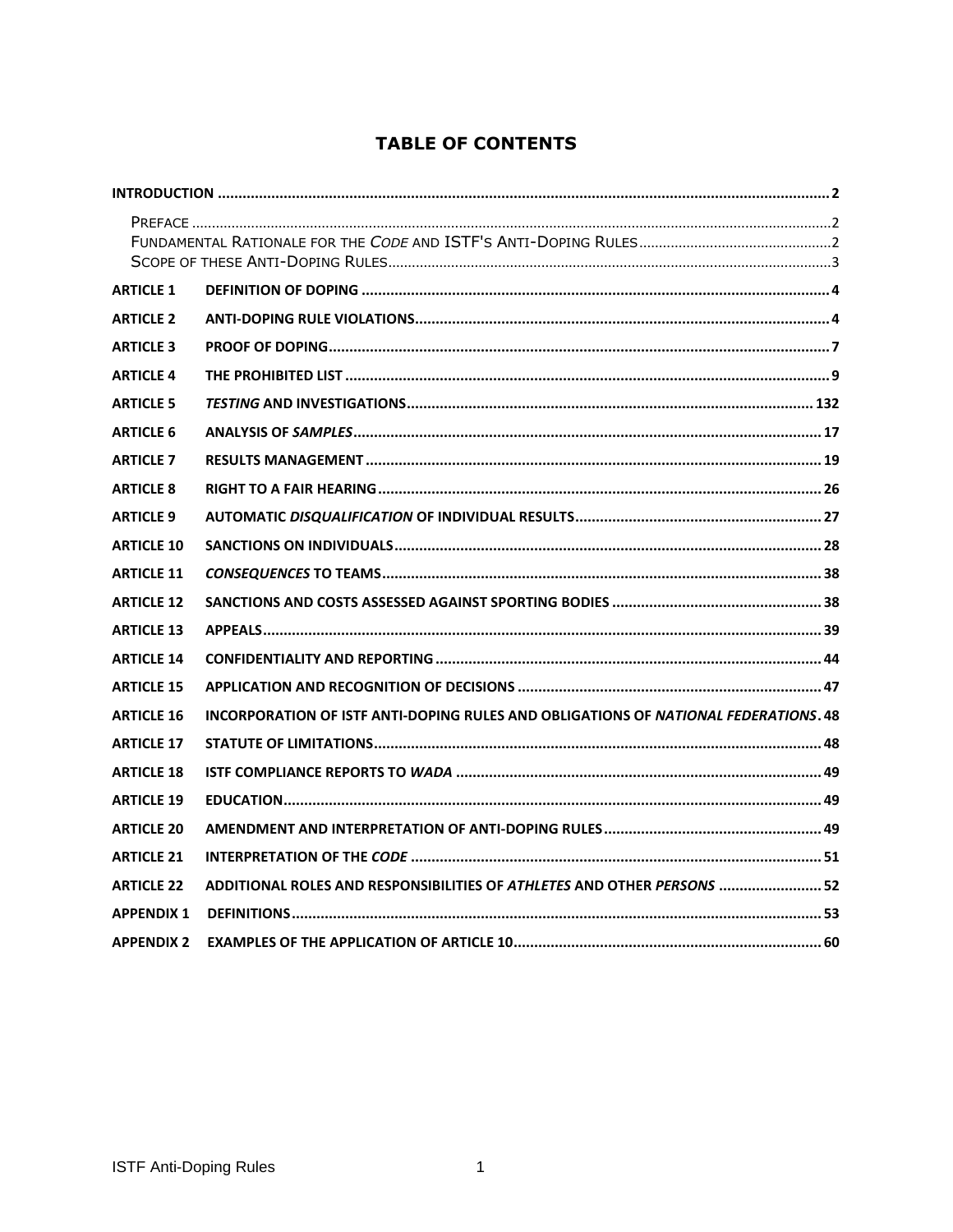## **ISTF ANTI-DOPING RULES**

## <span id="page-2-0"></span>**INTRODUCTION**

#### <span id="page-2-1"></span>**Preface**

ISTF accepted the revised (2015) World Anti-Doping *Code* (the "*Code*"). These Anti-Doping Rules are adopted and implemented in accordance with ISTF's responsibilities under the *Code*, and in furtherance of ISTF's continuing efforts to eradicate doping in sport.

These Anti-Doping Rules are sport rules governing the conditions under which sport is played.Aimed at enforcing anti-doping principles in a global and harmonized manner, they are distinct in nature from criminal and civil laws, and are not intended to be subject to or limited by any national requirements and legal standards applicable to criminal or civil proceedings. When reviewing the facts and the law of a given case, all courts, arbitral tribunals and other adjudicating bodies should be aware of and respect the distinct nature of these Anti-Doping Rules implementing the *Code* and the fact that these rules represent the consensus of a broad spectrum of stakeholders around the world as to what is necessary to protect and ensure fair sport.

#### <span id="page-2-2"></span>**Fundamental Rationale for the** *Code* **and ISTF's Anti-Doping Rules**

Anti-doping programs seek to preserve what is intrinsically valuable about sport. This intrinsic value is often referred to as "the spirit of sport". It is the essence of Olympism, the pursuit of human excellence through the dedicated perfection of each person's natural talents. It is how we play true. The spirit of sport is the celebration of the human spirit, body and mind, and is reflected in values we find in and through sport, including:

- Ethics, fair play and honesty
- Health
- Excellence in performance
- Character and education
- Fun and joy
- Teamwork
- Dedication and commitment
- Respect for rules and laws
- Respect for self and other *Participants*
- Courage
- Community and solidarity

Doping is fundamentally contrary to the spirit of sport.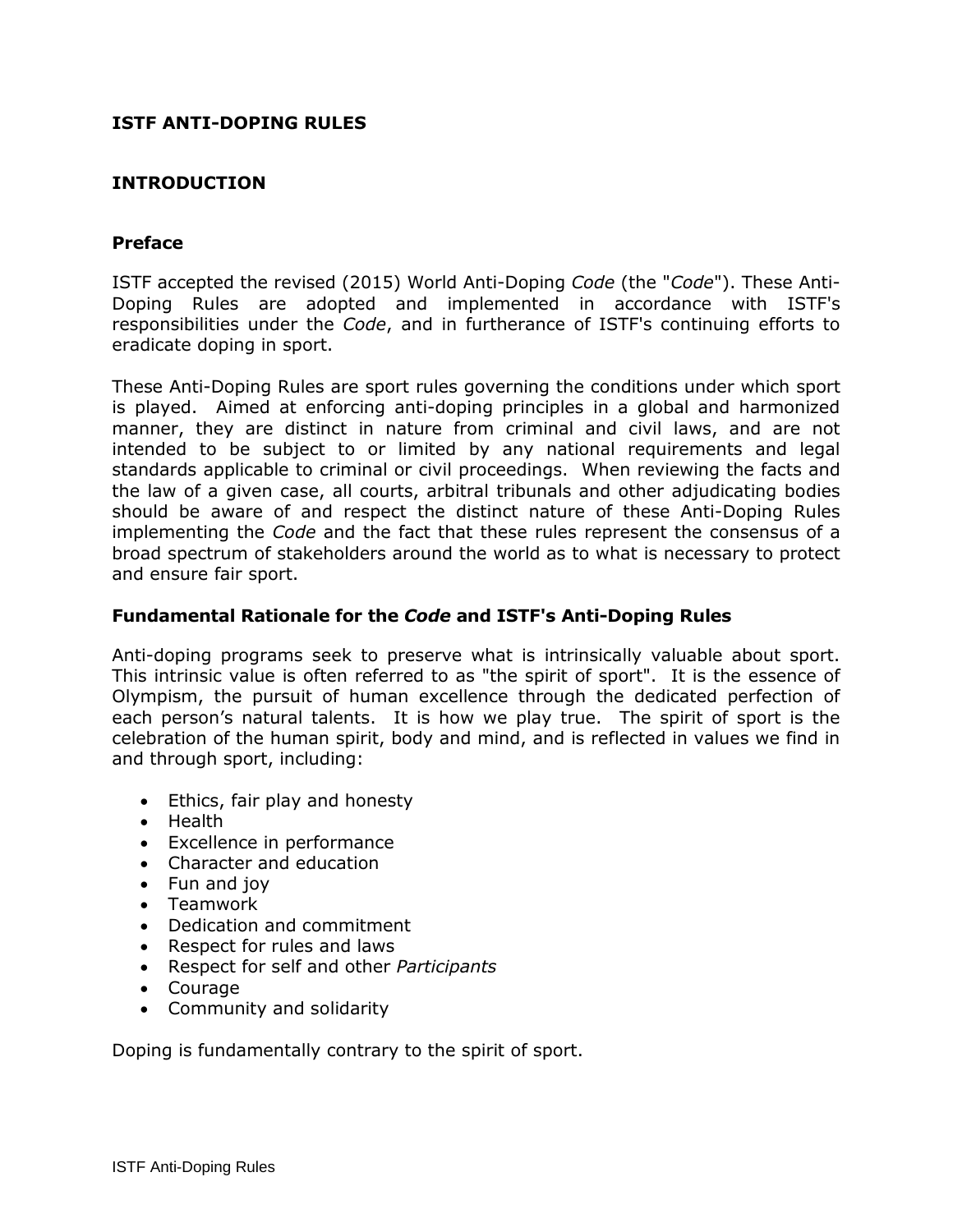#### <span id="page-3-0"></span>**Scope of these Anti-Doping Rules**

These Anti-Doping Rules shall apply to ISTF and to each of its *National Federations.*  They also apply to the following *Athletes*, *Athlete Support Personnel* and other *Persons*, each of whom is deemed, as a condition of his/her membership, accreditation and/or participation in the sport, to have agreed to be bound by these Anti-Doping Rules, and to have submitted to the authority of ISTF to enforce these Anti-Doping Rules and to the jurisdiction of the hearing panels specified in Article 8 and Article 13 to hear and determine cases and appeals brought under these Anti-Doping Rules:

- a. all *Athletes* and *Athlete Support Personnel* who are members of ISTF, or of any *National Federation*, or of any member or affiliate organization of any *National Federation* (including any clubs, teams, associations or leagues);
- b. all *Athletes* and *Athlete Support Personnel* participating in such capacity in *Events*, *Competitions* and other activities organized, convened, authorized or recognized by ISTF, or any *National Federation*, or any member or affiliate organization of any *National Federation* (including any clubs, teams, associations or leagues), wherever held;
- c. any other *Athlete* or *Athlete Support Personnel* or other *Person* who, by virtue of an accreditation, a licence or other contractual arrangement, or otherwise, is subject to the jurisdiction of ISTF, or of any *National Federation*, or of any member or affiliate organization of any *National Federation* (including any clubs, teams, associations or leagues), for purposes of anti-dopingand
- d. *Athletes* who are not regular members of ISTF or of one of its *National Federations* but who want to be eligible to compete in a particular *International Event*. ISTF may include such *Athletes* in its *Registered Testing Pool* so that they are required to provide information about their whereabouts for purposes of *Testing* under these Anti-Doping Rules for at least one month prior to the *International Event* in question.

Within the overall pool of *Athletes* set out above who are bound by and required to comply with these Anti-Doping Rules, the following *Athletes* shall be considered to be *International-Level Athletes* for purposes of these Anti-Doping Rules, and therefore the specific provisions in these Anti-Doping Rules applicable to *International-Level Athletes* (as regards *Testing* but also as regards *TUEs*, whereabouts information, results management, and appeals) shall apply to such *Athletes*: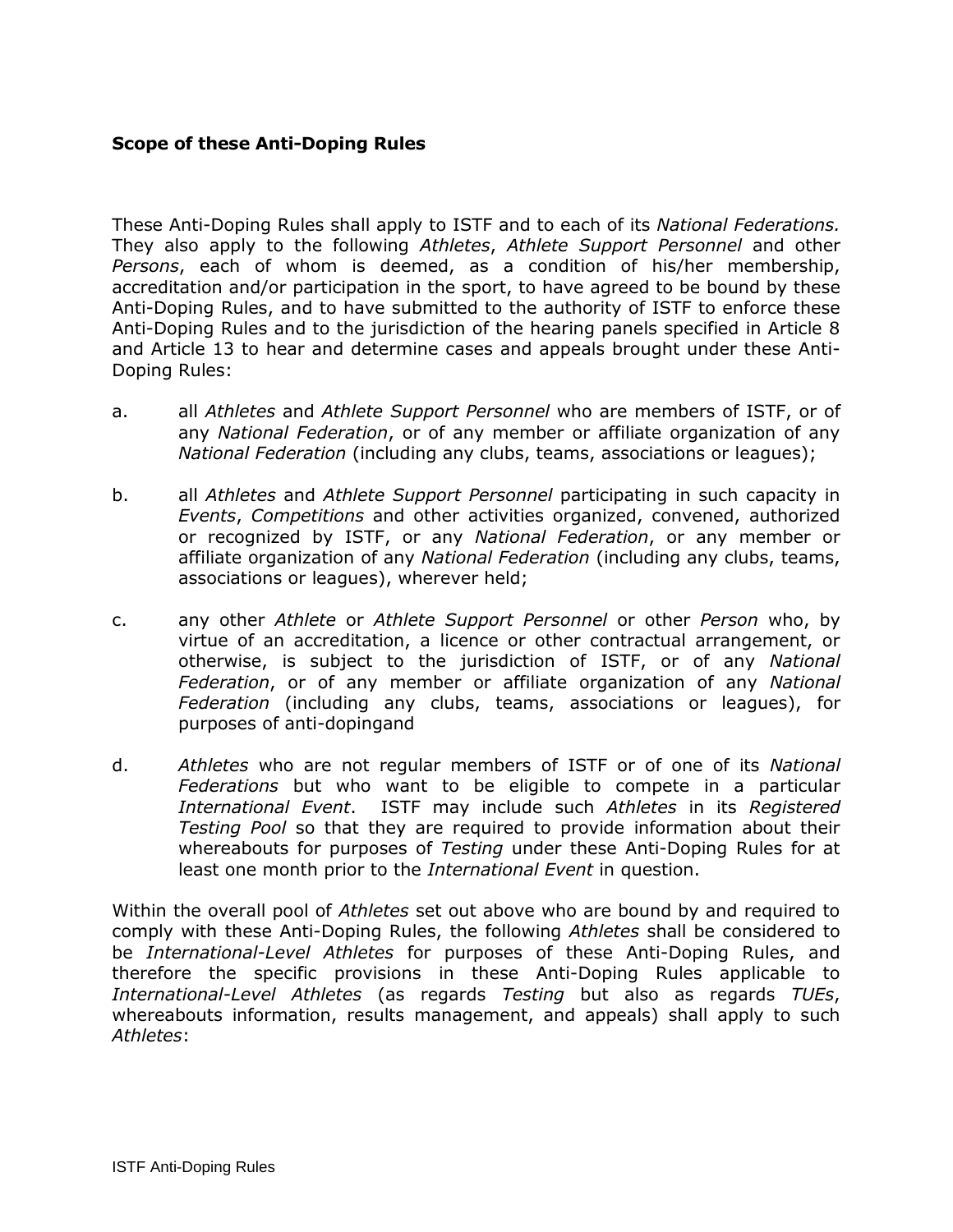- a. *Athletes* who participate in select ISTF International *Events* (such as World Championships). The complete list of those Events will be published by ISTF on its website; and
- b. All *Athletes* included in the ISTF's *Registered Testing Pool* and Testing Pool.

## <span id="page-4-0"></span>**ARTICLE 1 DEFINITION OF DOPING**

Doping is defined as the occurrence of one or more of the anti-doping rule violations set forth in Article 2.1 through Article 2.10 of these Anti-Doping Rules.

## <span id="page-4-1"></span>**ARTICLE 2 ANTI-DOPING RULE VIOLATIONS**

The purpose of Article 2 is to specify the circumstances and conduct which constitute anti-doping rule violations. Hearings in doping cases will proceed based on the assertion that one or more of these specific rules have been violated.

*Athletes* or other *Persons* shall be responsible for knowing what constitutes an antidoping rule violation and the substances and methods which have been included on the *Prohibited List*.

The following constitute anti-doping rule violations:

#### **2.1 Presence of a** *Prohibited Substance* **or its** *Metabolites* **or**  *Markers* **in an** *Athlete's Sample*

**2.1.1** It is each *Athlete's* personal duty to ensure that no *Prohibited Substance* enters his or her body. *Athletes* are responsible for any *Prohibited Substance* or its *Metabolites* or *Markers* found to be present in their *Samples*. Accordingly, it is not necessary that intent, *Fault*, negligence or knowing *Use* on the *Athlete's* part be demonstrated in order to establish an anti-doping rule violation under Article 2.1.

**2.1.2** Sufficient proof of an anti-doping rule violation under Article 2.1 is established by any of the following: presence of a *Prohibited Substance* or its *Metabolites* or *Markers* in the *Athlete's* A *Sample* where the *Athlete* waives analysis of the B *Sample* and the B *Sample* is not analyzed; or, where the *Athlete's* B *Sample* is analyzed and the analysis of the *Athlete's* B *Sample* confirms the presence of the *Prohibited Substance* or its *Metabolites* or *Markers* found in the *Athlete's* A *Sample*; or, where the *Athlete's* B *Sample* is split into two bottles and the analysis of the second bottle confirms the presence of the *Prohibited Substance* or its *Metabolites* or *Markers* found in the first bottle.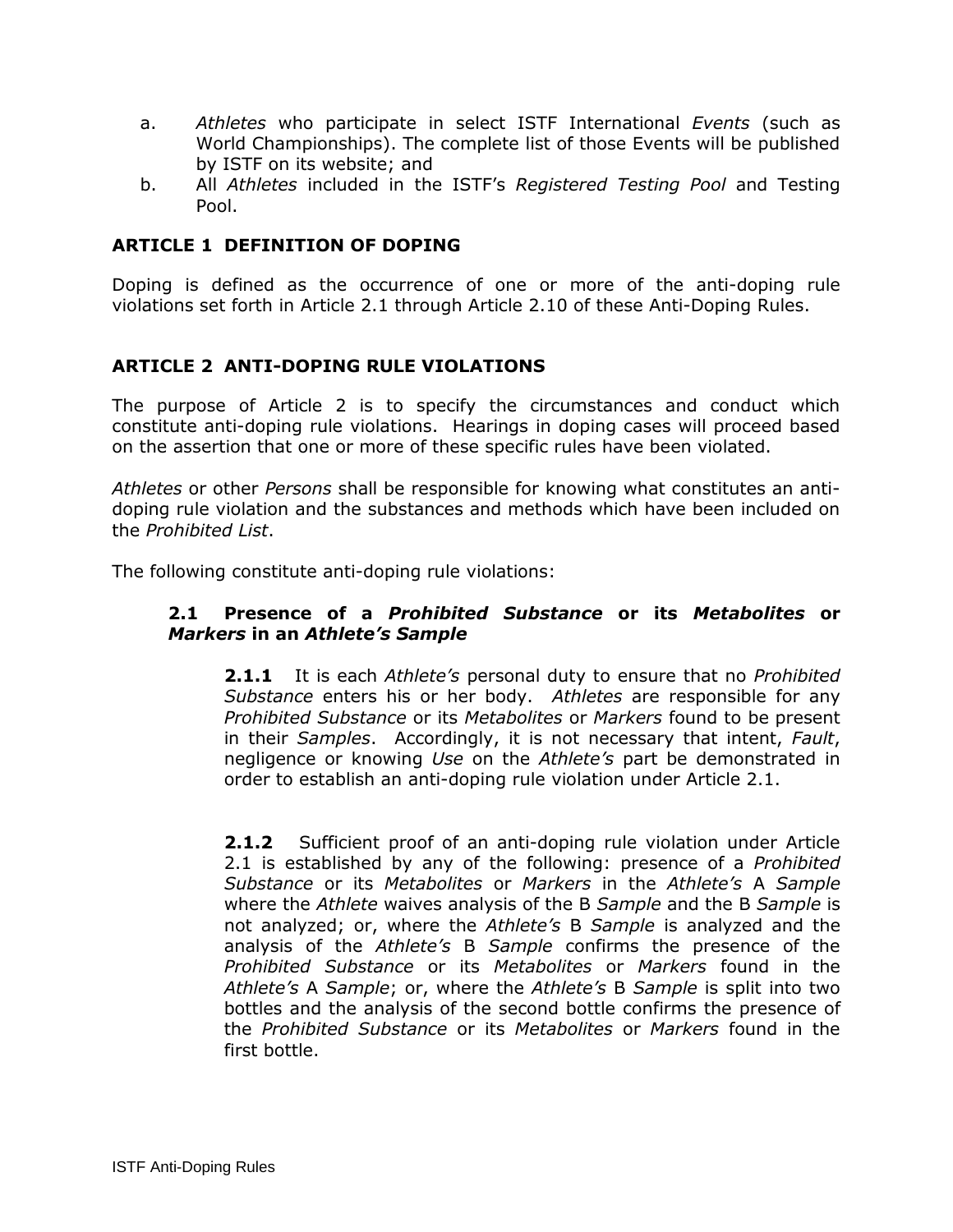**2.1.3** Excepting those substances for which a quantitative threshold is specifically identified in the *Prohibited List*, the presence of any quantity of a *Prohibited Substance* or its *Metabolites* or *Markers* in an *Athlete's Sample* shall constitute an anti-doping rule violation.

**2.1.4** As an exception to the general rule of Article 2.1, the *Prohibited List* or *International Standards* may establish special criteria for the evaluation of *Prohibited Substances* that can also be produced endogenously.

## **2.2** *Use* **or** *Attempted Use* **by an** *Athlete* **of a** *Prohibited Substance* **or a** *Prohibited Method*

**2.2.1** It is each *Athlete*'s personal duty to ensure that no *Prohibited Substance* enters his or her body and that no *Prohibited Method* is *Used*. Accordingly, it is not necessary that intent, *Fault*, negligence or knowing *Use* on the *Athlete*'s part be demonstrated in order to establish an anti-doping rule violation for *Use* of a *Prohibited Substance* or a *Prohibited Method*.

**2.2.2** The success or failure of the *Use* or *Attempted Use* of a *Prohibited Substance* or *Prohibited Method* is not material. It is sufficient that the *Prohibited Substance* or *Prohibited Method* was *Used* or *Attempted* to be *Used* for an anti-doping rule violation to be committed.

# **2.3 Evading, Refusing or Failing to Submit to** *Sample* **Collection**

Evading *Sample* collection, or without compelling justification refusing or failing to submit to *Sample* collection after notification as authorized in these Anti-Doping Rules or other applicable anti-doping rules.

# **2.4 Whereabouts Failures**

Any combination of three missed tests and/or filing failures, as defined in the International Standard for Testing and Investigations, within a twelve-month period by an *Athlete* in *a Registered Testing Pool.*

## **2.5** *Tampering* **or** *Attempted Tampering* **with any part of** *Doping Control*

Conduct which subverts the *Doping Control* process but which would not otherwise be included in the definition of *Prohibited Methods. Tampering* shall include, without limitation, intentionally interfering or attempting to interfere with a *Doping Control* official, providing fraudulent information to an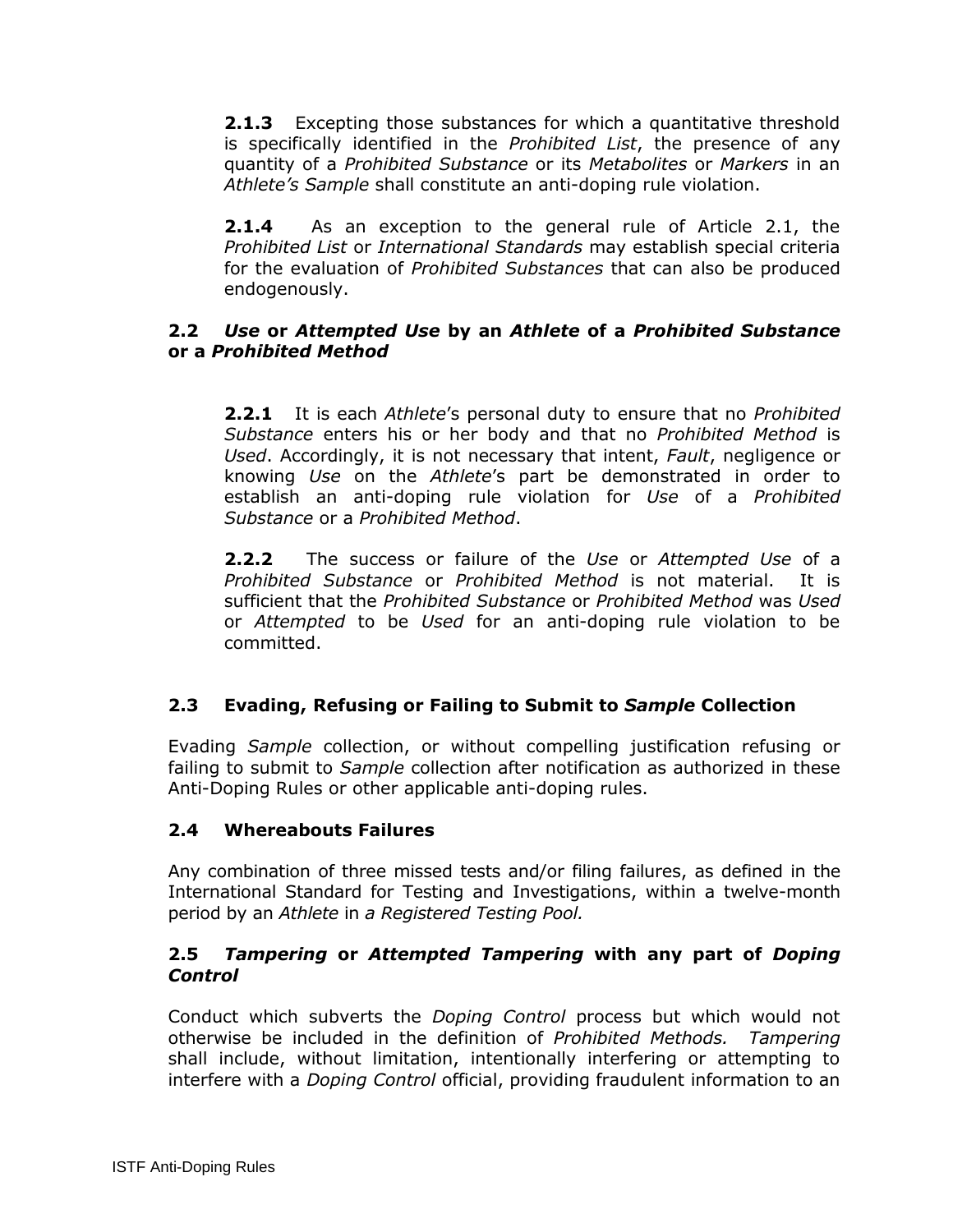*Anti-Doping Organization*, or intimidating or attempting to intimidate a potential witness.

# **2.6** *Possession* **of a** *Prohibited Substance* **or a** *Prohibited Method*

**2.6.1** *Possession* by an *Athlete In-Competition* of any *Prohibited Substance* or any *Prohibited Method*, or *Possession* by an *Athlete Outof-Competition* of any *Prohibited Substance* or any *Prohibited Method*  which is prohibited *Out-of-Competition* unless the *Athlete* establishes that the *Possession* is consistent with a Therapeutic Use Exemption ("*TUE*") granted in accordance with Article 4.4 or other acceptable justification.

**2.6.2** *Possession* by an *Athlete Support Person In-Competition* of any *Prohibited Substance* or any *Prohibited Method*, or *Possession* by an *Athlete Support Person Out-of-Competition* of any *Prohibited Substance* or any *Prohibited Method* which is prohibited *Out-of-Competition* in connection with an *Athlete*, *Competition* or training, unless the *Athlete Support Person* establishes that the *Possession* is consistent with a *TUE* granted to an *Athlete* in accordance with Article 4.4 or other acceptable justification.

## **2.7** *Trafficking* **or** *Attempted Trafficking* **in any** *Prohibited Substance* **or** *Prohibited Method*

**2.8** *Administration* **or** *Attempted Administration* **to any** *Athlete In-Competition* **of any** *Prohibited Substance or Prohibited Method,* **or**  *Administration* **or** *Attempted Administration* **to any** *Athlete Out-of-Competition* **of any** *Prohibited Substance* **or any** *Prohibited Method*  **that is prohibited** *Out-of-Competition*

## **2.9 Complicity**

Assisting, encouraging, aiding, abetting, conspiring, covering up or any other type of intentional complicity involving an anti-doping rule violation, *Attempted* anti-doping rule violation or violation of Article 10.12.1 by another *Person*.

## **2.10 Prohibited Association**

Association by an *Athlete* or other *Person* subject to the authority of an *Anti-Doping Organization* in a professional or sport-related capacity with any *Athlete Support Person* who:

**2.10.1** If subject to the authority of an *Anti-Doping Organization*, is serving a period of *Ineligibility*; or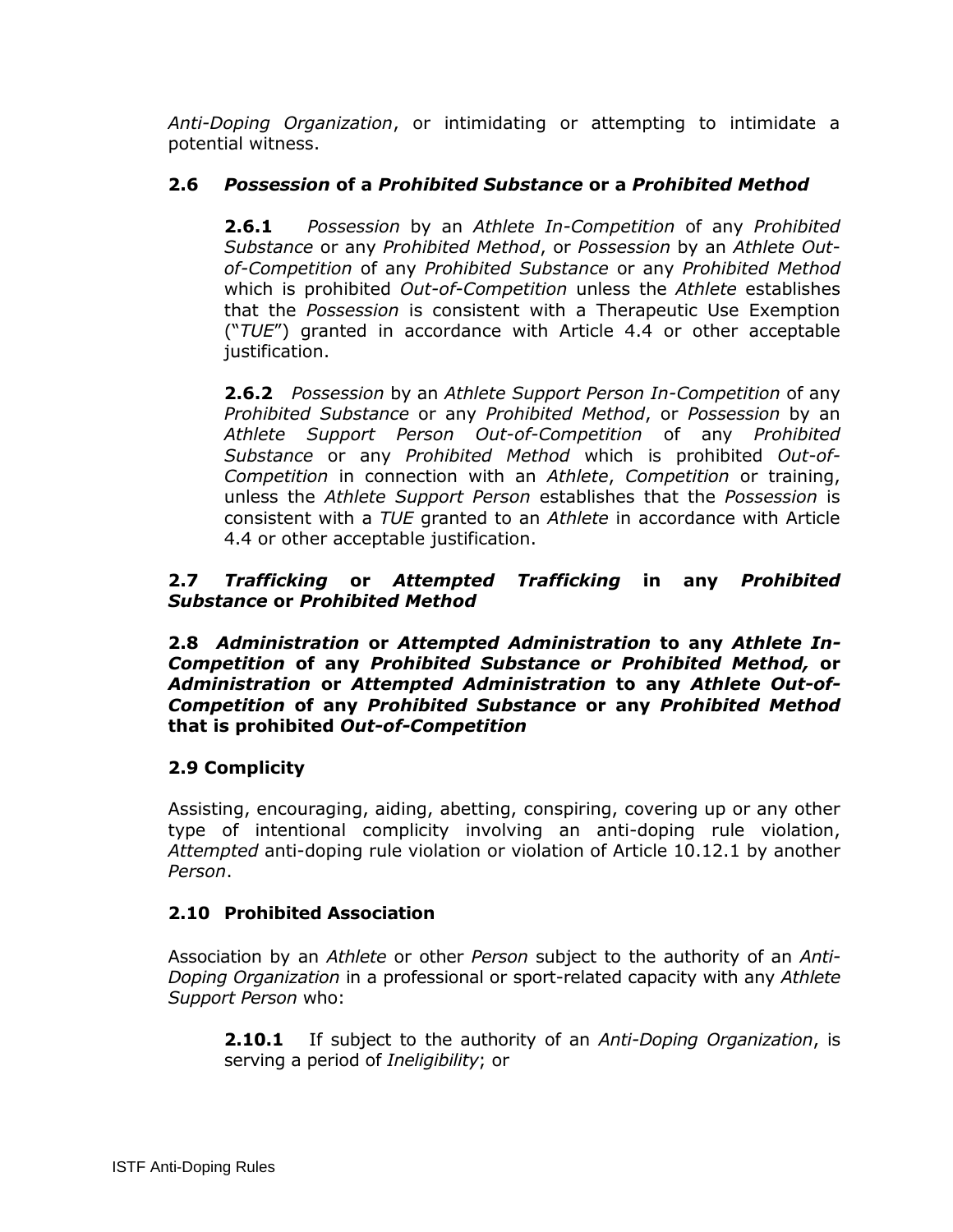**2.10.2** If not subject to the authority of an *Anti-Doping Organization* and where *Ineligibility* has not been addressed in a results management process pursuant to the *Code*, has been convicted or found in a criminal, disciplinary or professional proceeding to have engaged in conduct which would have constituted a violation of anti-doping rules if *Code*-compliant rules had been applicable to such *Person.* The disqualifying status of such *Person* shall be in force for the longer of six years from the criminal, professional or disciplinary decision or the duration of the criminal, disciplinary or professional sanction imposed; or

**2.10.3** Is serving as a front or intermediary for an individual described in Article 2.10.1 or 2.10.2.

In order for this provision to apply, it is necessary that the *Athlete* or other *Person* has previously been advised in writing by an *Anti-Doping Organization* with jurisdiction over the *Athlete* or other *Person*, or by *WADA*, of the *Athlete Support Person*'s disqualifying status and the potential *Consequence* of prohibited association and that the *Athlete* or other *Person* can reasonably avoid the association. The *Anti-Doping Organization* shall also use reasonable efforts to advise the *Athlete Support Person* who is the subject of the notice to the *Athlete* or other *Person* that the *Athlete Support Person* may, within 15 days, come forward to the *Anti-Doping Organization* to explain that the criteria described in Articles 2.10.1 and 2.10.2 do not apply to him or her. (Notwithstanding Article 17, this Article applies even when the *Athlete Support Person's* disqualifying conduct occurred prior to the effective date provided in Article 20.7.)

The burden shall be on the *Athlete* or other *Person* to establish that any association with *Athlete Support Personnel* described in Article 2.10.1 or 2.10.2 is not in a professional or sport-related capacity.

*Anti-Doping Organizations* that are aware of *Athlete Support Personnel* who meet the criteria described in Article 2.10.1, 2.10.2, or 2.10.3 shall submit that information to *WADA*.

## <span id="page-7-0"></span>**ARTICLE 3 PROOF OF DOPING**

## **3.1 Burdens and Standards of Proof**

ISTF shall have the burden of establishing that an anti-doping rule violation has occurred. The standard of proof shall be whether ISTF has established an anti-doping rule violation to the comfortable satisfaction of the hearing panel bearing in mind the seriousness of the allegation which is made. This standard of proof in all cases is greater than a mere balance of probability but less than proof beyond a reasonable doubt. Where these Anti-Doping Rules place the burden of proof upon the *Athlete* or other *Person* alleged to have committed an anti-doping rule violation to rebut a presumption or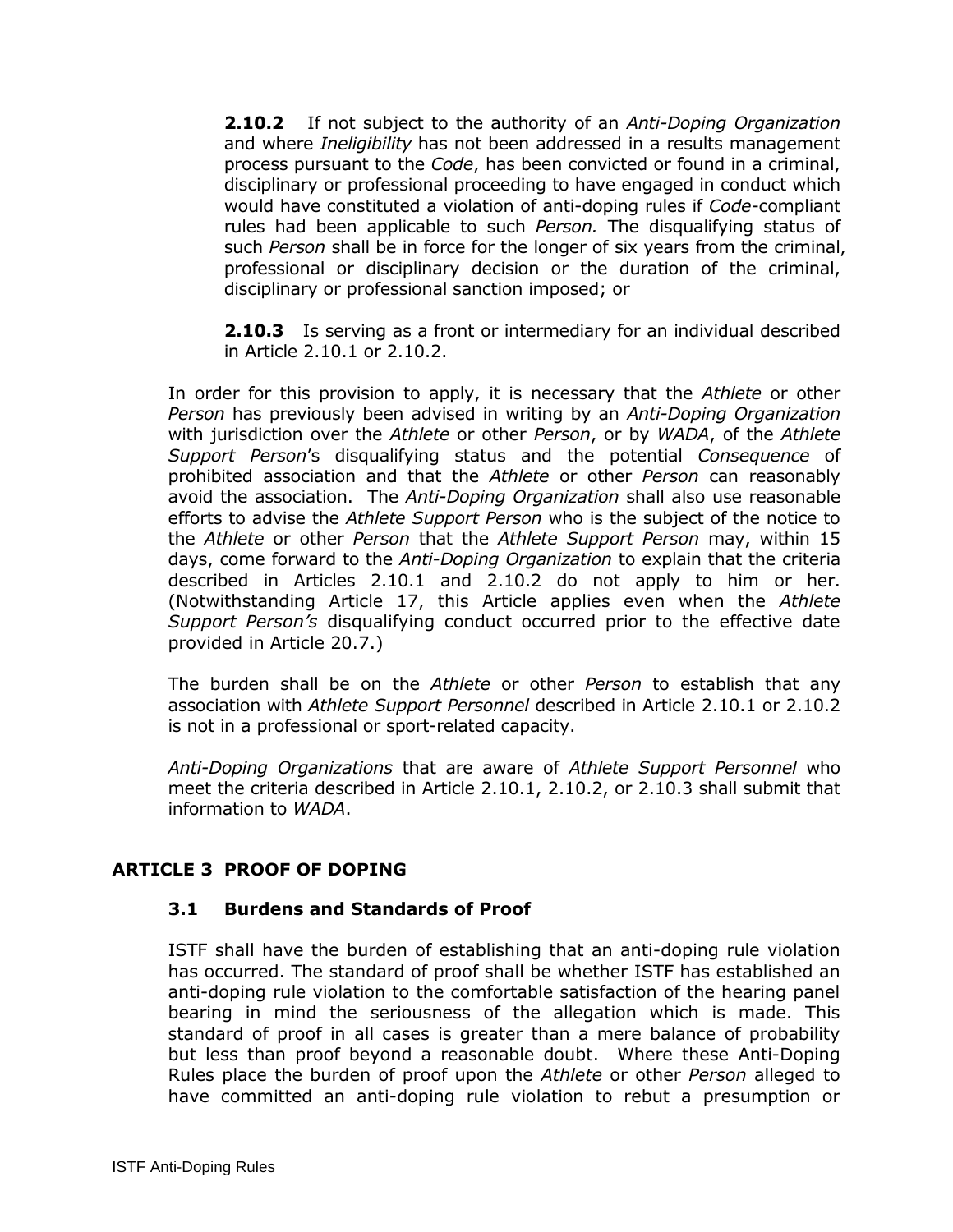establish specified facts or circumstances, the standard of proof shall be by a balance of probability.

# **3.2 Methods of Establishing Facts and Presumptions**

Facts related to anti-doping rule violations may be established by any reliable means, including admissions. The following rules of proof shall be applicable in doping cases:

**3.2.1** Analytical methods or decision limits approved by *WADA* after consultation within the relevant scientific community and which have been the subject of peer review are presumed to be scientifically valid. Any *Athlete* or other *Person* seeking to rebut this presumption of scientific validity shall, as a condition precedent to any such challenge, first notify *WADA* of the challenge and the basis of the challenge. *CAS* on its own initiative may also inform *WADA* of any such challenge. At *WADA*'s request, the *CAS* panel shall appoint an appropriate scientific expert to assist the panel in its evaluation of the challenge. Within 10 days of *WADA*'s receipt of such notice, and *WADA*'s receipt of the *CAS* file, *WADA* shall also have the right to intervene as a party, appear amicus curiae, or otherwise provide evidence in such proceeding.

**3.2.2** *WADA*-accredited laboratories, and other laboratories approved by *WADA*, are presumed to have conducted *Sample* analysis and custodial procedures in accordance with the International Standard for Laboratories. The *Athlete* or other *Person* may rebut this presumption by establishing that a departure from the International Standard for Laboratories occurred which could reasonably have caused the *Adverse Analytical Finding*. If the *Athlete* or other *Person* rebuts the preceding presumption by showing that a departure from the International Standard for Laboratories occurred which could reasonably have caused the *Adverse Analytical Finding*, then ISTF shall have the burden to establish that such departure did not cause the *Adverse Analytical Finding*.

**3.2.3** Departures from any other *International Standard* or other anti-doping rule or policy set forth in the *Code* or these Anti-Doping Rules which did not cause an *Adverse Analytical Finding* or other antidoping rule violation shall not invalidate such evidence or results. If the *Athlete* or other *Person* establishes a departure from another *International Standard* or other anti-doping rule or policy which could reasonably have caused an anti-doping rule violation based on an *Adverse Analytical Finding* or other anti-doping rule violation, then ISTF shall have the burden to establish that such departure did not cause the *Adverse Analytical Finding* or the factual basis for the antidoping rule violation.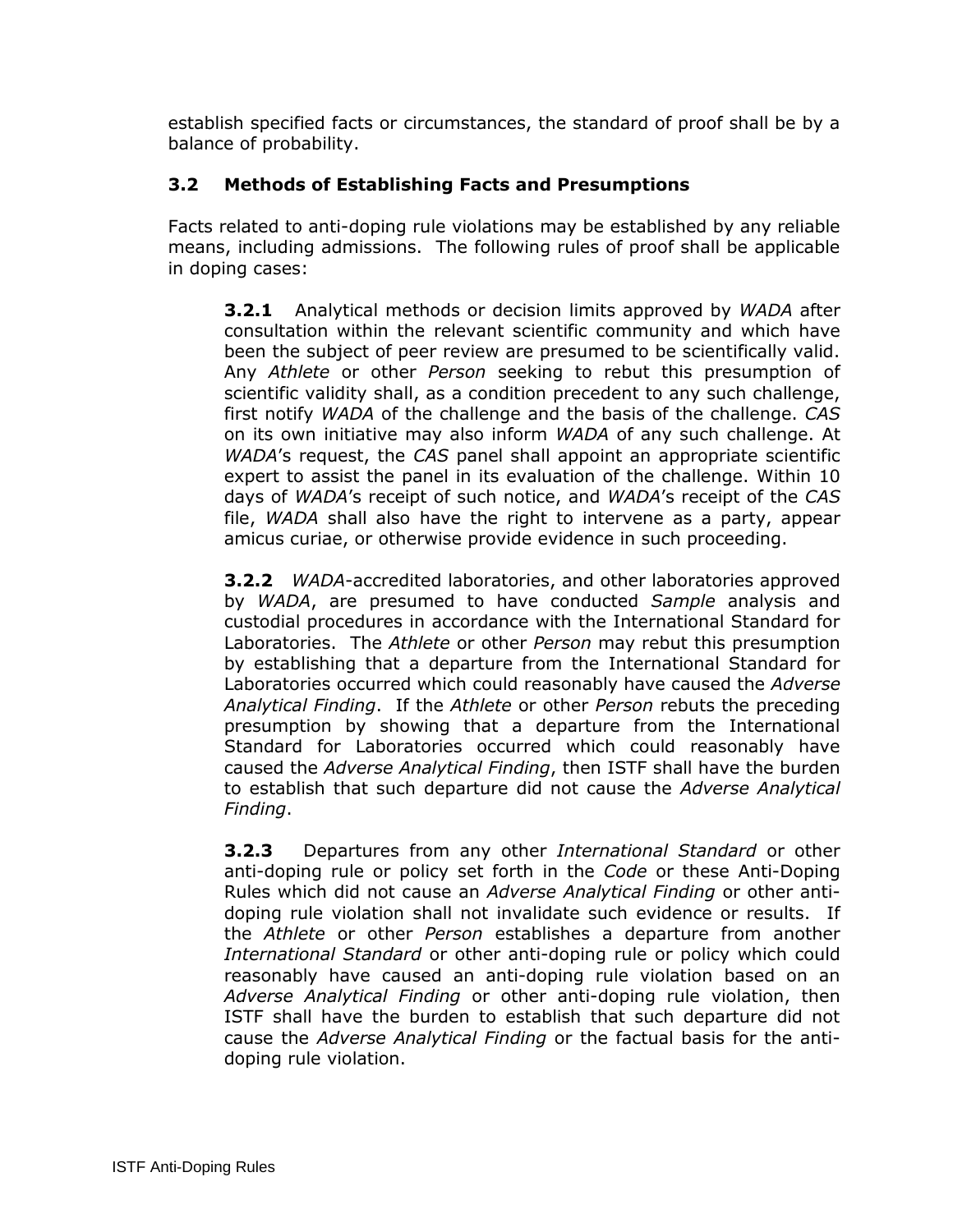**3.2.4** The facts established by a decision of a court or professional disciplinary tribunal of competent jurisdiction which is not the subject of a pending appeal shall be irrebuttable evidence against the *Athlete* or other *Person* to whom the decision pertained of those facts unless the *Athlete* or other *Person* establishes that the decision violated principles of natural justice.

**3.2.5** The hearing panel in a hearing on an anti-doping rule violation may draw an inference adverse to the *Athlete* or other *Person* who is asserted to have committed an anti-doping rule violation based on the *Athlete's* or other *Person*'s refusal, after a request made in a reasonable time in advance of the hearing, to appear at the hearing (either in person or telephonically as directed by the hearing panel) and to answer questions from the hearing panel or ISTF.

# <span id="page-9-0"></span>**ARTICLE 4 THE PROHIBITED LIST**

## **4.1 Incorporation of the** *Prohibited List*

These Anti-Doping Rules incorporate the *Prohibited List*, which is published and revised by *WADA* as described in Article 4.1 of the *Code*.

#### **4.2** *Prohibited Substances* **and** *Prohibited Methods* **Identified on the** *Prohibited List*

## **4.2.1** *Prohibited Substances* and *Prohibited Methods*

Unless provided otherwise in the *Prohibited List* and/or a revision, the *Prohibited List* and revisions shall go into effect under these Anti-Doping Rules three months after publication by *WADA*, without requiring any further action by ISTF or its *National Federations.* All *Athletes* and other *Persons* shall be bound by the *Prohibited List*, and any revisions thereto, from the date they go into effect, without further formality. It is the responsibility of all *Athletes* and other *Persons* to familiarize themselves with the most up-to-date version of the *Prohibited List* and all revisions thereto.

## **4.2.2** *Specified Substances*

For purposes of the application of Article 10, all *Prohibited Substances* shall be *Specified Substances* except substances in the classes of anabolic agents and hormones and those stimulants and hormone antagonists and modulators so identified on the *Prohibited List*. The category of *Specified Substances* shall not include *Prohibited Methods*.

## **4.3** *WADA***'s Determination of the** *Prohibited List*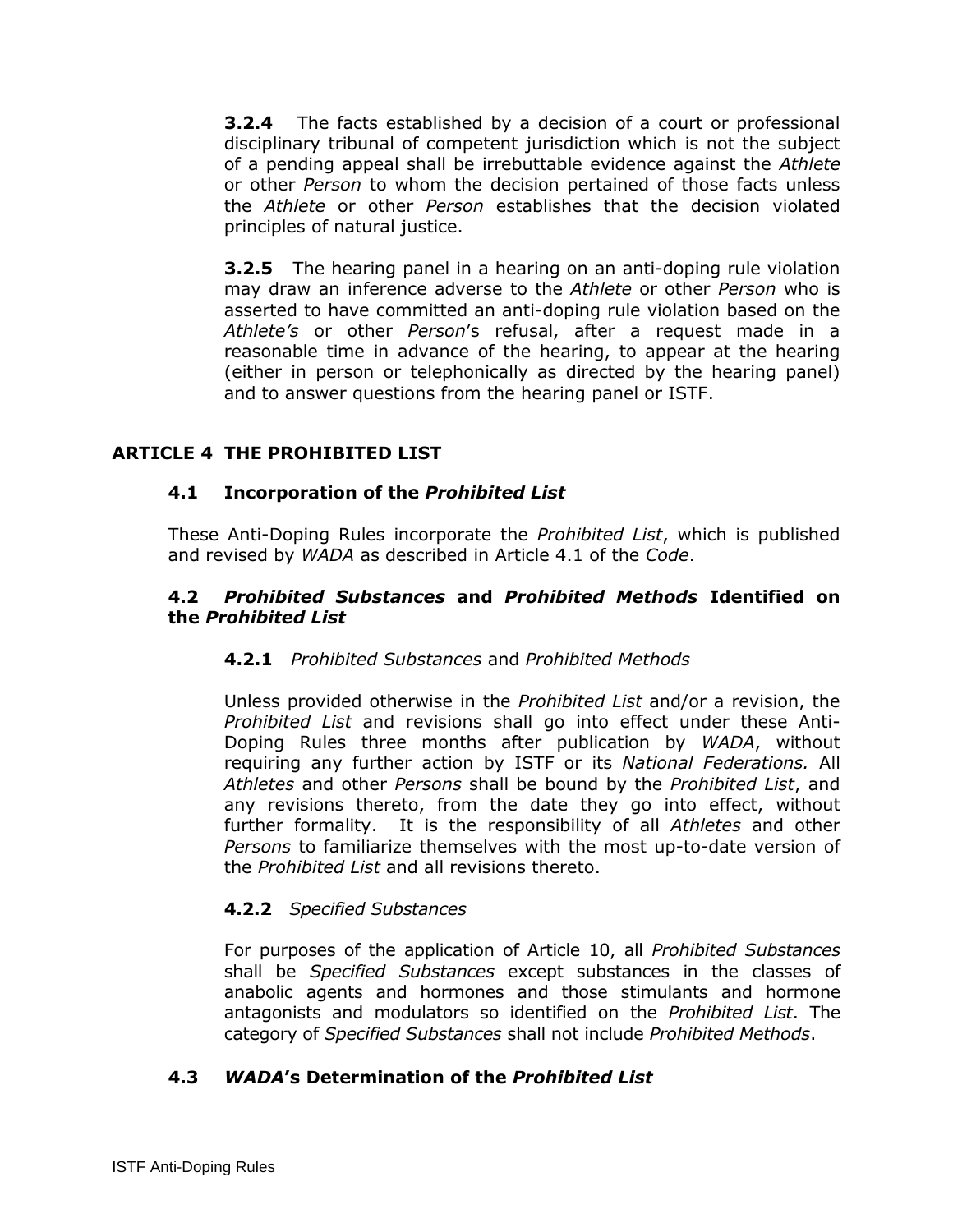*WADA's* determination of the *Prohibited Substances* and *Prohibited Methods* that will be included on the *Prohibited List*, the classification of substances into categories on the *Prohibited List*, and the classification of a substance as prohibited at all times or *In-Competition* only, is final and shall not be subject to challenge by an *Athlete* or other *Person* based on an argument that the substance or method was not a masking agent or did not have the potential to enhance performance, represent a health risk or violate the spirit of sport.

# **4.4 Therapeutic Use Exemptions ("***TUEs***")**

**4.4.1** The presence of a *Prohibited Substance* or its *Metabolites* or *Markers*, and/or the *Use* or *Attempted Use*, *Possession* or *Administration* or *Attempted Administration* of a *Prohibited Substance* or *Prohibited Method*, shall not be considered an anti-doping rule violation if it is consistent with the provisions of a *TUE* granted in accordance with the International Standard for Therapeutic Use Exemptions.

**4.4.2** If an *International-Level Athlete* is using a *Prohibited Substance* or a *Prohibited Method* for therapeutic reasons:

4.4.2.1 Where the *Athlete* already has a *TUE* granted by his or her *National Anti-Doping Organization* for the substance or method in question, that *TUE* is automatically valid for international-level *Competition* provided that such *TUE* decision has been reported in accordance with Article 5.4 of the International Standard for Therapeutic Use Exemptions and therefore is available for review by *WADA*.

4.4.2.2 If the *Athlete* does not already have a *TUE* granted by his/her *National Anti-Doping Organization* for the substance or method in question, the *Athlete* must apply directly to ISTF for a *TUE* in accordance with the process set out in the International Standard for Therapeutic Use Exemptions, using the form posted on ISTF website. If ISTF denies the *Athlete*'s application, it must notify the *Athlete* promptly, with reasons. If ISTF grants the *Athlete*'s application, it shall notify not only the *Athlete* but also his/her *National Anti-Doping Organization*. If the *National Anti-Doping Organization* considers that the *TUE* granted by ISTF does not meet the criteria set out in the International Standard for Therapeutic Use Exemptions, it has 21 days from such notification to refer the matter to *WADA* for review in accordance with Article 4.4.6. If the *National Anti-Doping Organization* refers the matter to *WADA* for review, the *TUE* granted by ISTF remains valid for international-level *Competition* and *Out-of-Competition Testing* (but is not valid for national-level *Competition*) pending *WADA*'s decision. If the *National Anti-Doping Organization* does not refer the matter to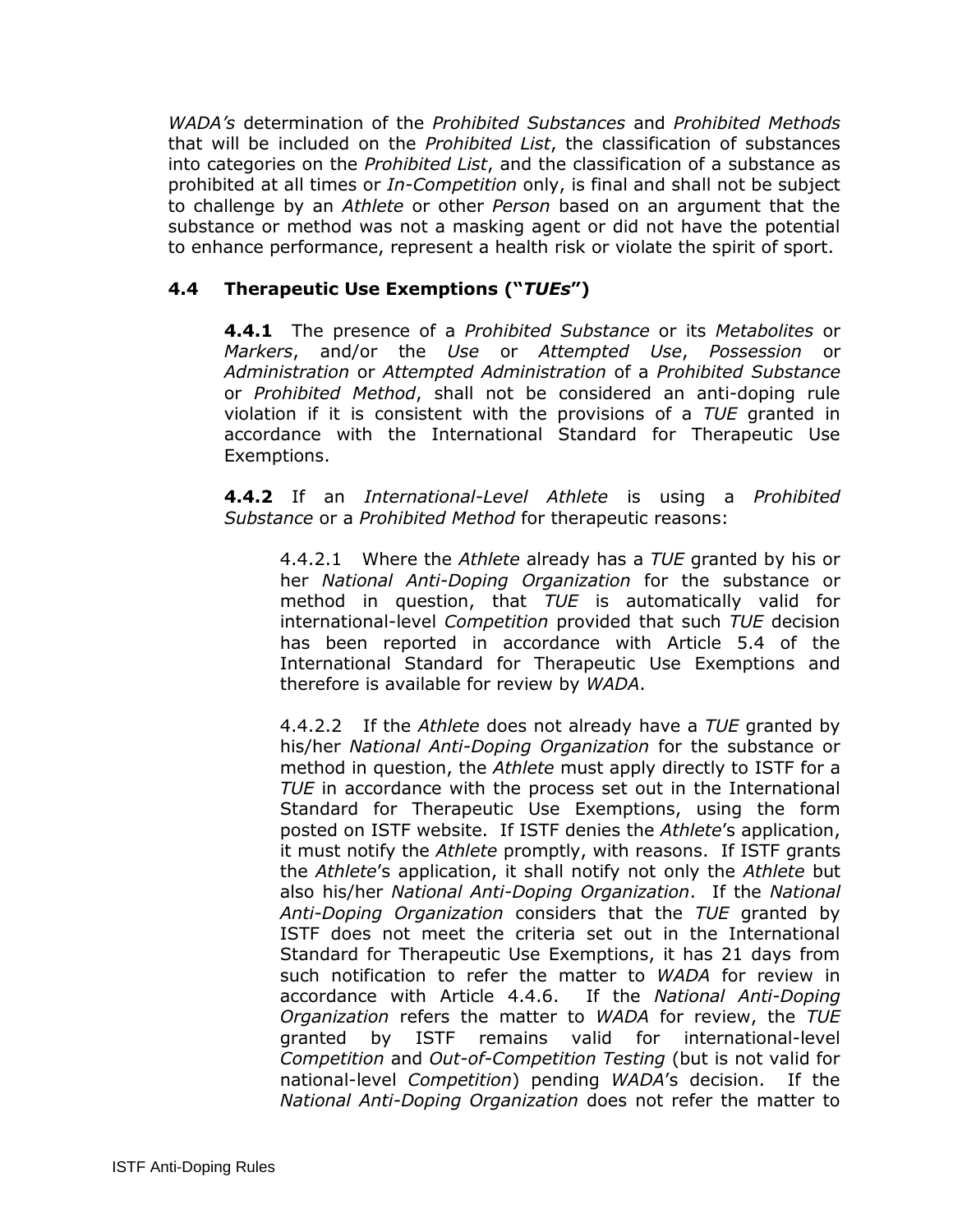*WADA* for review, the *TUE* granted by ISTF becomes valid for national-level *Competitio*n as well when the 21-day review deadline expires.

**4.4.3** If ISTF chooses to test an *Athlete* who is not an *International-Level Athlete*, ISTF shall recognize a *TUE* granted to that *Athlete* by his or her *National Anti-Doping Organization*. If ISTF chooses to test an *Athlete* who is not an *International-Level* or a *National-Level Athlete*, ISTF shall permit that *Athlete* to apply for a retroactive *TUE* for any *Prohibited Substance* or *Prohibited Method* that he/she is using for therapeutic reasons.

**4.4.4** An application to ISTF for grant of a *TUE* should be made as soon as the need arises. For substances prohibited *In-Competition* only, the *Athlete* should apply for a *TUE* at least 30 days before the *Athlete's* next *Competition* unless it is an emergency or exceptional situation.

An *Athlete* may only be granted retroactive approval for his/her Therapeutic *Use* of a *Prohibited Substance* or *Prohibited Method* (i.e., a retroactive *TUE*) if:

a. Emergency treatment or treatment of an acute medical condition was necessary; or

b. Due to other exceptional circumstances, there was insufficient time or opportunity for the *Athlete* to submit, or for the TUE Panel to consider, an application for the *TUE* prior to *Sample* collection; or

c. The applicable rules required the *Athlete* or permitted the *Athlete*  (see *Code* Article 4.4.5) to apply for a retroactive *TUE*; or

d. It is agreed, by *WADA* and by the *Anti-Doping Organization* to whom the application for a retroactive *TUE* is or would be made, that fairness requires the grant of a retroactive *TUE*.

ISTF shall appoint a standing panel of at least 3 physicians to consider applications for the grant or recognition of *TUEs* (the "TUE Panel"). Upon ISTF's receipt of a *TUE* request, the ISTF's Anti-Doping Administrator or its delegate shall appoint the *TUE Panel* which will consider such request. The TUE Panel shall promptly evaluate and decide upon the application in accordance with the relevant provisions of the International Standard for Therapeutic Use Exemptions and the eventual specific ISTF's protocols posted on its website. Subject to Article 4.4.6 of these Rules, its decision shall be the final decision of ISTF, and shall be reported to *WADA* and other relevant *Anti-Doping Organizations*, including the *Athlete*'s *National Anti-Doping Organization*, through *ADAMS*, in accordance with the *International Standard* for Therapeutic Use Exemptions.

#### **4.4.5 Expiration, Cancellation, Withdrawal or Reversal of a**  *TUE*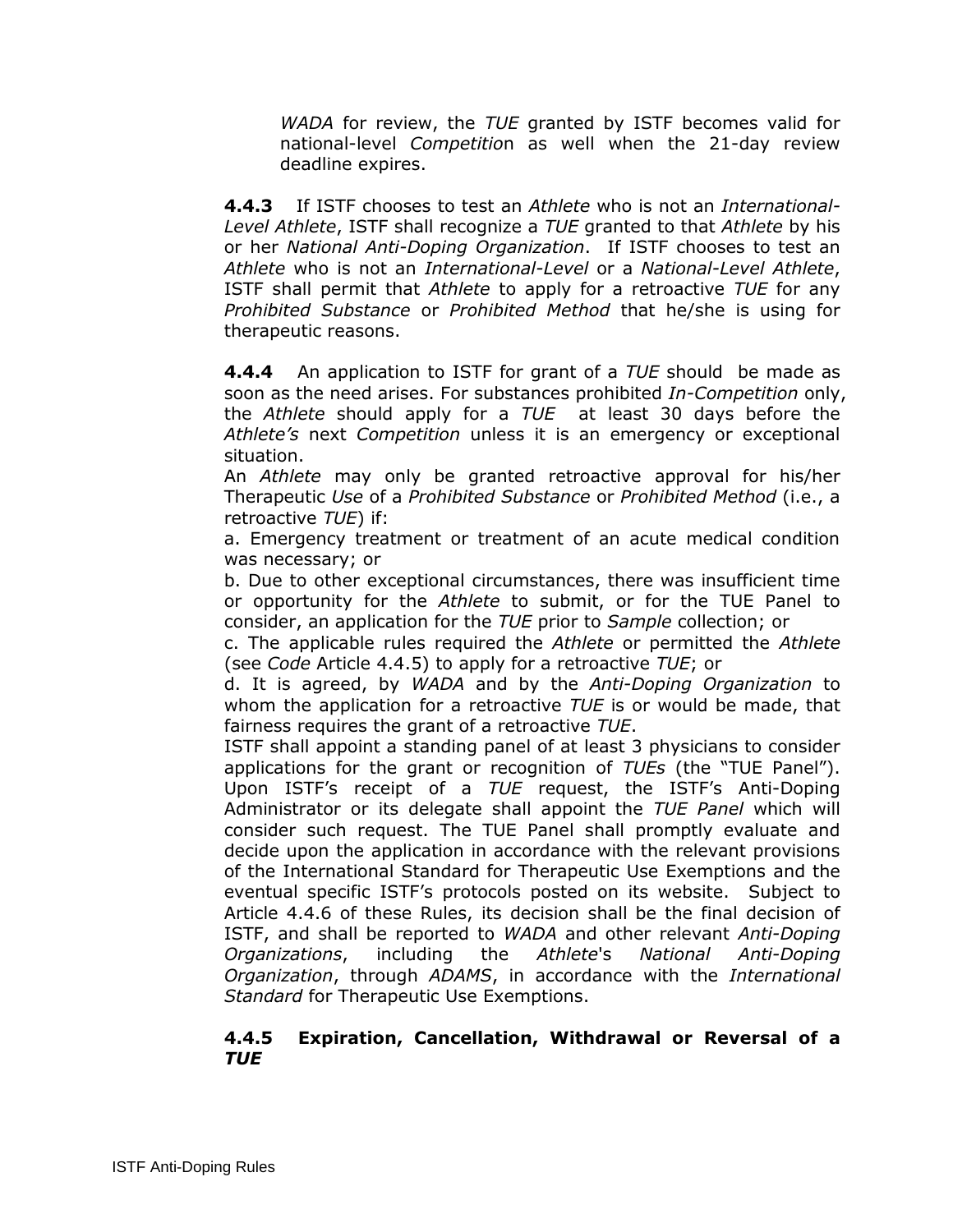4.4.5.1 A *TUE* granted pursuant to these Anti-Doping Rules: (a) shall expire automatically at the end of any term for which it was granted, without the need for any further notice or other formality; (b) may be cancelled if the *Athlete* does not promptly comply with any requirements or conditions imposed by the TUE Panel upon grant of the *TUE*; (c) may be withdrawn by the TUE Panel if it is subsequently determined that the criteria for grant of a *TUE* are not in fact met; or (d) may be reversed on review by *WADA* or on appeal.

4.4.5.2 In such event, the *Athlete* shall not be subject to any *Consequences* based on his/her *Use* or *Possession* or *Administration* of the *Prohibited Substance* or *Prohibited Method* in question in accordance with the *TUE* prior to the effective date of expiry, cancellation, withdrawal or reversal of the *TUE*. The review pursuant to Article 7.2 of any subsequent *Adverse Analytical Finding* shall include consideration of whether such finding is consistent with *Use* of the *Prohibited Substance* or *Prohibited Method* prior to that date, in which event no antidoping rule violation shall be asserted.

## **4.4.6 Reviews and Appeals of** *TUE* **Decisions**

4.4.6.1*WADA* shall review any decision by ISTF to grant a *TUE* that is referred *to WADA* by the *Athlete's National Anti-Doping Organization*. *WADA* may review any other *TUE* decisions at any time, whether upon request by those affected or on its own initiative. If the *TUE* decision being reviewed meets the criteria set out in the International Standard for Therapeutic Use Exemptions, *WADA* will not interfere with it. If the *TUE* decision does not meet those criteria, *WADA* will reverse it.

4.4.6.2 Any *TUE* decision by ISTF (or by a *National Anti-Doping Organization* where it has agreed to consider the application on behalf of ISTF) that is not reviewed by *WADA*, or that is reviewed by *WADA* but is not reversed upon review, may be appealed by the *Athlete* and/or the *Athlete's National Anti-Doping Organization* exclusively to *CAS*, in accordance with Article 13.

4.4.6.3 A decision by *WADA* to reverse a *TUE* decision may be appealed by the *Athlete,* the *National Anti-Doping Organization* and/or ISTF exclusively to *CAS*, in accordance with Article 13.

4.4.6.4A failure to take action within a reasonable time on a properly submitted application for grant or recognition of a *TUE*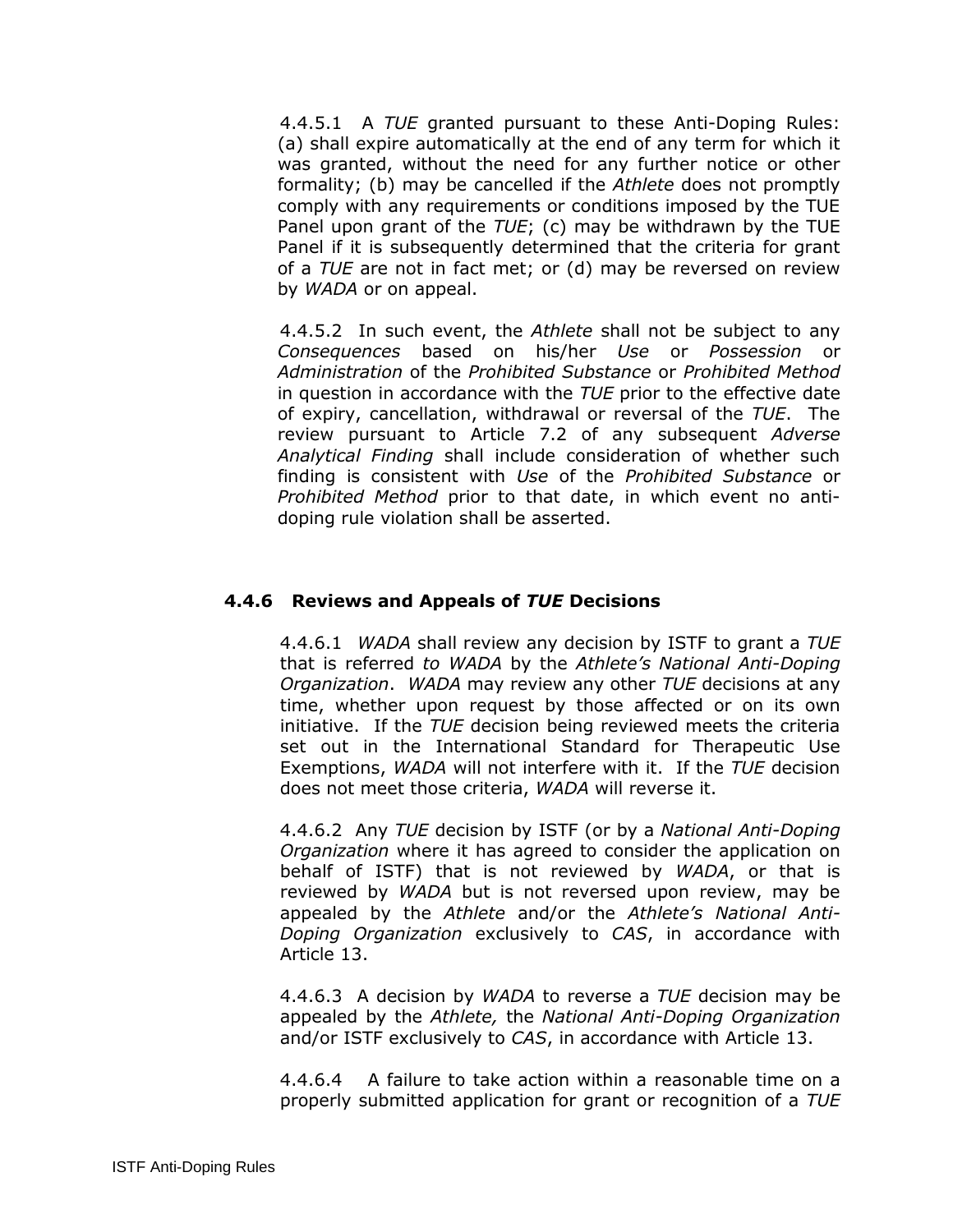or for review of a *TUE* decision shall be considered a denial of the application.

## <span id="page-13-0"></span>**ARTICLE 5** *TESTING* **AND INVESTIGATIONS**

#### **5.1 Purpose of** *Testing* **and Investigations**

*Testing* and investigations shall only be undertaken for anti-doping purposes. They shall be conducted in conformity with the provisions of the International Standard for Testing and Investigations and the eventual specific protocols of ISTF supplementing that *International Standard*.

**5.1.1** *Testing* shall be undertaken to obtain analytical evidence as to the *Athlete*'s compliance (or non-compliance) with the strict *Cod*e prohibition on the presence/*Use* of a *Prohibited Substance* or *Prohibited Method*. Test distribution planning, *Testing*, post-*Testing* activity and all related activities conducted by ISTF shall be in conformity with the International Standard for Testing and Investigations. ISTF shall determine the number of finishing placement tests, random tests and target tests to be performed, in accordance with the criteria established by the International Standard for Testing and Investigations. All provisions of the International Standard for Testing and Investigations shall apply automatically in respect of all such *Testing.* 

## **5.1.2** Investigations shall be undertaken:

5.1.2.1 in relation to *Atypical Findings*, Atypical Passport Findings and *Adverse Passport Findings*, in accordance with Articles 7.4 and 7.5 respectively, gathering intelligence or evidence (including, in particular, analytical evidence) in order to determine whether an anti-doping rule violation has occurred under Article 2.1 and/or Article 2.2; and

5.1.2.2 in relation to other indications of potential anti-doping rule violations, in accordance with Articles 7.6 and 7.7, gathering intelligence or evidence (including, in particular, nonanalytical evidence) in order to determine whether an antidoping rule violation has occurred under any of Articles 2.2 to 2.10.

**5.1.3** ISTF may obtain, assess and process anti-doping intelligence from all available sources, to inform the development of an effective, intelligent and proportionate test distribution plan, to plan Target Testing, and/or to form the basis of an investigation into a possible anti-doping rule violation(s).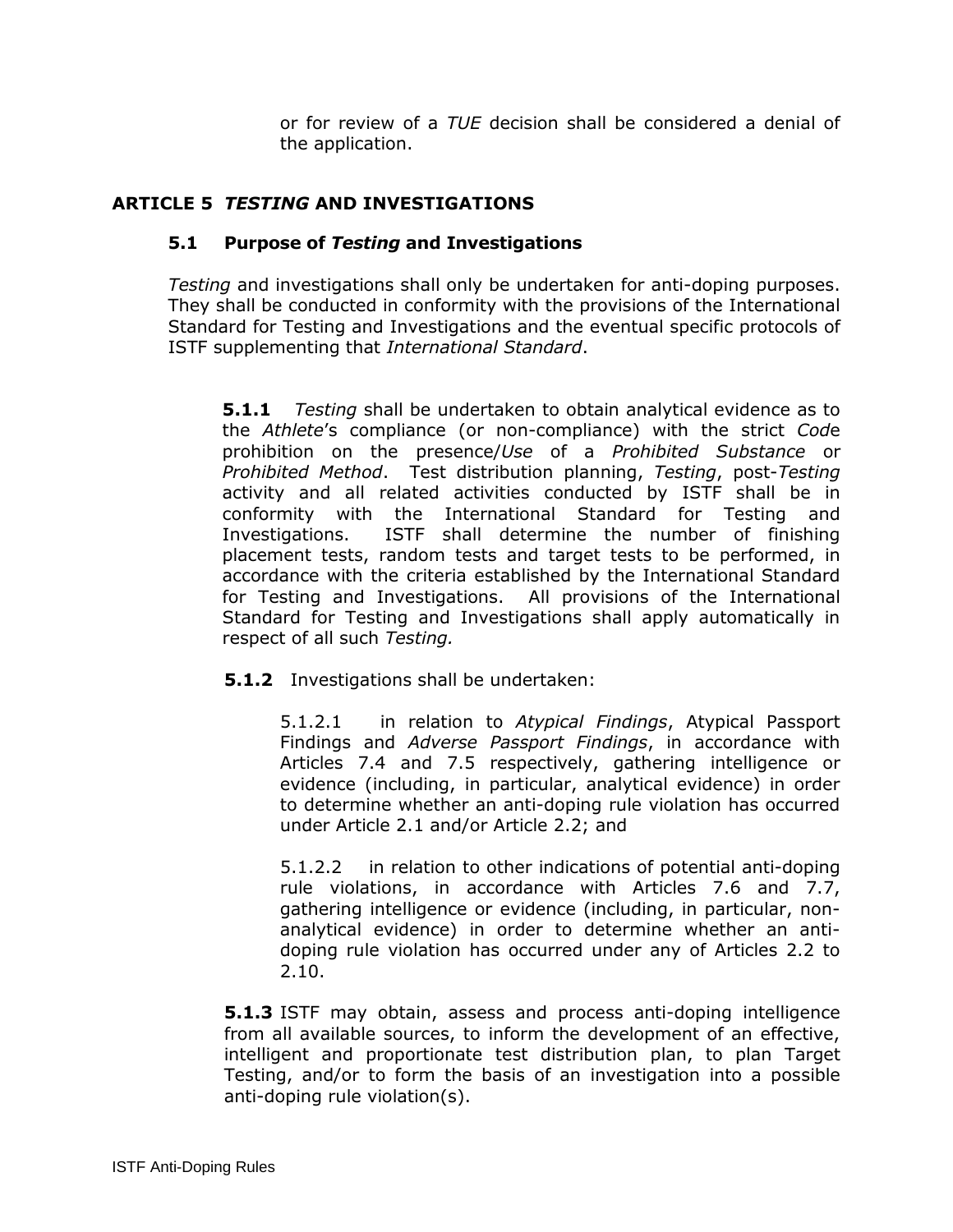## **5.2 Authority to conduct** *Testing*

**5.2.1** Subject to the jurisdictional limitations for *Event Testing* set out in Article 5.3 of the *Code*, ISTF shall have *In-Competition* and *Outof-Competition Testing* authority over all of the *Athletes* specified in the Introduction to these Anti-Doping Rules (under the heading "Scope").

**5.2.2** ISTF may require any *Athlete* over whom it has *Testing*  authority (including any *Athlete* serving a period of *Ineligibility*) to provide a *Sample* at any time and at any place.

**5.2.3** *WADA* shall have *In-Competition* and *Out-of-Competition Testing* authority as set out in Article 20.7.8 of the *Code*.

**5.2.4** If ISTF delegates or contracts any part of *Testing* to a *National Anti-Doping Organization* (directly or through a *National Federation*), that *National Anti-Doping Organization* may collect additional *Samples* or direct the laboratory to perform additional types of analysis at the *National Anti-Doping Organization*'s expense. If additional *Samples* are collected or additional types of analysis are performed, ISTF shall be notified.

## **5.3** *Event Testing*

**5.3.1** Except as provided in Article 5.3 of the *Code*, only a single organization should be responsible for initiating and directing *Testing* at *Event Venues* during an *Event Period*. At *International Events*, the collection of *Samples* shall be initiated and directed by ISTF (or any other international organization which is the ruling body for the *Event*). At the request of ISTF (or any other international organization which is the ruling body for an *Event*), any *Testing* during the *Event Period* outside of the *Event Venues* shall be coordinated with ISTF (or the relevant ruling body of the *Event*).

**5.3.2** If an *Anti-Doping Organization* which would otherwise have *Testing* authority but is not responsible for initiating and directing *Testing* at an *Event* desires to conduct *Testing* of *Athletes* at the *Event Venues* during the *Event Period*, the *Anti-Doping Organization* shall first confer with ISTF (or any other international organization which is the ruling body of the *Event*) to obtain permission to conduct and coordinate such *Testing*. If the *Anti-Doping Organization* is not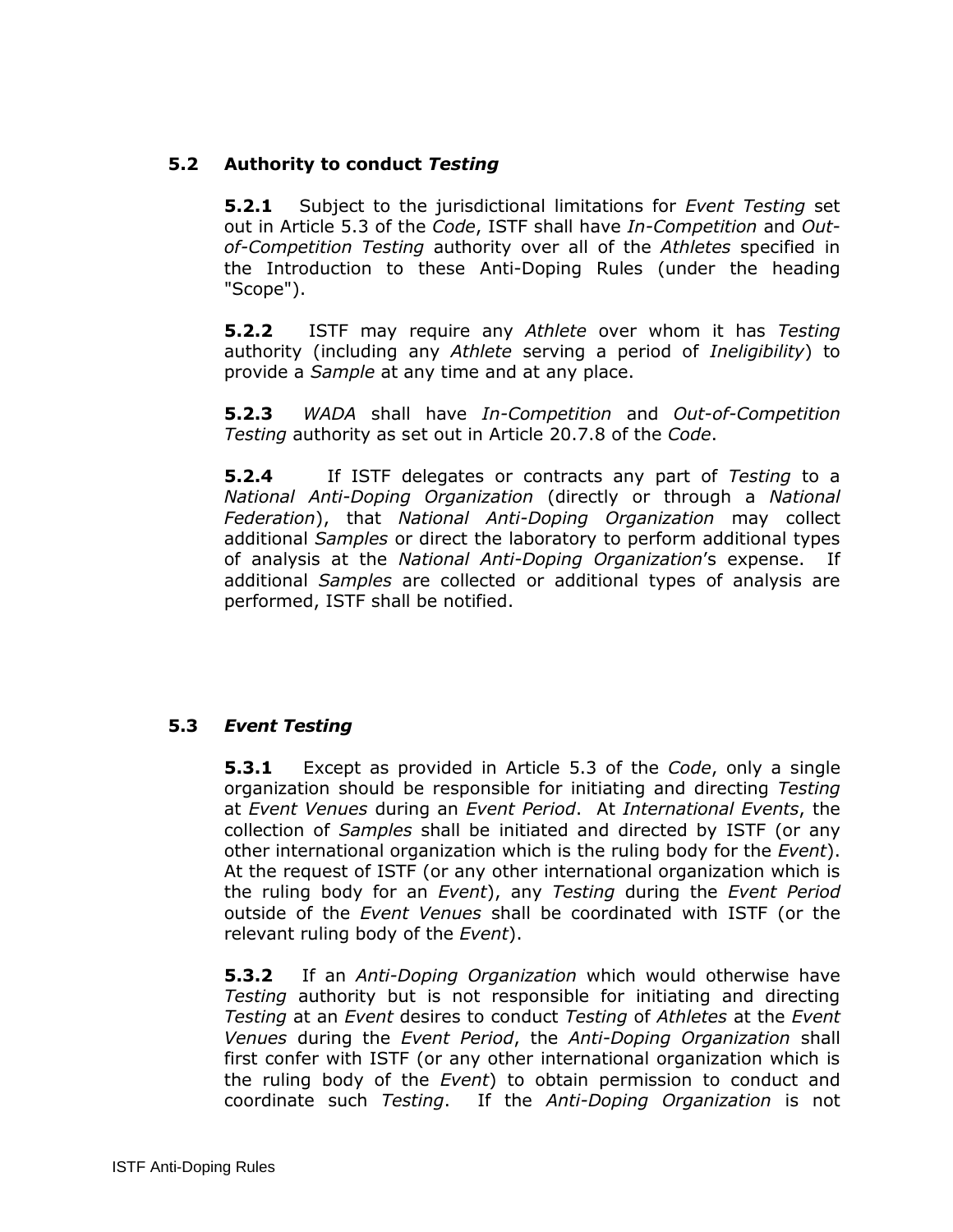satisfied with the response from ISTF (or any other international organization which is the ruling body of the *Event*), the *Anti-Doping Organization* may ask *WADA* for permission to conduct *Testing* and to determine how to coordinate such *Testing*, in accordance with the procedures set out in the International Standard for Testing and Investigations. *WADA* shall not grant approval for such *Testing* before consulting with and informing ISTF (or any other international organization which is the ruling body for the *Event*). *WADA*'s decision shall be final and not subject to appeal. Unless otherwise provided in the authorization to conduct *Testing*, such tests shall be considered *Out-of-Competition* tests*.* Results management for any such test shall be the responsibility of the *Anti-Doping Organization* initiating the test unless provided otherwise in the rules of the ruling body of the *Event*.

**5.3.3** Every organiser of ISTF's International *Competitions* or *Events*, (the list of those *Competitions* or *Events* will be published each year on the ISTF's website) must plan for *Doping Controls* to take place and must ensure that, during the *Event*, the necessary facilities, *Sample* collection materials and *Doping Control* personnel are available, and the *Testing* procedures are correctly applied in accordance with the International Standard for Testing and Investigation and conducted by qualified persons so authorized.

**5.3.4** At ISTF International *Competitions* or *Events*, where ISTF is the ruling body, the ISTF Anti-Doping Administrator or its delegate shall be responsible for co-ordinating all *Testing*, in accordance with Article 5.3 of the *Code*.

**5.3.5** The overall costs of *Testing* and *Sample* analysis is the responsibility of the organizing committee and/or the *National Federation* of the country in which the *Competition* or *Event* is taking place. ISTF may at its own discretion decide to take responsibility for those costs.

## **5.4 Test Distribution Planning**

Consistent with the International Standard for Testing and Investigations*,*  and in coordination with other *Anti-Doping Organization*s conducting *Testing* on the same *Athlete*s, ISTF shall develop and implement an effective, intelligent and proportionate test distribution plan that prioritizes appropriately between disciplines, categories of *Athletes*, types of *Testing*, types of *Samples* collected, and types of *Sample* analysis, all in compliance with the requirements of the International Standard for Testing and Investigations. ISTF shall provide *WADA* upon request with a copy of its current test distribution plan.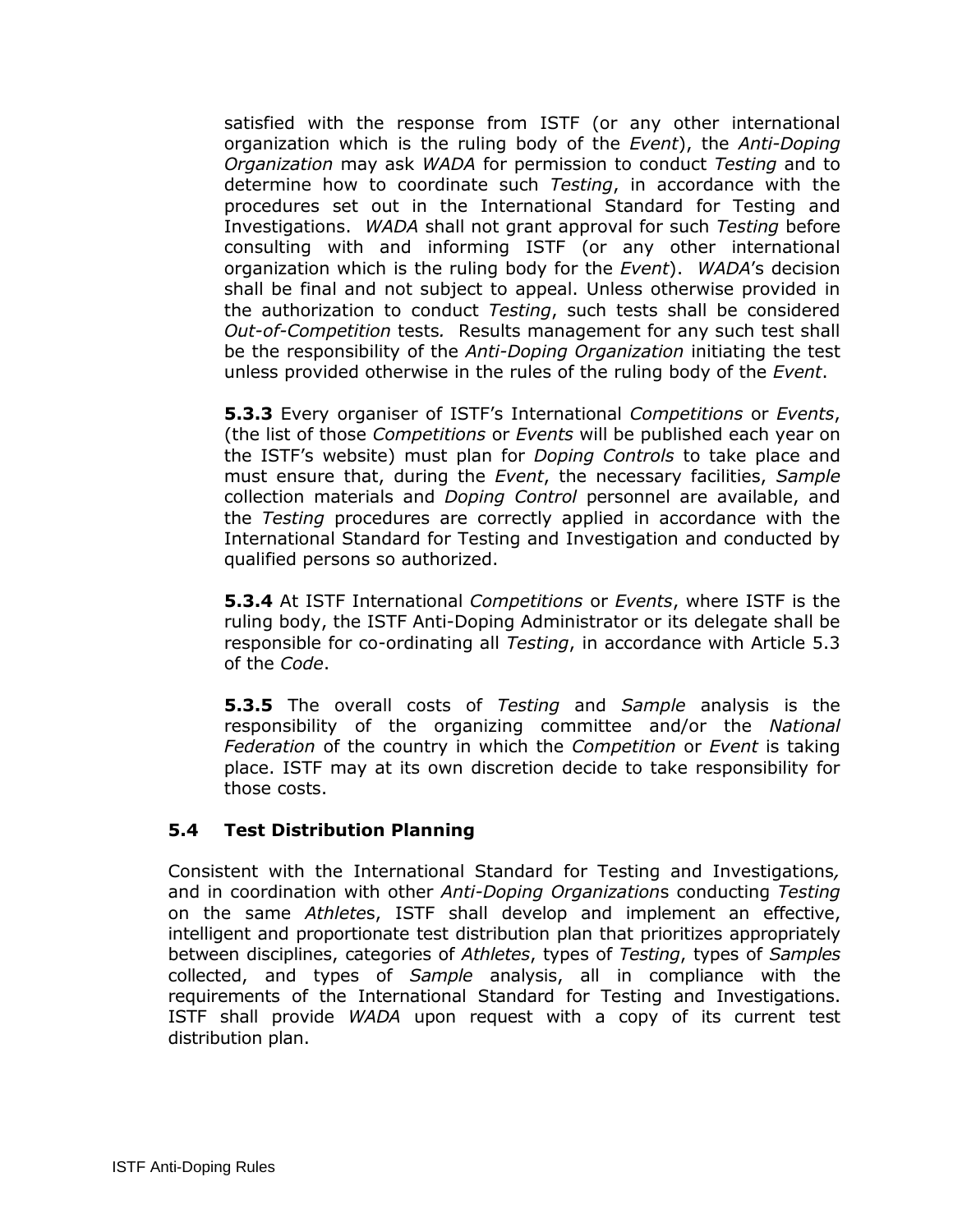ISTF shall ensure that *Athlete Support Personnel* and/or any other *Person* with a conflict of interest are not involved in test distribution plan for their *Athletes*  or in the process of selection of *Athletes* for *Testing*

# **5.5 Coordination of** *Testing*

Where reasonably feasible, *Testing* shall be coordinated through *ADAMS* or another system approved by *WADA* in order to maximize the effectiveness of the combined *Testing* effort and to avoid unnecessary repetitive *Testing*.

## **5.6** *Athlete* **Whereabouts Information**

**5.6.1** ISTF may identify a *Registered Testing Pool* of those *Athletes* who are required to comply with the whereabouts requirements of Annex I to the International Standard for Testing and Investigations, and shall make available through *ADAMS,* a list which identifies those *Athlete*s included in its *Registered Testing Pool* either by name or by clearly defined, specific criteria. ISTF shall coordinate with *National Anti-Doping Organizations* the identification of such *Athlete*s and the collection of their whereabouts information. ISTF shall review and update as necessary its criteria for including *Athletes* in its *Registered Testing Pool*, and shall revise the membership of its *Registered Testing Pool* from time to time as appropriate in accordance with the set criteria. *Athletes* shall be notified before they are included in a *Registered Testing Pool* and when they are removed from that pool. Each *Athlete* in the *Registered Testing Pool* shall do the following, in each case in accordance with Annex I to the *International Standard* for Testing and Investigations: (a) advise ISTF of his/her whereabouts on a quarterly basis; (b) update that information as necessary so that it remains accurate and complete at all times; and (c) make him/herself available for *Testing* at such whereabouts.

**5.6.2** For purposes of Article 2.4, an *Athlete's* failure to comply with the requirements of the International Standard for Testing and Investigations shall be deemed a filing failure or a missed test (as defined in the International Standard for Testing and Investigations) where the conditions set forth in the International Standard for Testing and Investigations for declaring a filing failure or missed test are met.

**5.6.3** An *Athlete* in ISTF's *Registered Testing Pool* shall continue to be subject to the obligation to comply with the whereabouts requirements of Annex I to the International Standard for Testing and Investigations unless and until (a) the *Athlete* gives written notice to ISTF that he/she has retired or (b) ISTF has informed him or her that he/she no longer satisfies the criteria for inclusion in ISTF's *Registered Testing Pool*.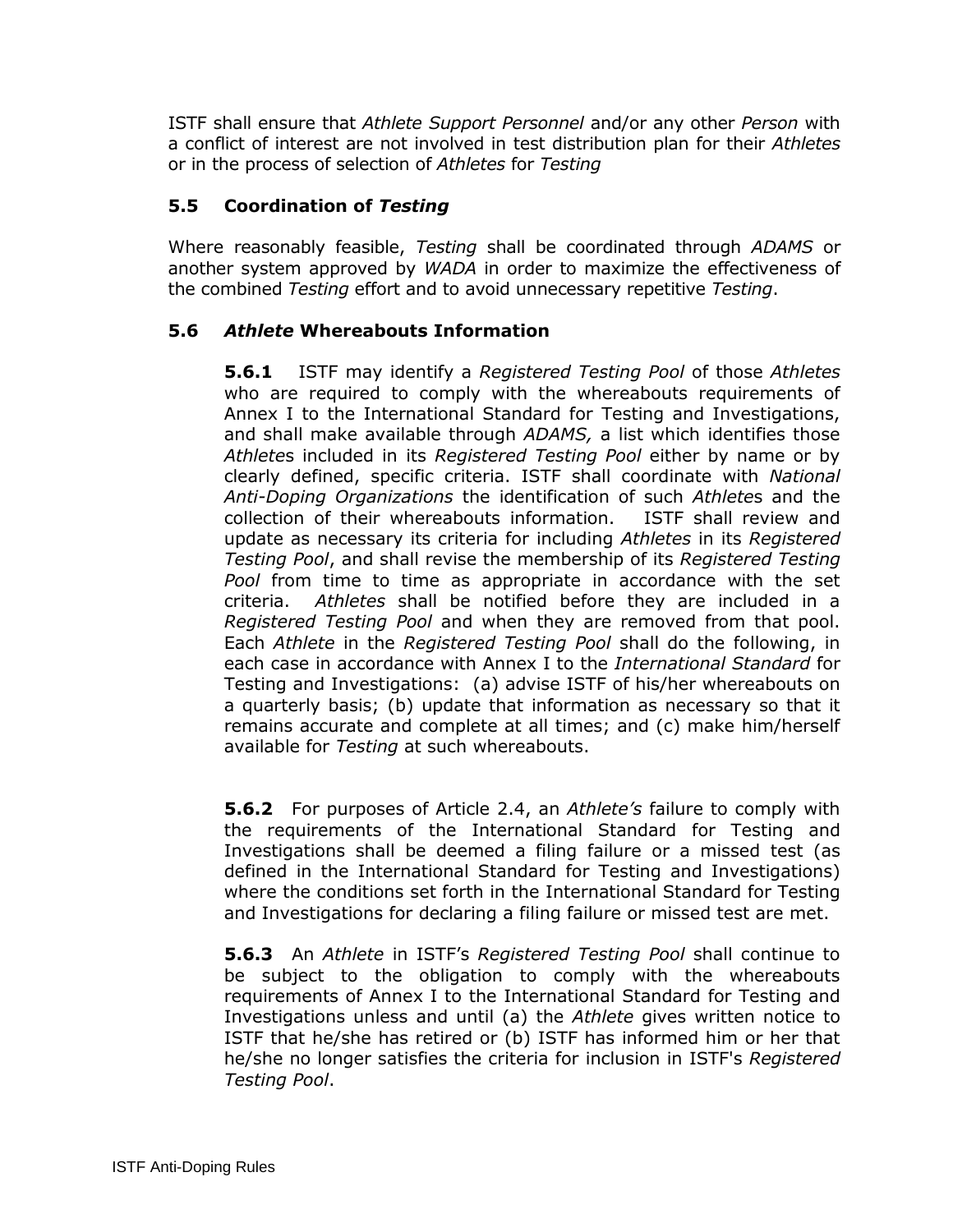**5.6.4** Whereabouts information relating to an *Athlete* shall be shared (through *ADAMS*) with *WADA* and other *Anti-Doping Organizations* having authority to test that *Athlete*, shall be maintained in strict confidence at all times, shall be used exclusively for the purposes set out in Article 5.6 of the *Code*, and shall be destroyed in accordance with the International Standard for the Protection of Privacy and Personal Information once it is no longer relevant for these purposes.

**5.6.5** Each *National Federation* shall use its best efforts to ensure that *Athletes* in the ISTF's *Registered Testing Pool* submit whereabouts information as required. However, the ultimate responsibility for providing whereabouts information rests with each *Athlete*. Every *National Federation* shall report to ISTF the relevant contact details (names, postal and email addresses etc.) of all *Athletes* identified to be part of the *Registered Testing Pool* established by ISTF.

## **5.7 Retired** *Athletes* **Returning to** *Competition*

**5.7.1** An *Athlete* in ISTF's *Registered Testing Pool* who has given notice of retirement to ISTF may not resume competing in *International Events* or *National Events* until he/she has given ISTF written notice of his/her intent to resume competing and has made him/herself available for *Testing* for a period of six months before returning to *Competition*, including (if requested) complying with the whereabouts requirements of Annex I to the International Standard for Testing and Investigations. *WADA*, in consultation with ISTF and the *Athlete's National Anti-Doping Organization*, may grant an exemption to the six-month written notice rule where the strict application of that rule would be manifestly unfair to an *Athlete*. This decision may be appealed under Article 13. Any competitive results obtained in violation of this Article 5.7.1 shall be *Disqualified*.

**5.7.2** If an *Athlete* retires from sport while subject to a period of *Ineligibility*, the *Athlete* shall not resume competing in *International Events* or *National Events* until the *Athlete* has given six months prior written notice (or notice equivalent to the period of *Ineligibility*  remaining as of the date the *Athlete* retired, if that period was longer than six months) to ISTF and to his/her *National Anti-Doping Organization* of his/her intent to resume competing and has made him/herself available for *Testing* for that notice period, including (if requested) complying with the whereabouts requirements of Annex I to the International Standard for Testing and Investigations.

**5.7.3** An *Athlete* who is not in ISTF's *Registered Testing Pool* who has given notice of retirement to ISTF may not resume competing unless he/she notifies ISTF and his/her *National Anti-Doping Organization* at least [six] months before he/she wishes to return to *Competition* and makes him/herself available for unannounced *Out-of-*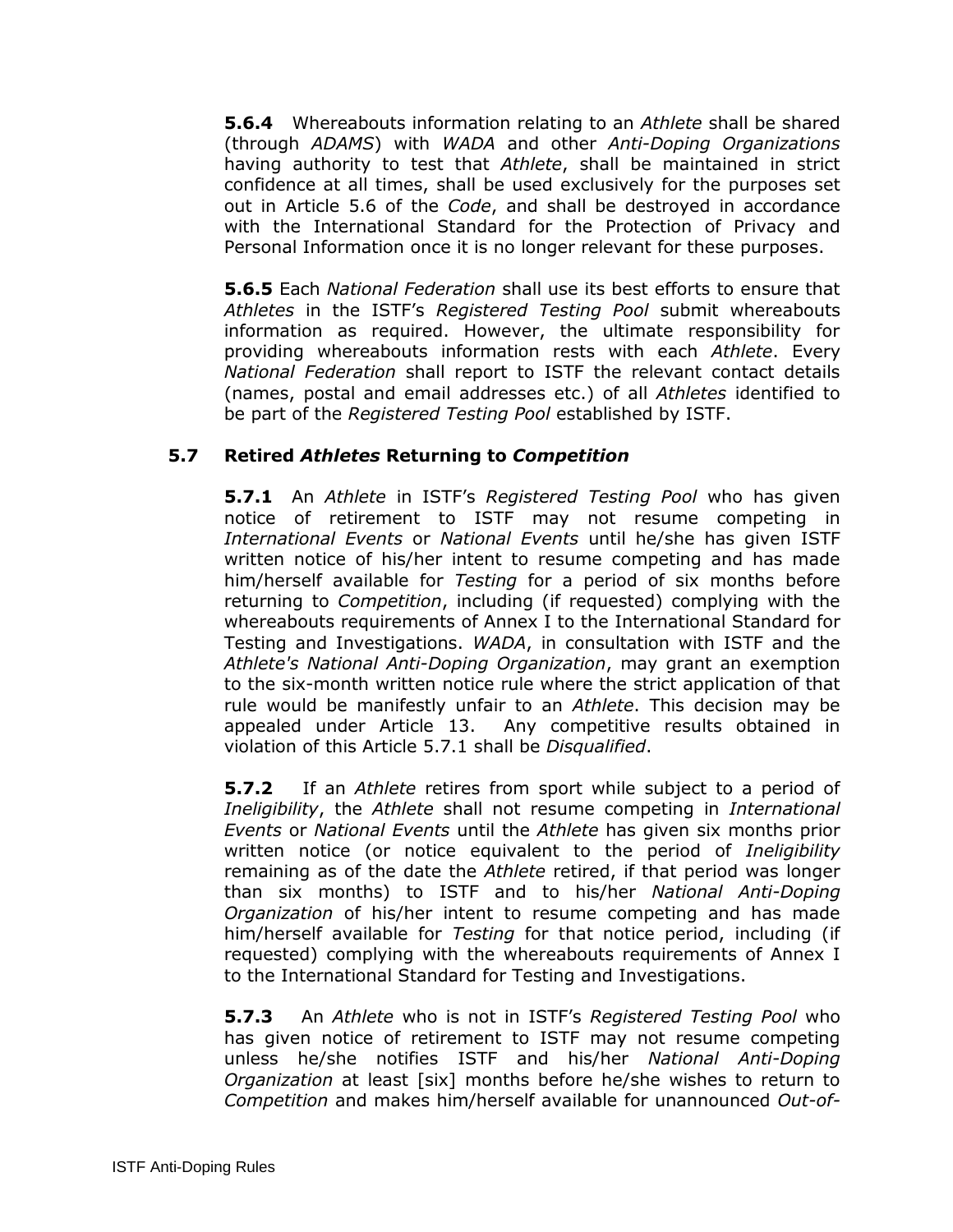*Competition Testing*, including (if requested) complying with the whereabouts requirements of Annex I to the International Standard for Testing and Investigations, during the period before actual return to *Competition*.

**5.7.4** In the case of an *Athlete* that resumes competing without respecting the six-month written notice, ISTF may sanction the *Athlete* under ISTF's disciplinary rules/code of conduct. Notwithstanding the aforementioned, an *Athlete* who has retired from sport while subject to a period of *Ineligibility* but who resumes competing without respecting Article 5.11.2 of these Rules shall also be subject to the *Consequences* as described in Article 10.12 of these Rules.

## **5.12** *Independent Observer Program*

ISTF and the organizing committees for ISTF's *Events*, as well as the *National Federations* and the organizing committees for *National Events,* shall authorize and facilitate the *Independent Observer Program* at such *Events*.

## <span id="page-18-0"></span>**ARTICLE 6 ANALYSIS OF** *SAMPLES*

*Samples* shall be analyzed in accordance with the following principles:

## **6.1 Use of Accredited and Approved Laboratories**

For purposes of Article 2.1, *Samples* shall be analyzed only in laboratories accredited or otherwise approved by *WADA*. The choice of the *WADA*accredited or *WADA*-approved laboratory used for the *Sample* analysis shall be determined exclusively by ISTF.

## **6.2 Purpose of Analysis of** *Samples*

**6.2.1** *Samples* shall be analyzed to detect *Prohibited Substances* and *Prohibited Methods* and other substances as may be directed by *WADA* pursuant to the Monitoring Program described in Article 4.5 of the *Code*; or to assist ISTF in profiling relevant parameters in an *Athlete*'s urine, blood or other matrix, including DNA or genomic profiling; or for any other legitimate anti-doping purpose. *Samples* may be collected and stored for future analysis.

**6.2.2** ISTF shall ask laboratories to analyze *Samples* in conformity with Article 6.4 of the *Code* and Article 4.7 of the International Standard for Testing and Investigations.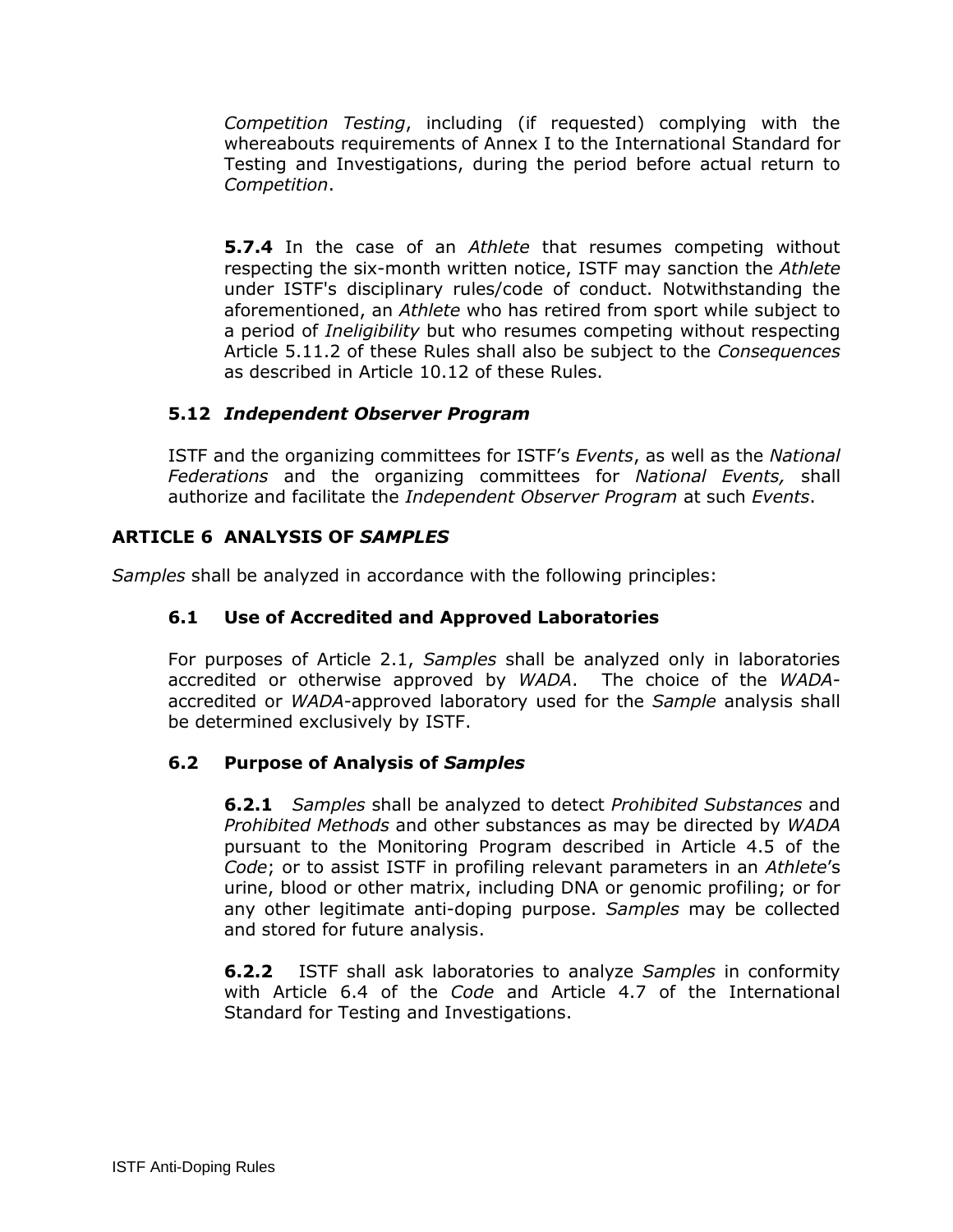# **6.3 Research on** *Samples*

No *Sample* may be used for research without the *Athlete's* written consent. *Samples* used for purposes other than Article 6.2 shall have any means of identification removed such that they cannot be traced back to a particular *Athlete*.

## **6.4 Standards for** *Sample* **Analysis and Reporting**

Laboratories shall analyze *Samples* and report results in conformity with the International Standard for Laboratories. To ensure effective *Testing*, the Technical Document referenced at Article 5.4.1 of the *Code* will establish risk assessment-based *Sample* analysis menus appropriate for particular sports and sport disciplines, and laboratories shall analyze *Samples* in conformity with those menus, except as follows:

**6.4.1** ISTF may request that laboratories analyze its *Samples* using more extensive menus than those described in the Technical Document.

**6.4.2** ISTF may request that laboratories analyze its *Samples* using less extensive menus than those described in the Technical Document only if it has satisfied *WADA* that, because of the particular circumstances of its sport, as set out in its test distribution plan, less extensive analysis would be appropriate.

**6.4.3** As provided in the International Standard for Laboratories, laboratories at their own initiative and expense may analyze *Samples*  for *Prohibited Substances* or *Prohibited Methods* not included on the *Sample* analysis menu described in the Technical Document or specified by the *Testing* authority. Results from any such analysis shall be reported and have the same validity and consequence as any other analytical result.

## **6.5 Further Analysis of** *Samples*

Any *Sample* may be stored and subsequently subjected to further analysis for the purposes set out in Article 6.2: (a) by *WADA* at any time; and/or (b) by ISTF at any time before both the A and B *Sample* analytical results (or A *Sample* result where B *Sample* analysis has been waived or will not be performed) have been communicated by ISTF to the *Athlete* as the asserted basis for an Article 2.1 anti-doping rule violation. Such further analysis of *Samples* shall conform with the requirements of the International Standard for Laboratories and the International Standard for Testing and Investigations.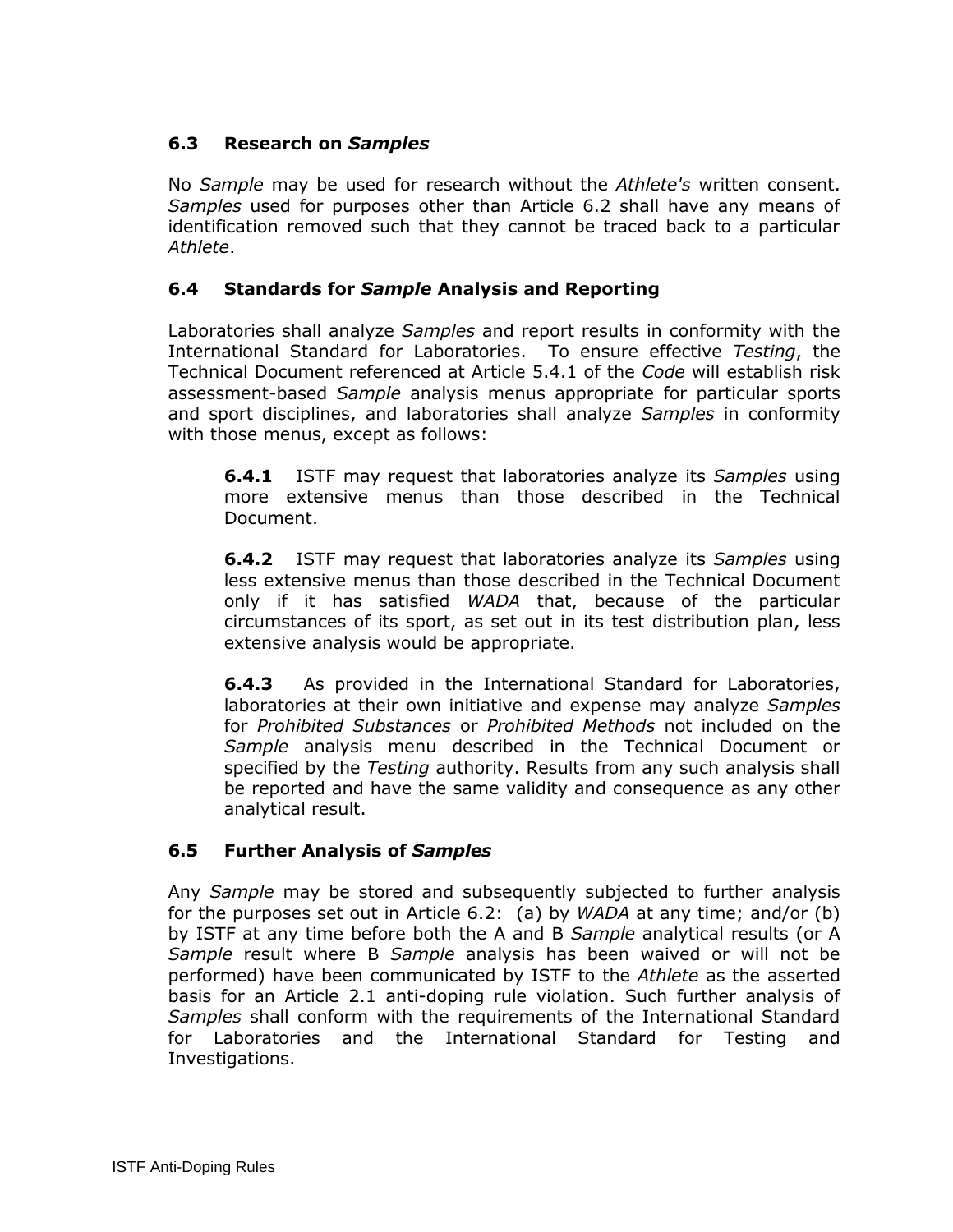## <span id="page-20-0"></span>**ARTICLE 7 RESULTS MANAGEMENT**

#### **7.1 Responsibility for Conducting Results Management**

**7.1.1** The circumstances in which ISTF shall take responsibility for conducting results management in respect of anti-doping rule violations involving *Athletes* and other *Persons* under its jurisdiction shall be determined by reference to and in accordance with Article 7 of the *Code*.

**7.1.2** The ISTF Executive may appoint a Doping Review Panel consisting of a Chair (who may be the ISTF Anti-Doping Administrator or its delegate) and 2 other members with experience in anti-doping. Each panel member shall serve a term of four years. When a potential violation is referred to the Doping Review Panel by ISTF, the Chair of the Doping Review Panel shall appoint one or more members of the Panel (which may include the Chair) to conduct the review discussed in this Article 7.

#### **7.2 Review of** *Adverse Analytical Findings* **From Tests Initiated by ISTF**

Results management in respect of the results of tests initiated by ISTF (including tests performed by *WADA* pursuant to agreement with ISTF) shall proceed as follows:

**7.2.1** The results from all analyses must be sent to ISTF in encoded form, in a report signed by an authorized representative of the laboratory. All communication must be conducted confidentially and in conformity with *ADAMS*.

**7.2.2** Upon receipt of an *Adverse Analytical Finding*, ISTF Anti-Doping Administrator or its delegate shall conduct a review to determine whether: (a) an applicable *TUE* has been granted or will be granted as provided in the International Standard for Therapeutic Use Exemptions, or (b) there is any apparent departure from the International Standard for Testing and Investigations or International Standard for Laboratories that caused the *Adverse Analytical Finding*.

**7.2.3** If the review of an *Adverse Analytical Finding* under Article 7.2.2 reveals an applicable *TUE* or departure from the International Standard for Testing and Investigations or the International Standard for Laboratories that caused the *Adverse Analytical Finding*, the entire test shall be considered negative and the *Athlete*, the *Athlete*'s *National Anti-Doping Organization* and *WADA* shall be so informed.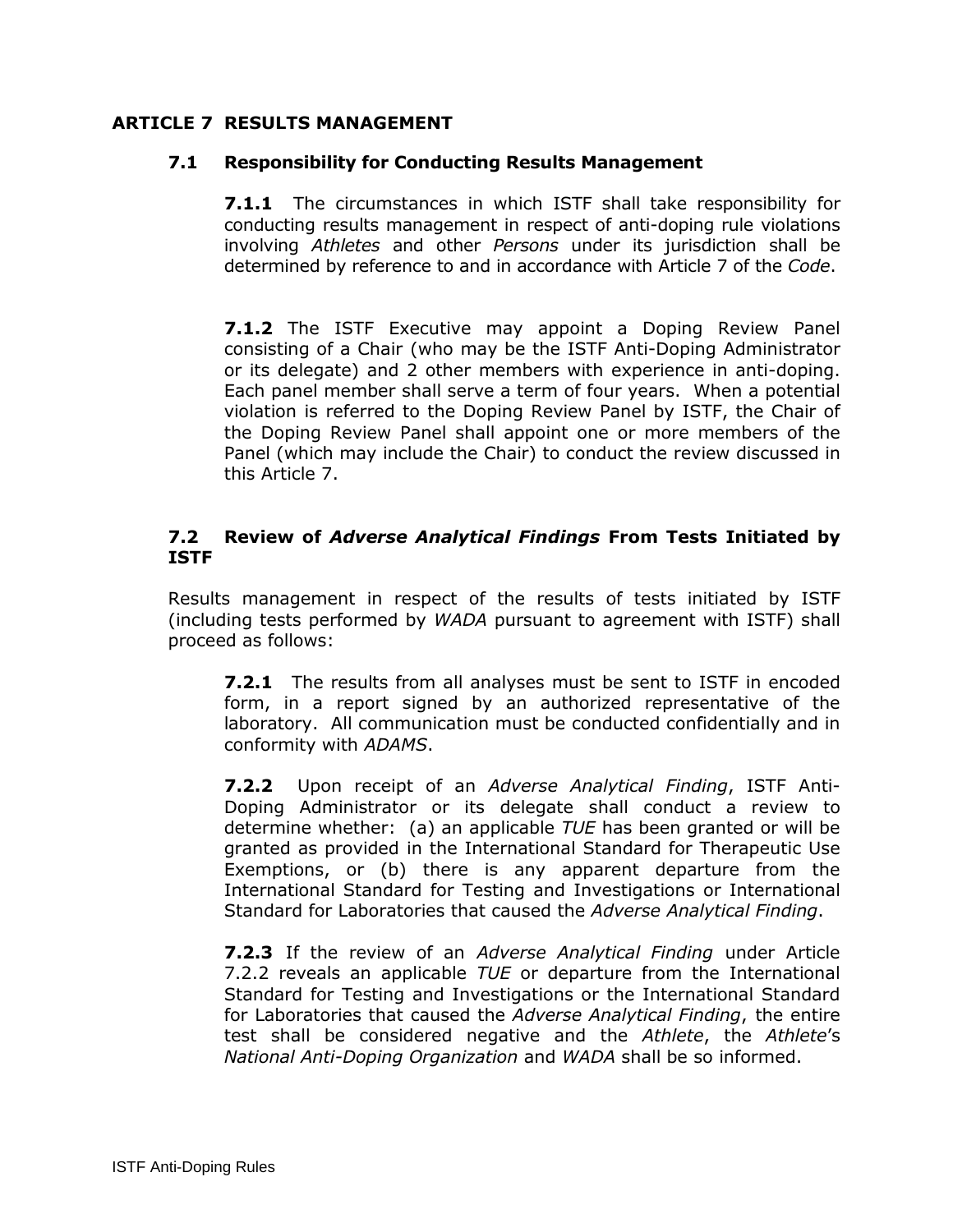# **7.3 Notification After Review Regarding** *Adverse Analytical Findings*

**7.3.1** If the review of an *Adverse Analytical Finding* under Article 7.2.2 does not reveal an applicable *TUE* or entitlement to a *TUE* as provided in the International Standard for Therapeutic Use Exemptions, or departure from the International Standard for Testing and Investigations or the International Standard for Laboratories that caused the *Adverse Analytical Finding*, ISTF Anti-Doping Administrator or its delegate shall promptly notify the *Athlete*, and simultaneously the *Athlete's National Anti-Doping Organization* and *WADA*, in the manner set out in Article 14.1, of: (a) the *Adverse Analytical Finding*; (b) the anti-doping rule violated; (c) the *Athlete*'s right to promptly request the analysis of the B *Sample* or, failing such request, that the B *Sample* analysis may be deemed waived; (d) the scheduled date, time and place for the B *Sample* analysis if the *Athlete* or ISTF chooses to request an analysis of the B *Sample*; (e) the opportunity for the *Athlete* and/or the *Athlete*'s representative to attend the B *Sample* opening and analysis in accordance with the International Standard for Laboratories if such analysis is requested; and (f) the *Athlete*'s right to request copies of the A and B *Sample* laboratory documentation package which includes information as required by the International Standard for Laboratories. If ISTF decides not to bring forward the *Adverse Analytical Finding* as an anti-doping rule violation, it shall so notify the *Athlete*, the *Athlete*'s *National Anti-Doping Organization* and *WADA.*

**7.3.2** Where requested by the *Athlete* or ISTF Anti-Doping Administrator or its delegate, arrangements shall be made to analyze the B *Sample* in accordance with the International Standard for Laboratories. An *Athlete* may accept the A *Sample* analytical results by waiving the requirement for B *Sample* analysis. ISTF may nonetheless elect to proceed with the B *Sample* analysis.

**7.3.3** The *Athlete* and/or his representative shall be allowed to be present at the analysis of the B *Sample*. Also, a representative of ISTF as well as a representative of the *Athlete*'s *National Federation* shall be allowed to be present.

**7.3.4** If the B *Sample* analysis does not confirm the A *Sample*  analysis, then (unless ISTF takes the case forward as an anti-doping rule violation under Article 2.2) the entire test shall be considered negative and the *Athlete*, the *Athlete*'s *National Anti-Doping Organization* and *WADA* shall be so informed.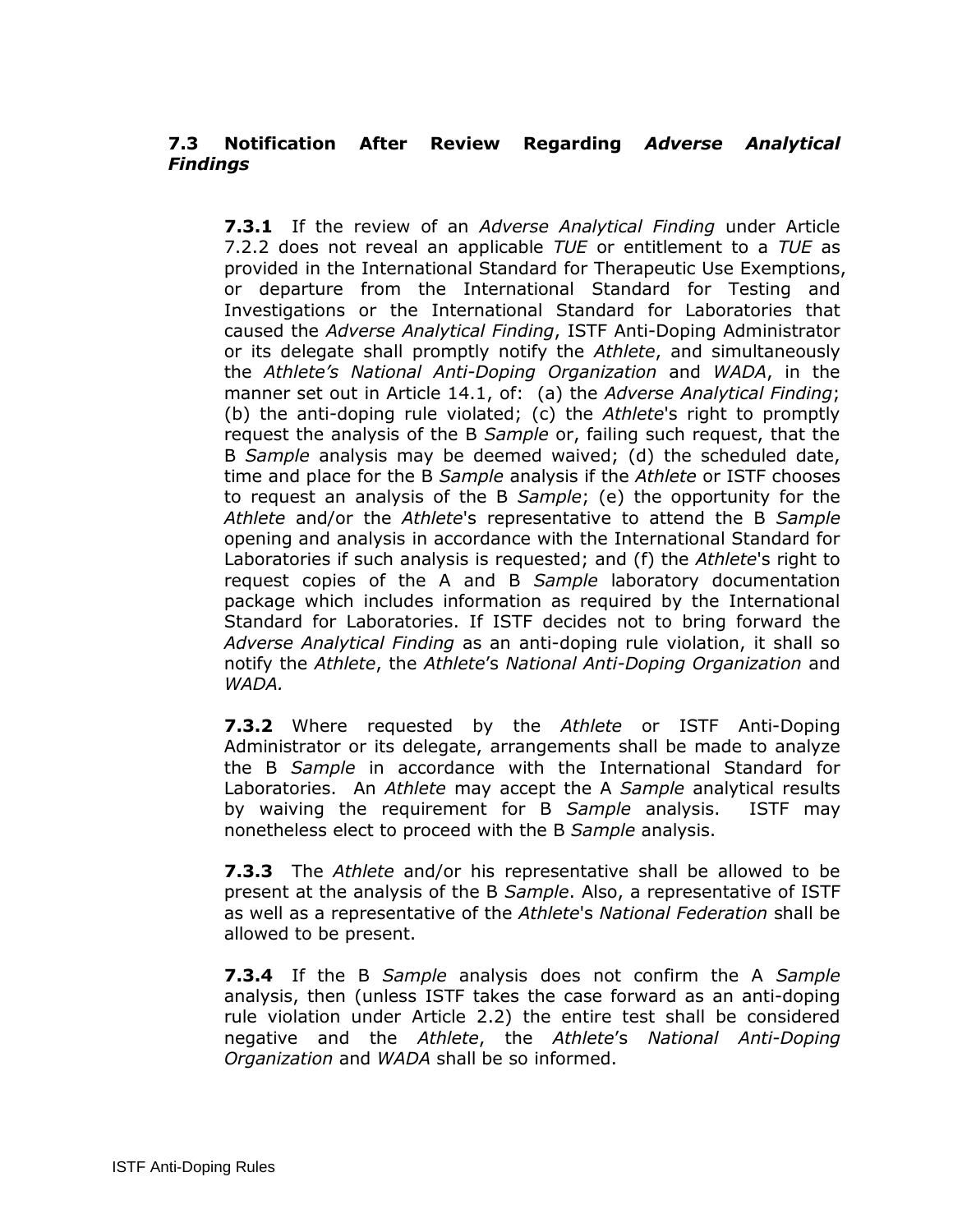**7.3.5** If the B *Sample* analysis confirms the A *Sample* analysis, the findings shall be reported to the *Athlete*, the *Athlete*'s *National Anti-Doping Organization* and to *WADA*.

## **7.4 Review of** *Atypical Findings*

**7.4.1** As provided in the International Standard for Laboratories, in some circumstances laboratories are directed to report the presence of *Prohibited Substances*, which may also be produced endogenously, as *Atypical Findings*, i.e., as findings that are subject to further investigation.

**7.4.2** Upon receipt of an *Atypical Finding*, ISTF Anti-Doping Administrator or its delegate shall conduct a review to determine whether: (a) an applicable *TUE* has been granted or will be granted as provided in the International Standard for Therapeutic Use Exemptions, or (b) there is any apparent departure from the International Standard for Testing and Investigations or International Standard for Laboratories that caused the *Atypical Finding.*

**7.4.3** If the review of an *Atypical Finding* under Article 7.4.2 reveals an applicable *TUE* or a departure from the International Standard for Testing and Investigations or the International Standard for Laboratories that caused the *Atypical Finding*, the entire test shall be considered negative and the *Athlete*, the *Athlete*'s *National Anti-Doping Organization* and *WADA* shall be so informed.

**7.4.4** If that review does not reveal an applicable *TUE* or a departure from the International Standard for Testing and Investigations or the International Standard for Laboratories that caused the *Atypical Finding*, ISTF Anti-Doping Administrator or its delegate shall conduct the required investigation or cause it to be conducted. After the investigation is completed, either the *Atypical Finding* will be brought forward as an *Adverse Analytical Finding*, in accordance with Article 7.3.1, or else the *Athlete,* the *Athlete*'s *National Anti-Doping Organization* and *WADA* shall be notified that the *Atypical Finding* will not be brought forward as an *Adverse Analytical Finding*.

**7.4.5** ISTF Anti-Doping Administrator or its delegate will not provide notice of an *Atypical Finding* until it has completed its investigation and has decided whether it will bring the *Atypical Finding* forward as an *Adverse Analytical Finding* unless one of the following circumstances exists: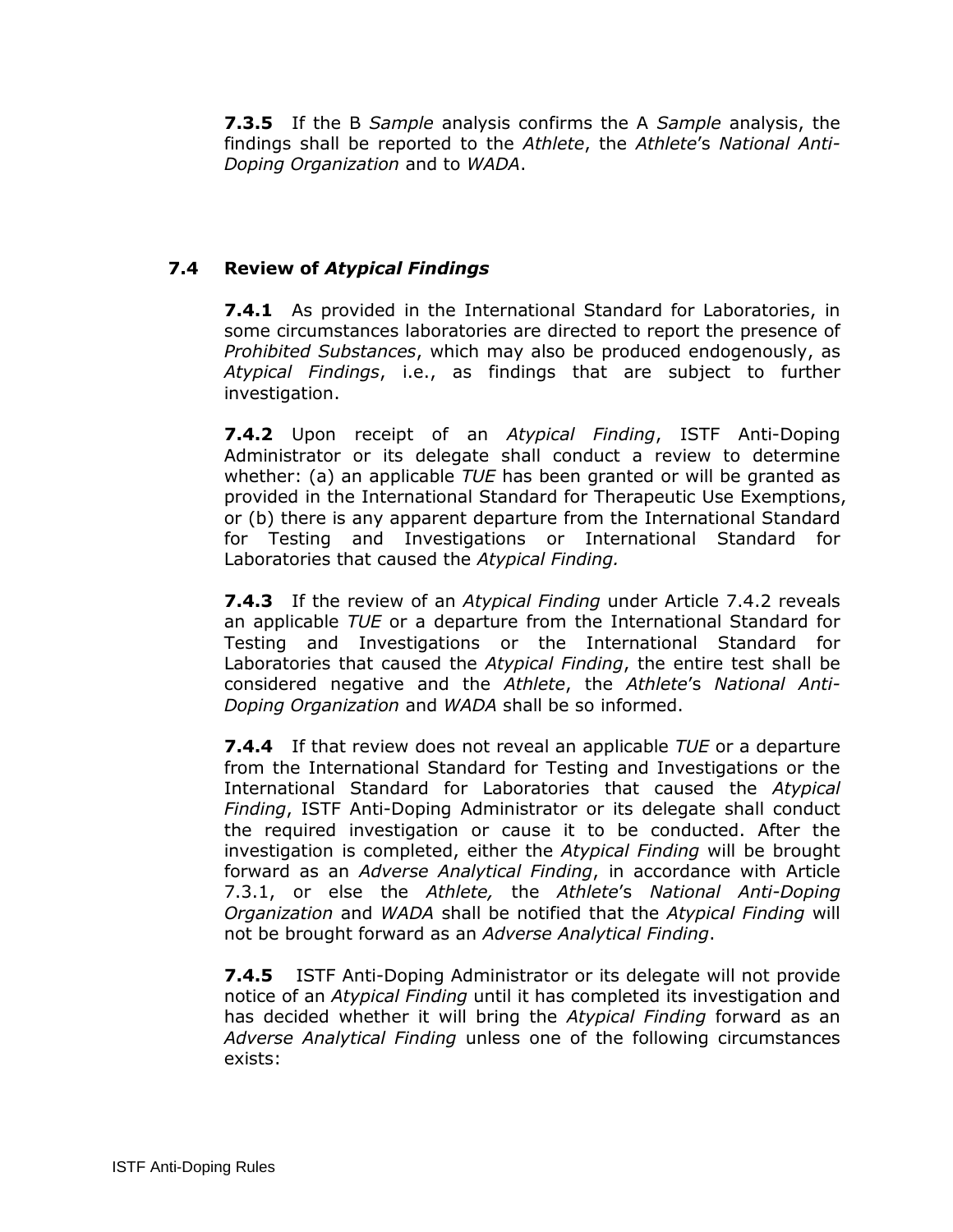7.4.5.1 If ISTF Anti-Doping Administrator or its delegate determines the B *Sample* should be analyzed prior to the conclusion of its investigation, it may conduct the B *Sample*  analysis after notifying the *Athlete*, with such notice to include a description of the *Atypical Finding* and the information described in Article 7.3.1(d)-(f).

7.4.5.2 If ISTF is asked (a) by a *Major Event Organization*  shortly before one of its *International Events*, or (b) by a sport organization responsible for meeting an imminent deadline for selecting team members for an *International Event*, to disclose whether any *Athlete* identified on a list provided by the *Major Event Organization* or sport organization has a pending *Atypical Finding*, ISTF shall so advise the *Major Event Organization* or sports organization after first providing notice of the *Atypical Finding* to the *Athlete.*

## **7.5 Review of** *Atypical Passport Findings* **and** *Adverse Passport Findings*

Review of *Atypical Passport Findings* and *Adverse Passport Findings* shall take place as provided in the International Standard for Testing and Investigations and International Standard for Laboratories. At such time as ISTF Anti-Doping Administrator or its delegate is satisfied that an anti-doping rule violation has occurred, it shall promptly give the *Athlete* (and simultaneously the *Athlete's National Anti-Doping Organization* and *WADA*) notice of the anti-doping rule violation asserted and the basis of that assertion.

# **7.6 Review of Whereabouts Failures**

The ISTF Anti-Doping Administrator or its delegate shall review potential filing failures and missed tests, as defined in the International Standard for Testing and Investigations, in respect of *Athletes* who file their whereabouts information with ISTF, in accordance with Annex I to the International Standard for Testing and Investigations. At such time as the ISTF Anti-Doping Administrator or its delegate is satisfied that an Article 2.4 anti-doping rule violation has occurred, it shall promptly give the *Athlete* (and simultaneously the *Athlete's National Anti-Doping Organization* and *WADA*) notice that it is asserting a violation of Article 2.4 and the basis of that assertion.

## **7.7 Review of Other Anti-Doping Rule Violations Not Covered by Articles 7.2–7.6**

The ISTF shall conduct any follow-up investigation required into a possible anti-doping rule violation not covered by Articles 7.2- 7.6. At such time as the ISTF is satisfied that an anti-doping rule violation has occurred, it shall promptly give the *Athlete* or other *Person* (and simultaneously the *Athlete's*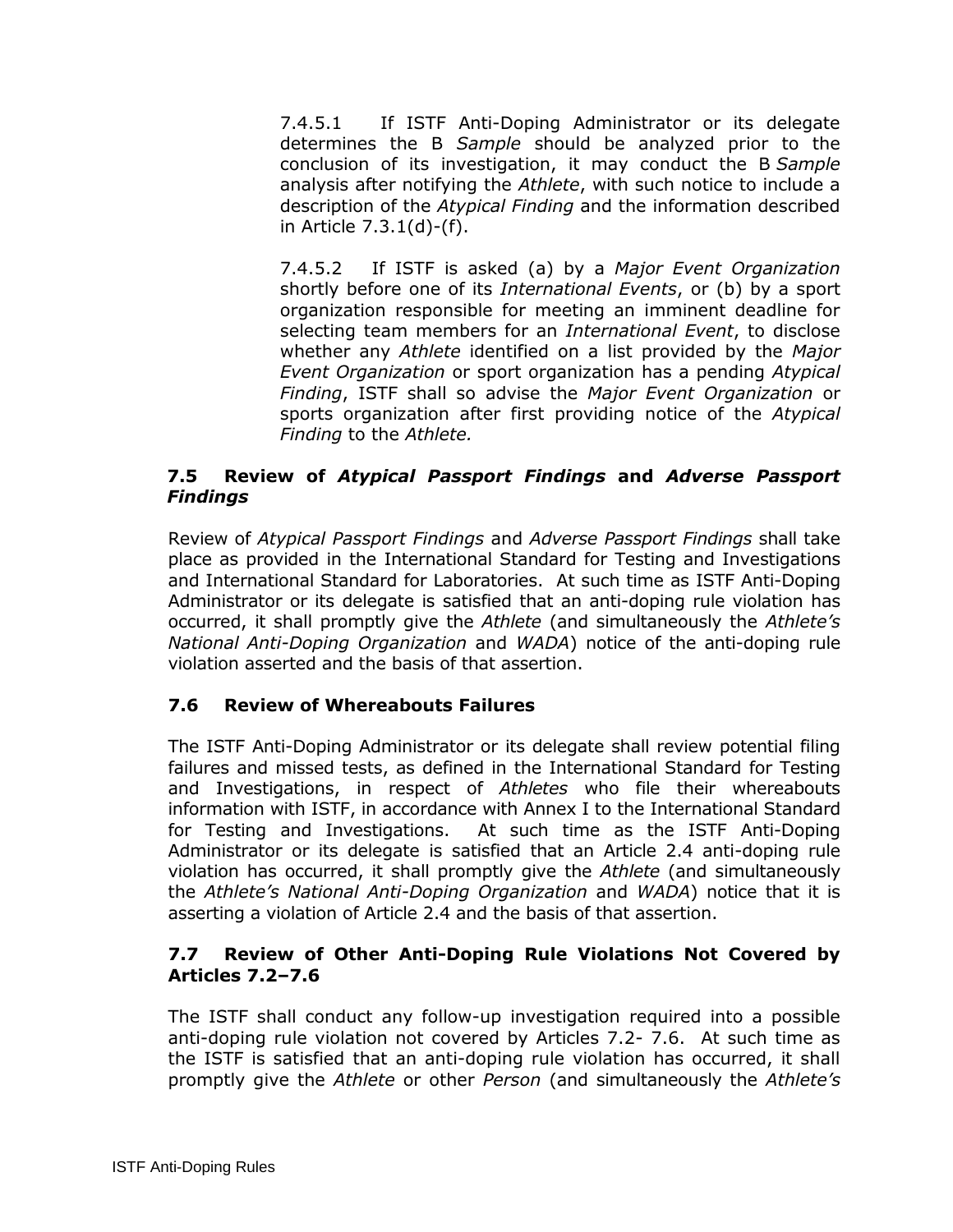or other *Person's National Anti-Doping Organization* and *WADA*) notice of the anti-doping rule violation asserted and the basis of that assertion.

# **7.8 Identification of Prior Anti-Doping Rule Violations**

Before giving an *Athlete* or other *Person* notice of an asserted anti-doping rule violation as provided above, ISTF shall refer to *ADAMS* and contact *WADA* and other relevant *Anti-Doping Organizations* to determine whether any prior antidoping rule violation exists.

## **7.9** *Provisional Suspensions*

**7.9.1 Mandatory** *Provisional Suspension***:** If analysis of an A *Sample* has resulted in an *Adverse Analytical Finding* for a *Prohibited Substance* that is not a *Specified Substance*, or for a *Prohibited Method*, and a review in accordance with Article 7.2.2 does not reveal an applicable *TUE* or departure from the International Standard for Testing and Investigations or the International Standard for Laboratories that caused the *Adverse Analytical Finding*, a *Provisional Suspension* shall be imposed upon or promptly after the notification described in Articles 7.2, 7.3 or 7.5.

**7.9.2 Optional** *Provisional Suspension***:** In case of an *Adverse Analytical Finding* for a *Specified Substance*, or in the case of any other anti-doping rule violations not covered by Article 7.9.1, ISTF Anti-Doping Administrator or its delegate may impose a *Provisional Suspension* on the *Athlete* or other *Person* against whom the antidoping rule violation is asserted at any time after the review and notification described in Articles 7.2–7.7 and prior to the final hearing as described in Article 8.

**7.9.3** Where a *Provisional Suspension* is imposed pursuant to Article 7.9.1 or Article 7.9.2, the *Athlete* or other *Person* shall be given either: (a) an opportunity for a *Provisional Hearing* either before or on a timely basis after imposition of the *Provisional Suspension*, upon request by the *Athlete* or other *Person*; or (b) an opportunity for an expedited final hearing in accordance with Article 8 on a timely basis after imposition of the *Provisional Suspension.* Furthermore, the *Athlete* or other *Person* has a right to appeal from the *Provisional Suspension* in accordance with Article 13.2 (save as set out in Article 7.9.3.1).

7.9.3.1 The *Provisional Suspension* may be lifted if the *Athlete* demonstrates to the hearing panel that the violation is likely to have involved a *Contaminated Product*. A hearing panel's decision not to lift a mandatory *Provisional Suspension*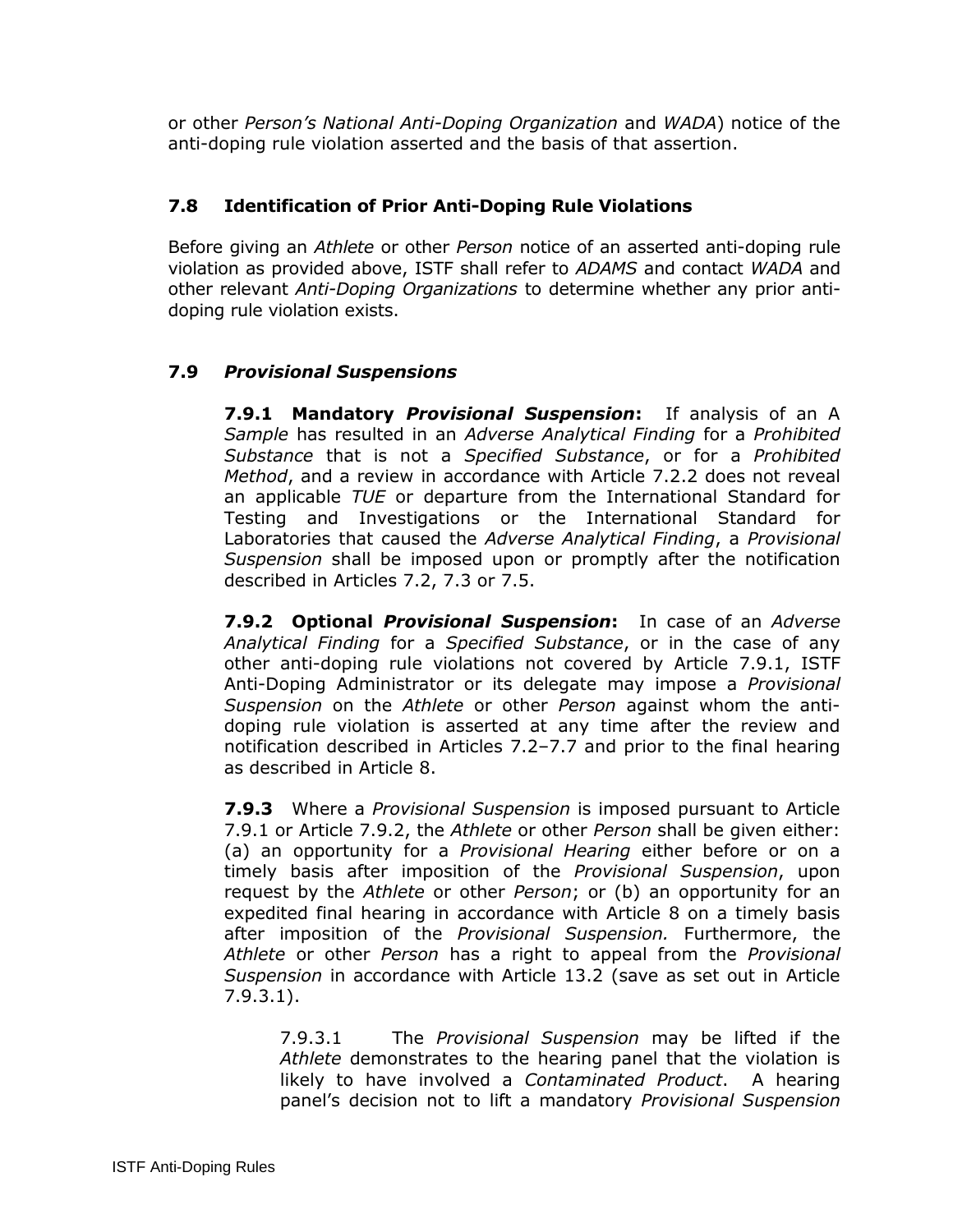on account of the *Athlete's* assertion regarding a *Contaminated Product* shall not be appealable.

7.9.3.2 The *Provisional Suspension* shall be imposed (or shall not be lifted) unless the *Athlete* or other *Person* establishes that: (a) the assertion of an anti-doping rule violation has no reasonable prospect of being upheld, e.g., because of a patent flaw in the case against the *Athlete* or other *Person*; or (b) the *Athlete* or other *Person* has a strong arguable case that he/she bears *No Fault or Negligence* for the anti-doping rule violation(s) asserted, so that any period of *Ineligibility* that might otherwise be imposed for such a violation is likely to be completely eliminated by application of Article 10.4; or (c) some other facts exist that make it clearly unfair, in all of the circumstances, to impose a *Provisional Suspension* prior to a final hearing in accordance with Article 8. This ground is to be construed narrowly, and applied only in truly exceptional circumstances. For example, the fact that the *Provisional Suspension* would prevent the *Athlete* or other *Person* participating in a particular *Competition* or *Event* shall not qualify as exceptional circumstances for these purposes.

**7.9.4** If a *Provisional Suspension* is imposed based on an A *Sample Adverse Analytical Finding* and subsequent analysis of the B *Sample* does not confirm the A *Sample* analysis, then the *Athlete* shall not be subject to any further *Provisional Suspension* on account of a violation of Article 2.1. In circumstances where the *Athlete* (or the *Athlete's*  team) has been removed from a *Competition* based on a violation of Article 2.1 and the subsequent B *Sample* analysis does not confirm the A *Sample* finding, then if it is still possible for the *Athlete* or team to be reinserted, without otherwise affecting the *Competition*, the *Athlete* or team may continue to take part in the *Competition*. In addition, the *Athlete* or team may thereafter take part in other *Competitions* in the same *Event.*

**7.9.5** In all cases where an *Athlete* or other *Person* has been notified of an anti-doping rule violation but a *Provisional Suspension* has not been imposed on him or her, the *Athlete* or other *Person* shall be offered the opportunity to accept a *Provisional Suspension* voluntarily pending the resolution of the matter.

## **7.10 Resolution Without a Hearing**

#### **7.10.1 Agreement between parties**

At any time during the results management process the *Athlete* or other *Person* may agree with ISTF on the *Consequences* which are either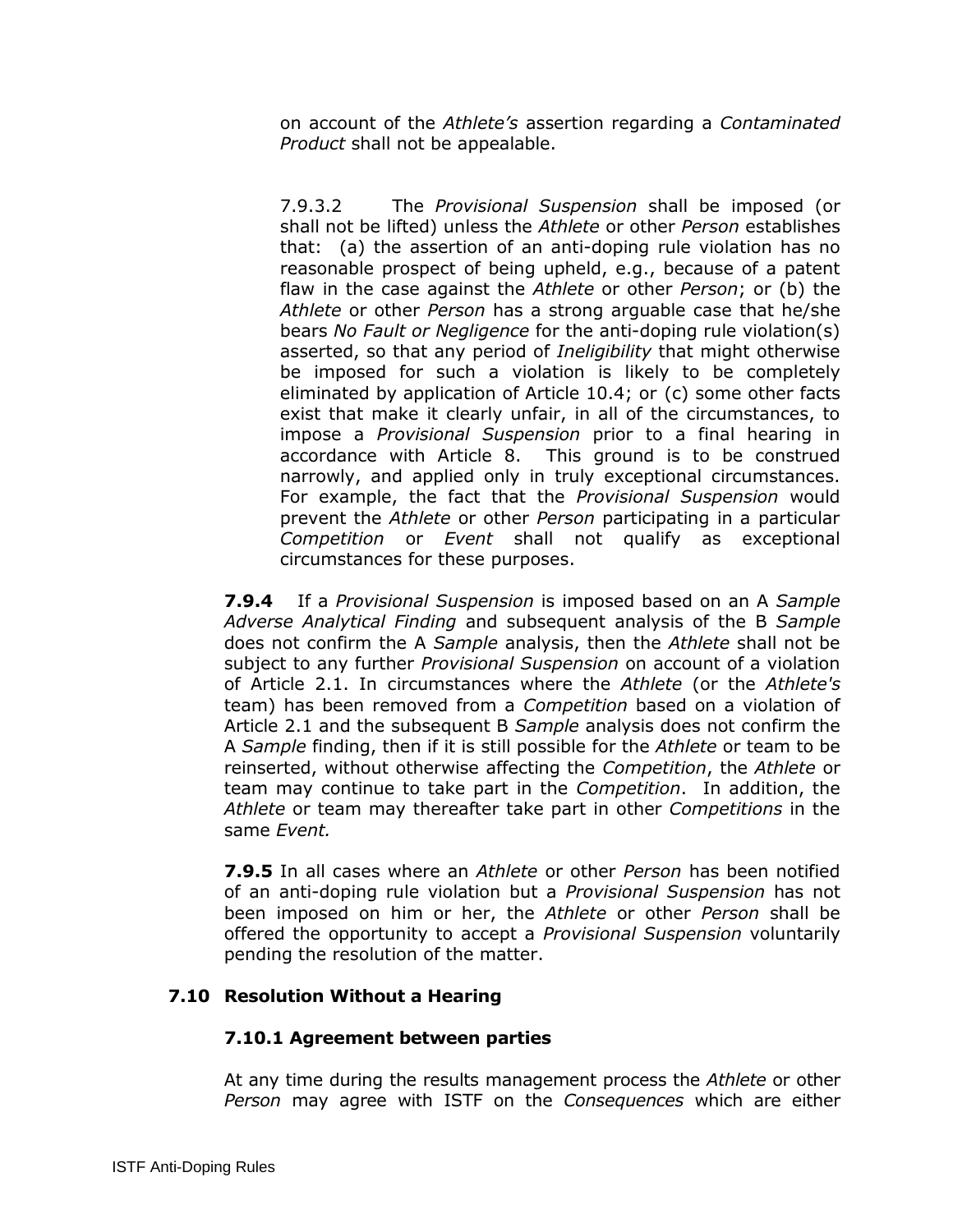mandated by the *Code* or which the ISTF Anti-Doping Administrator or its delegate considers appropriate where discretion as to *Consequence*s exists under these Rules and the *Code*. The agreement shall state the full reasons for any period of *Ineligibility* agreed upon, including (if applicable) a justification for why the discretion as to *Consequences* was applied.

Such agreement shall be deemed to be a decision made under these Anti-Doping Rules within the meaning of Article 13. The decision will be reported to the parties with a right to appeal under Article 13.2.3 as provided in Article 14.2.2 and shall be published in accordance with Article 14.3.2.

## **7.10.2 Waiver of hearing**

An *Athlete* or other *Person* against whom an anti-doping rule violation is asserted may waive a hearing expressly.

Alternatively, if the *Athlete* or other *Person* against whom an anti-doping rule violation is asserted fails to request the hearing and/or to dispute that assertion within the deadline specified in the notice sent by the ISTF Anti-Doping Administrator or its delegate asserting the violation, then he/she shall be deemed to have waived a hearing.

#### **7.10.3 Process in case of** *Athlete***'s waiving of hearing**

In cases where Article 7.10.2 applies, a hearing before a hearing panel shall not be required. Instead ISTF's Doping Administrator or its delegate will refer the case to the ISTF Doping Hearing Panel for adjudication, transmitting all the available documents of the case.

The ISTF's Doping Hearing Panel is composed of at least three members (one Chair and two members) nominated by ISTF.

The ISTF's Doping Hearing Panel shall promptly issue a written decision (in accordance with Article 8.2) about the commission of the anti-doping rule violation and the *Consequences* imposed as a result, and setting out the full reasons for any period of *Ineligibility* imposed, including (if applicable) a justification for why the maximum potential period of *Ineligibility* was not imposed. The ISTF shall send copies of that decision to other *Anti-Doping Organizations* with a right to appeal under Article 13.2.3, and shall *Publicly Disclose* that decision in accordance with Article 14.3.2.

## **7.11 Notification of Results Management Decisions**

In all cases where ISTF has asserted the commission of an anti-doping rule violation, withdrawn the assertion of an anti-doping rule violation, imposed a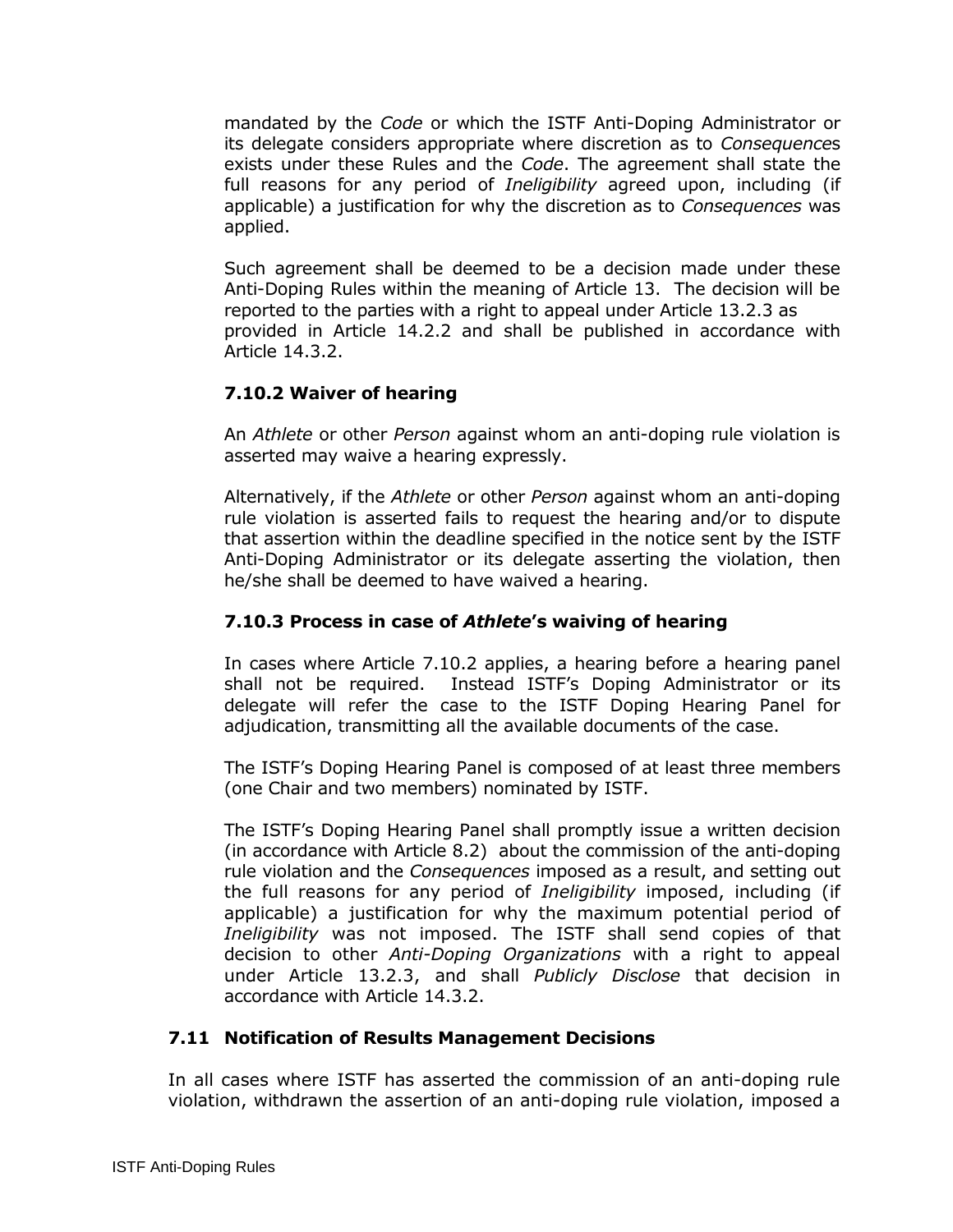*Provisional Suspension*, or agreed with an *Athlete* or other *Person* on the imposition of *Consequences* without a hearing, ISTF shall give notice thereof in accordance with Article 14.2.1 to other *Anti-Doping Organizations* with a right to appeal under Article 13.2.3.

## **7.12 Retirement from Sport**

If an *Athlete* or other *Person* retires while ISTF is conducting the results management process, ISTF retains jurisdiction to complete its results management process. If an *Athlete* or other *Person* retires before any results management process has begun, and ISTF would have had results management authority over the *Athlete* or other *Person* at the time the *Athlete* or other *Person* committed an anti-doping rule violation, ISTF has authority to conduct results management in respect of that anti-doping rule violation.

## <span id="page-27-0"></span>**ARTICLE 8 RIGHT TO A FAIR HEARING**

## **8.1 Principles for a Fair Hearing**

**8.1.1** When ISTF sends a notice to an *Athlete* or other *Person*  asserting an anti-doping rule violation, and there is no agreement in accordance with Article 7.10.1 or the *Athlete* or other *Person* does not waive a hearing in accordance with Article 7.10.2, then the case shall be referred to the ISTF Doping Hearing Panel for hearing and adjudication.

**8.1.2** Hearings shall be scheduled and completed within a reasonable time. Where a *Provisional Suspension* has been imposed or otherwise accepted by the *Athlete* or other *Person* the hearings should be expedited. In all cases, the hearing should be held within 6 months from the notification of the *Athlete* or other *Person* that an anti-doping rule violation is being asserted. Hearings held in connection with *Event*s that are subject to these Anti-Doping Rules may be conducted by an expedited process where permitted by the hearing panel.

**8.1.3** The ISTF Doping Hearing Panel shall determine the procedure to be followed at the hearing.

The hearing process shall respect the following principles:

a) the right of each party to be represented by counsel (at the party's own expenses) or to be accompanied by a *Person* chosen by each party;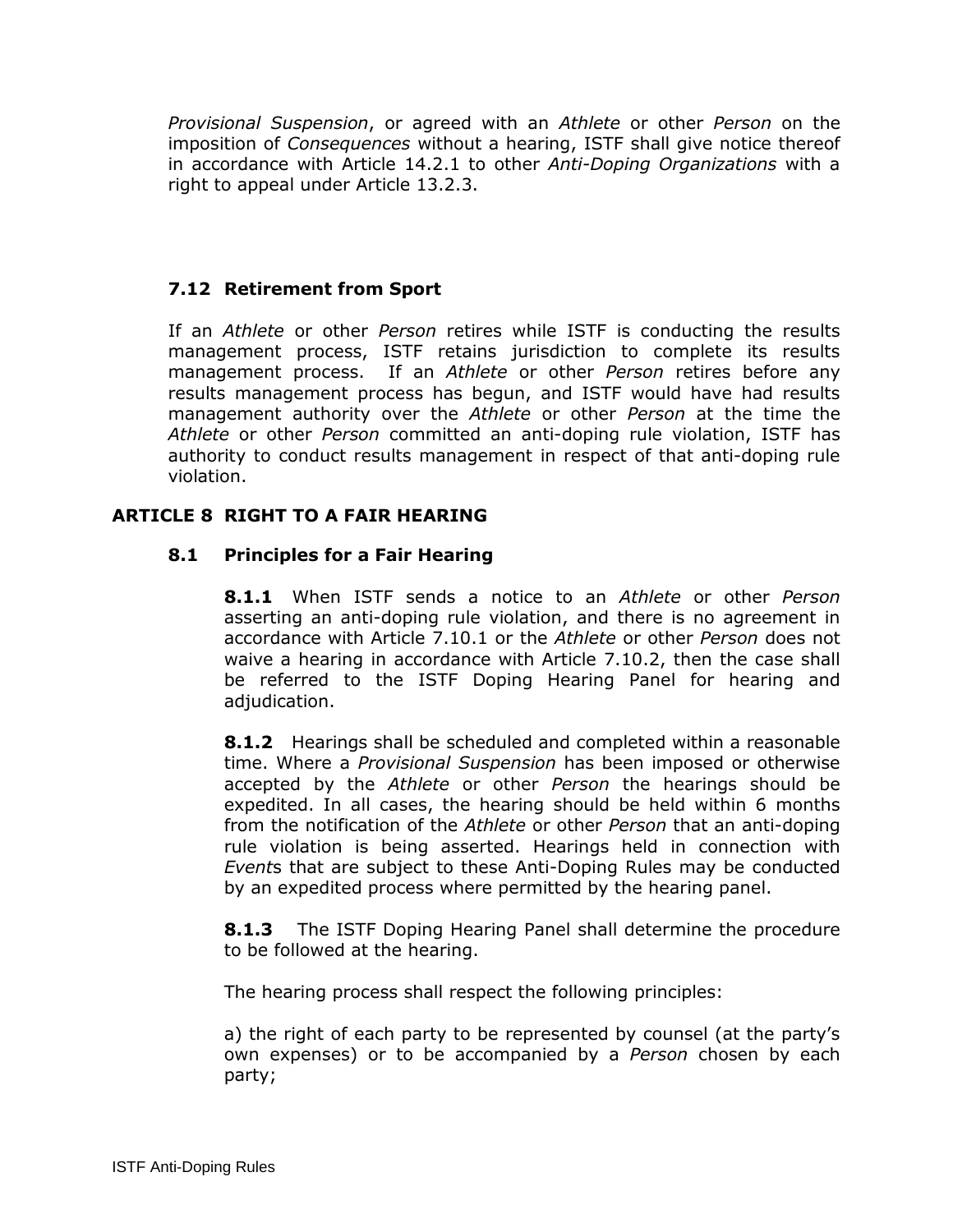b) the right to respond to the asserted anti-doping rule violation and make submissions with respect to the resulting *Consequences*;

c) the right of each party to present evidence, including the right to call and question witnesses; and,

d) the *Athlete*'s or other *Person*'s right to an interpreter at the hearing.

The ISTF's Doping Hearing Panel shall have jurisdiction to determine which party shall bear the responsibility for the cost of the interpreter.

**8.1.4** *WADA* and the *National Federation* of the *Athlete* or other *Person* may attend the hearing as observers. In any event, ISTF shall keep *WADA* fully apprised as to the status of pending cases and the result of all hearings.

**8.1.5** The ISTF Doping Hearing Panel shall act in a fair and impartial manner towards all parties at all times.

## **8.2 Decisions**

**8.2.1** The ISTF Doping Hearing Panel shall issue a written decision within 30 days from the date of the end of the hearing or from the date the case has been referred to the panel when the hearing has been waived in accordance with Article 7.10.2. The decision shall include the full reasons for the decision and for any period of *Ineligibility* imposed, including (if applicable) a justification for why the greatest potential *Consequences* were not imposed.

The decision shall be written in English.

**8.2.2** The decision may be appealed to the *CAS* as provided in Article 13. Copies of the decision shall be provided to the *Athlete* or other *Person* and to other *Anti-Doping Organizations* with a right to appeal under Article 13.2.3.

**8.2.3** If no appeal is brought against the decision, then (a) if the decision is that an anti-doping rule violation was committed, the decision shall be *Publicly Disclosed* as provided in Article 14.3.2; but (b) if the decision is that no anti-doping rule violation was committed, then the decision shall only be *Publicly Disclosed* with the consent of the *Athlete* or other *Person* who is the subject of the decision. ISTF shall use reasonable efforts to obtain such consent, and if consent is obtained, shall *Publicly Disclose* the decision in its entirety or in such redacted form as the Athlete or other Person may approve.

The principles contained at Article 14.3.6 shall be applied in cases involving a *Minor*.

# **8.3 Single Hearing Before** *CAS*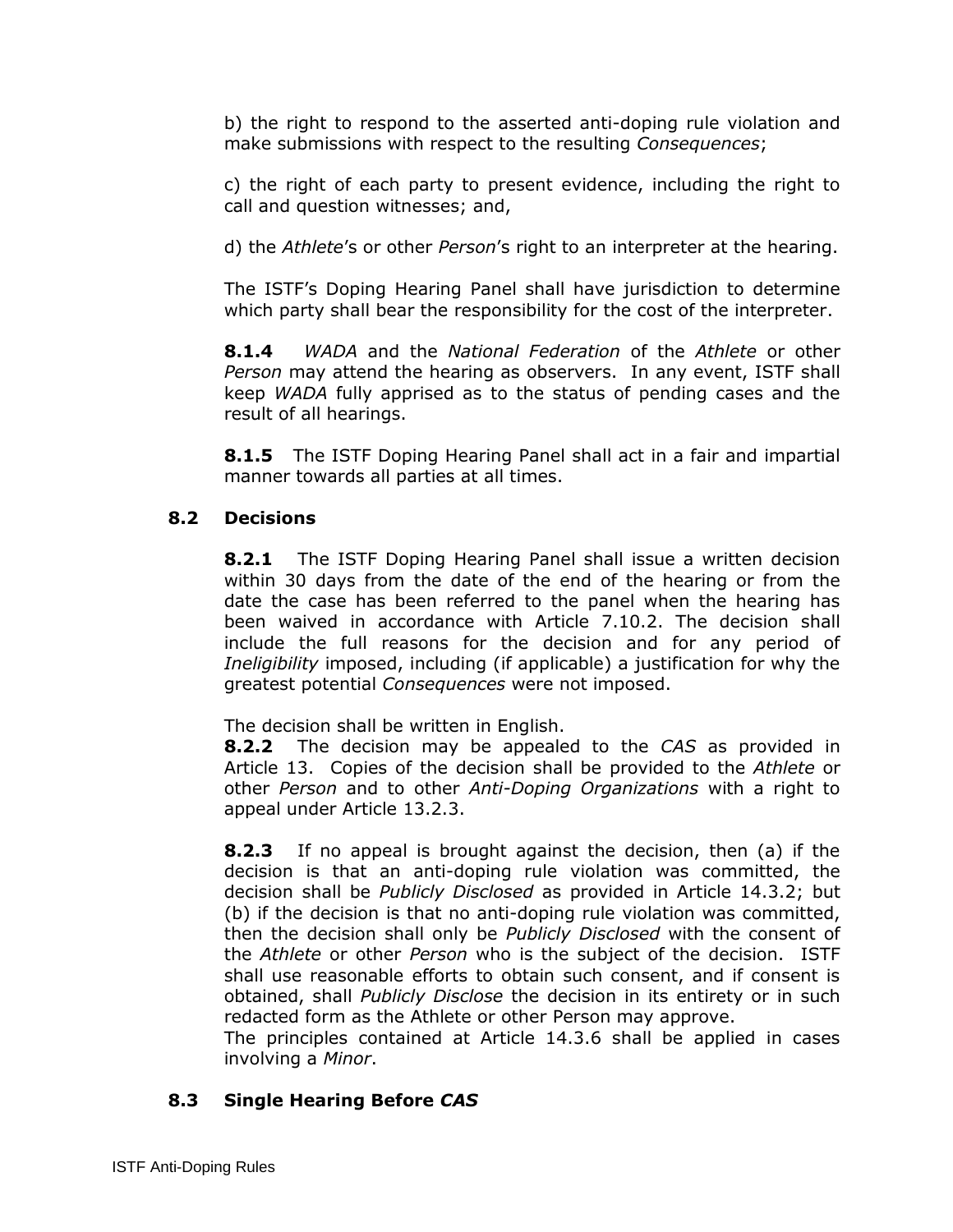Cases asserting anti-doping rule violations may be heard directly at *CAS*, with no requirement for a prior hearing, with the consent of the *Athlete*, ISTF, *WADA*, and any other *Anti-Doping Organization* that would have had a right to appeal a first instance hearing decision to *CAS*.

#### <span id="page-29-0"></span>**ARTICLE 9 AUTOMATIC** *DISQUALIFICATION* **OF INDIVIDUAL RESULTS**

An anti-doping rule violation in *Individual Sports* in connection with an *In-Competition* test automatically leads to *Disqualification* of the result obtained in that *Competition* with all resulting *Consequences*, including forfeiture of any medals, points and prizes.

## <span id="page-29-1"></span>**ARTICLE 10 SANCTIONS ON INDIVIDUALS**

#### **10.1** *Disqualification* **of Results in the** *Event* **during which an Anti-Doping Rule Violation Occurs**

An anti-doping rule violation occurring during or in connection with an *Event*  may, upon the decision of the ruling body of the *Event*, lead to *Disqualification* of all of the *Athlete's* individual results obtained in that *Event* with all *Consequences*, including forfeiture of all medals, points and prizes, except as provided in Article 10.1.1.

Factors to be included in considering whether to *Disqualify* other results in an *Event* might include, for example, the seriousness of the *Athlete*'s anti-doping rule violation and whether the *Athlete* tested negative in the other *Competitions*.

**10.1.1** If the *Athlete* establishes that he or she bears *No Fault or Negligence* for the violation, the *Athlete's* individual results in the other *Competition*s shall not be *Disqualified*, unless the *Athlete's* results in *Competition*s other than the *Competition* in which the anti-doping rule violation occurred were likely to have been affected by the *Athlete's* anti-doping rule violation.

#### **10.2** *Ineligibility* **for Presence,** *Use* **or** *Attempted Use***, or** *Possession*  **of a** *Prohibited Substance* **or** *Prohibited Method*

The period of *Ineligibility* for a violation of Articles 2.1, 2.2 or 2.6 shall be as follows, subject to potential reduction or suspension pursuant to Articles 10.4, 10.5 or 10.6:

**10.2.1** The period of *Ineligibility* shall be four years where: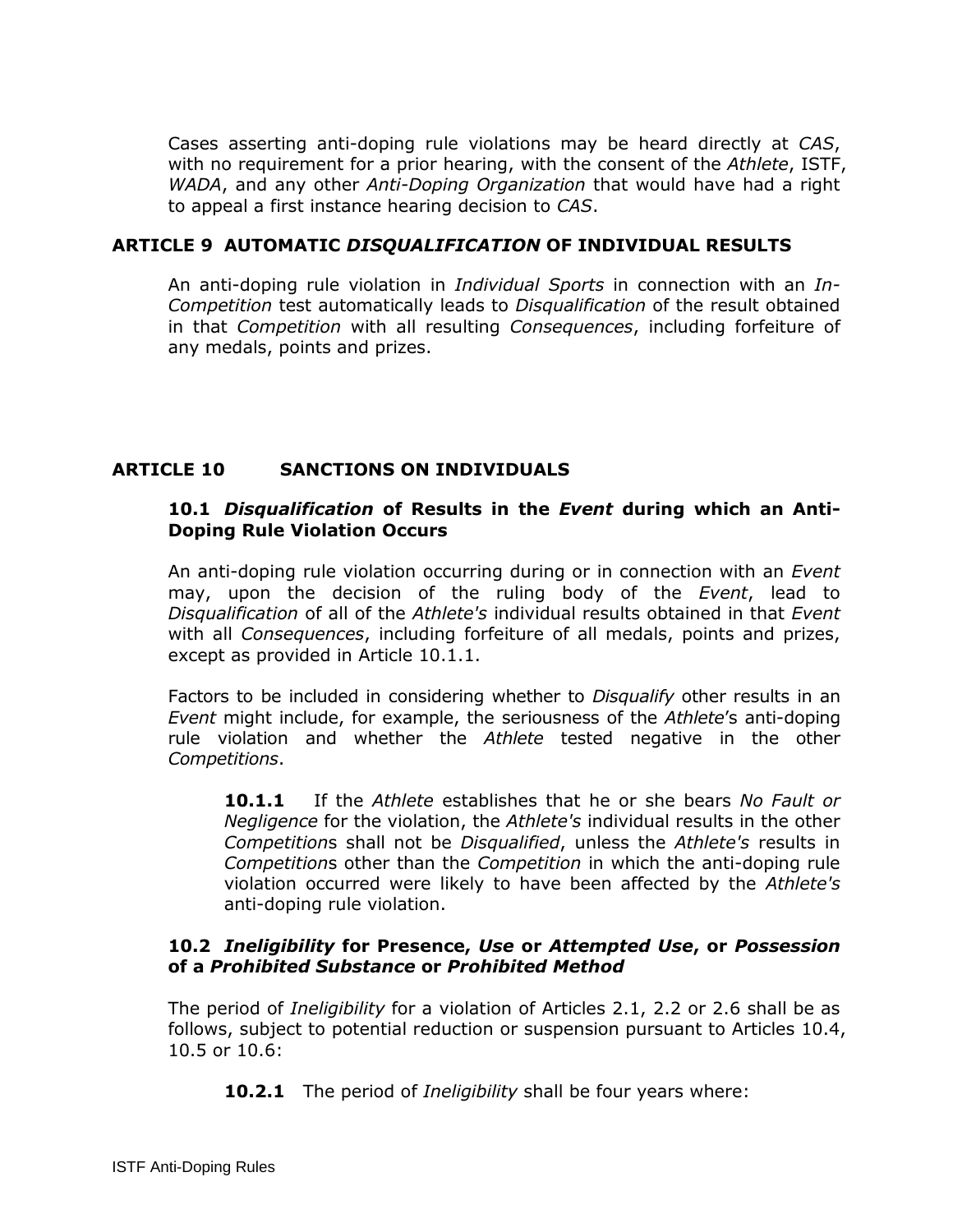10.2.1.1 The anti-doping rule violation does not involve a *Specified Substance*, unless the *Athlete* or other *Person* can establish that the anti-doping rule violation was not intentional.

10.2.1.2 The anti-doping rule violation involves a *Specified Substance* and ISTF can establish that the anti-doping rule violation was intentional.

**10.2.2** If Article 10.2.1 does not apply, the period of *Ineligibility* shall be two years.

**10.2.3** As used in Articles 10.2 and 10.3, the term "intentional" is meant to identify those *Athletes* who cheat. The term therefore requires that the *Athlete* or other *Person* engaged in conduct which he or she knew constituted an anti-doping rule violation or knew that there was a significant risk that the conduct might constitute or result in an anti-doping rule violation and manifestly disregarded that risk. An anti-doping rule violation resulting from an *Adverse Analytical Finding* for a substance which is only prohibited *In-Competition* shall be rebuttably presumed to be not intentional if the substance is a *Specified Substance and* the *Athlete* can establish that the *Prohibited Substance* was *Used Out-of-Competition*. An anti-doping rule violation resulting from an *Adverse Analytical Finding* for a substance which is only prohibited *In-Competition* shall not be considered intentional if the substance is not a *Specified Substance* and the *Athlete* can establish that the *Prohibited Substance* was *Used Out-of-Competition* in a context unrelated to sport performance.

## **10.3** *Ineligibility* **for Other Anti-Doping Rule Violations**

The period of *Ineligibility* for anti-doping rule violations other than as provided in Article 10.2 shall be as follows, unless Articles 10.5 or 10.6 are applicable:

**10.3.1** For violations of Article 2.3 or Article 2.5, the period of *Ineligibility* shall be four years unless, in the case of failing to submit to *Sample* collection, the *Athlete* can establish that the commission of the anti-doping rule violation was not intentional (as defined in Article 10.2.3), in which case the period of *Ineligibility* shall be two years.

**10.3.2** For violations of Article 2.4, the period of *Ineligibility* shall be two years, subject to reduction down to a minimum of one year, depending on the *Athlete*'s degree of *Fault*. The flexibility between two years and one year of *Ineligibility* in this Article is not available to *Athletes* where a pattern of last-minute whereabouts changes or other conduct raises a serious suspicion that the *Athlete* was trying to avoid being available for *Testing*.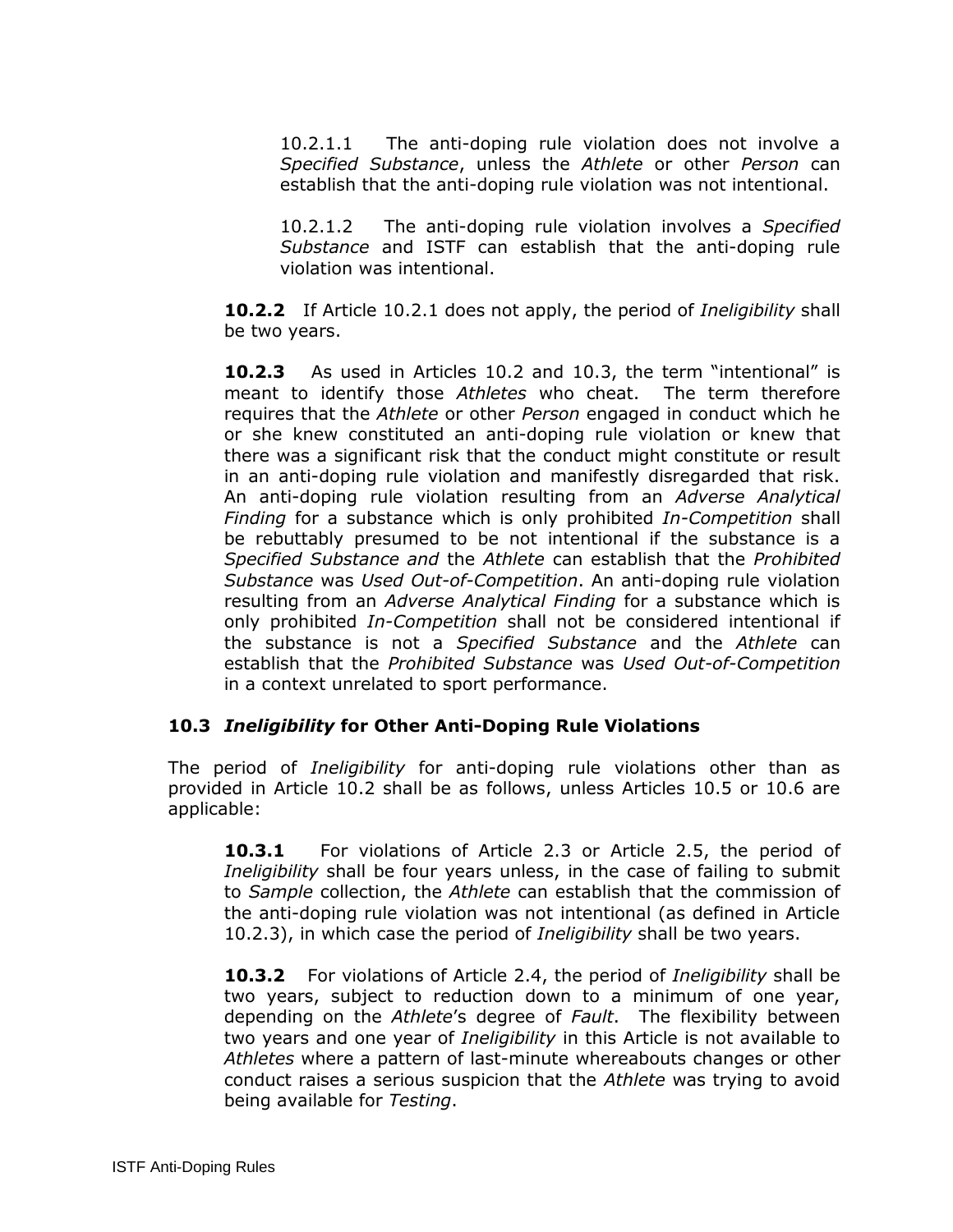**10.3.3** For violations of Article 2.7 or 2.8, the period of *Ineligibility* shall be a minimum of four years up to lifetime *Ineligibility*, depending on the seriousness of the violation. An Article 2.7 or Article 2.8 violation involving a *Minor* shall be considered a particularly serious violation and, if committed by *Athlete Support Personnel* for violations other than for *Specified Substances*, shall result in lifetime *Ineligibility* for *Athlete Support Personnel*. In addition, significant violations of Article 2.7 or 2.8 which may also violate non-sporting laws and regulations, shall be reported to the competent administrative, professional or judicial authorities.

**10.3.4** For violations of Article 2.9, the period of *Ineligibility* imposed shall be a minimum of two years, up to four years, depending on the seriousness of the violation.

**10.3.5** For violations of Article 2.10, the period of *Ineligibility* shall be two years, subject to reduction down to a minimum of one year, depending on the *Athlete* or other *Person*'s degree of *Fault* and other circumstances of the case.

#### **10.4 Elimination of the Period of** *Ineligibility* **where there is** *No Fault or Negligence*

If an *Athlete* or other *Person* establishes in an individual case that he or she bears *No Fault or Negligence*, then the otherwise applicable period of *Ineligibility* shall be eliminated.

## **10.5 Reduction of the Period of** *Ineligibility* **based on** *No Significant Fault or Negligence*

**10.5.1** Reduction of Sanctions for *Specified Substances* or *Contaminated Products* for Violations of Article 2.1, 2.2 or 2.6.

10.5.1.1 *Specified Substances*

Where the anti-doping rule violation involves a *Specified Substance*, and the *Athlete* or other *Person* can establish *No Significant Fault or Negligence*, then the period of *Ineligibility* shall be, at a minimum, a reprimand and no period of *Ineligibility*, and at a maximum, two years of *Ineligibility*, depending on the *Athlete*'s or other *Person*'s degree of *Fault*.

10.5.1.2 *Contaminated Products*

In cases where the *Athlete* or other *Person* can establish *No Significant Fault or Negligence* and that the detected *Prohibited Substance* came from a *Contaminated Product*, then the period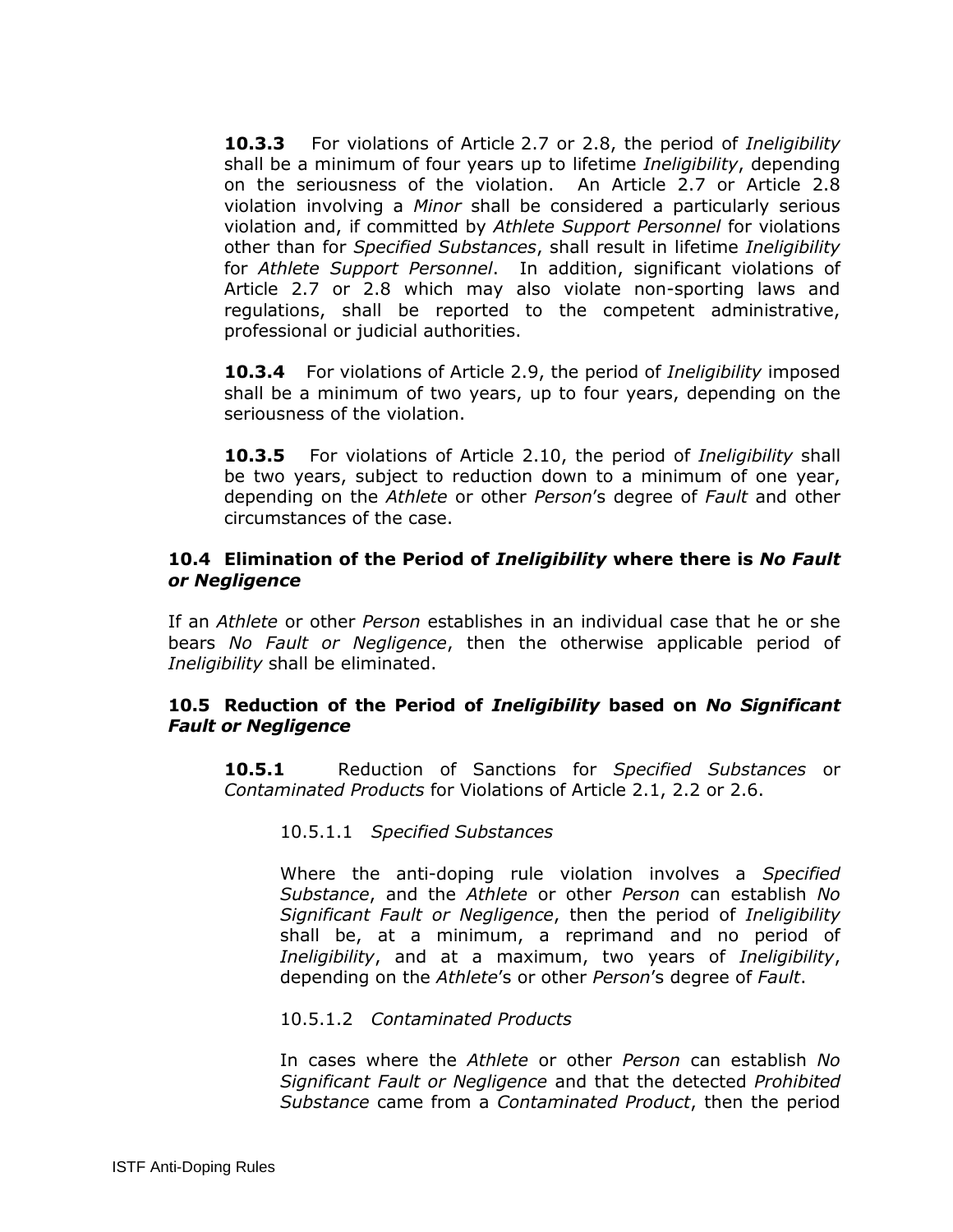of *Ineligibility* shall be, at a minimum, a reprimand and no period of *Ineligibility*, and at a maximum, two years *Ineligibility*, depending on the *Athlete*'s or other *Person*'s degree of *Fault*.

**10.5.2** Application of *No Significant Fault or Negligence* beyond the Application of Article 10.5.1

If an *Athlete* or other *Person* establishes in an individual case where Article 10.5.1 is not applicable that he or she bears *No Significant Fault or Negligence*, then, subject to further reduction or elimination as provided in Article 10.6, the otherwise applicable period of *Ineligibility*  may be reduced based on the *Athlete* or other *Person's* degree of *Fault*, but the reduced period of *Ineligibility* may not be less than one-half of the period of *Ineligibility* otherwise applicable. If the otherwise applicable period of *Ineligibility* is a lifetime, the reduced period under this Article may be no less than eight years.

#### **10.6 Elimination, Reduction, or Suspension of Period of** *Ineligibility*  **or other** *Consequences* **for Reasons Other than** *Fault*

**10.6.1** *Substantial Assistance* in Discovering or Establishing Anti-Doping Rule Violations

10.6.1.1ISTF may, prior to a final appellate decision under Article 13 or the expiration of the time to appeal, suspend a part of the period of *Ineligibility* imposed in an individual case in which it has results management authority where the *Athlete* or other *Person* has provided *Substantial Assistance* to an *Anti-Doping Organization*, criminal authority or professional disciplinary body which results in: (i) the *Anti-Doping Organization* discovering or bringing forward an anti-doping rule violation by another *Person*, or (ii) which results in a criminal or disciplinary body discovering or bringing forward a criminal offense or the breach of professional rules committed by another *Person* and the information provided by the *Person* providing *Substantial Assistance* is made available to ISTF. After a final appellate decision under Article 13 or the expiration of time to appeal, ISTF may only suspend a part of the otherwise applicable period of *Ineligibility* with the approval of *WADA*. The extent to which the otherwise applicable period of *Ineligibility*  may be suspended shall be based on the seriousness of the anti-doping rule violation committed by the *Athlete* or other *Person* and the significance of the *Substantial Assistance* provided by the *Athlete* or other *Person* to the effort to eliminate doping in sport. No more than three-quarters of the otherwise applicable period of *Ineligibility* may be suspended. If the otherwise applicable period of *Ineligibility* is a lifetime, the non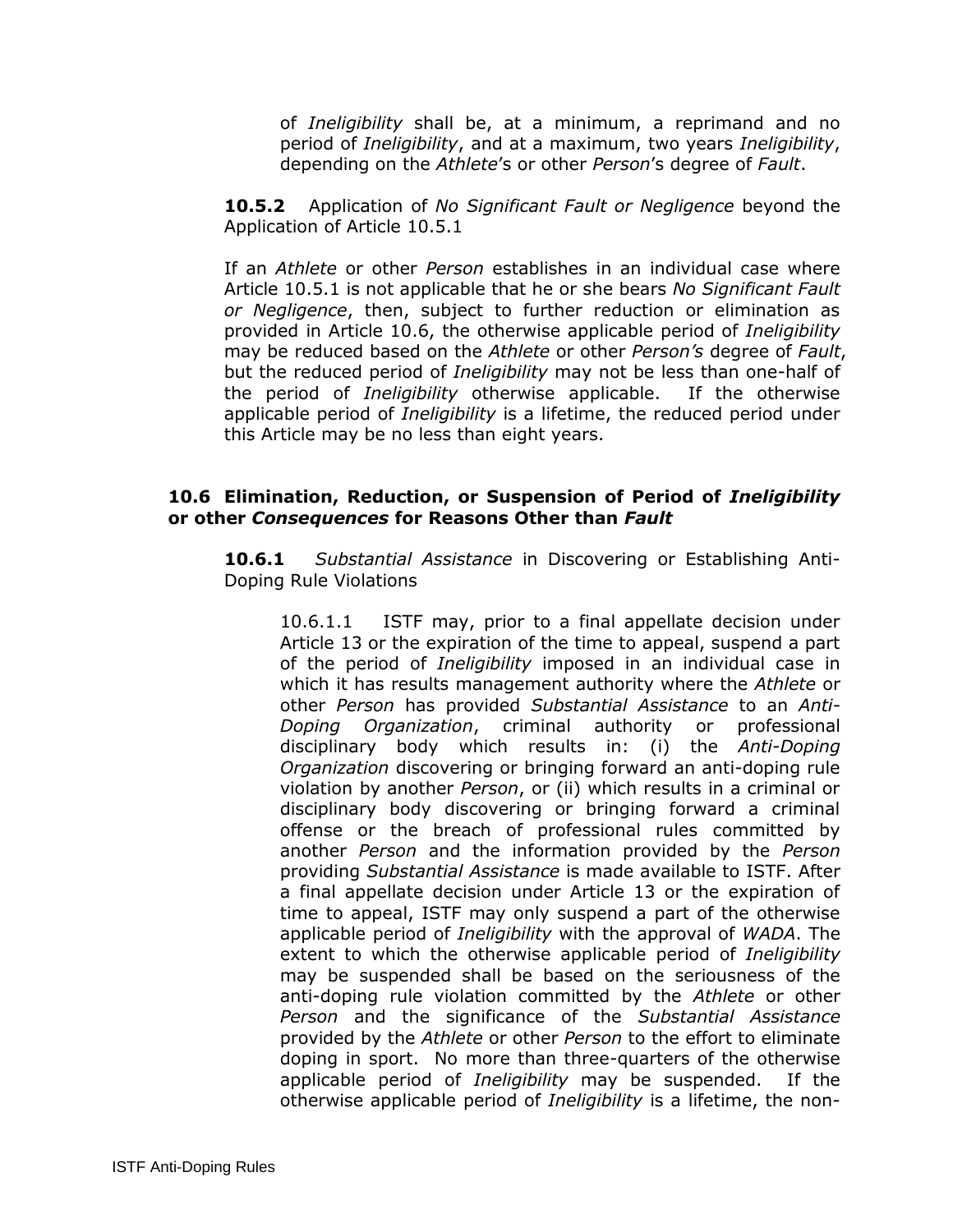suspended period under this Article must be no less than eight years. If the *Athlete* or other *Person* fails to continue to cooperate and to provide the complete and credible *Substantial Assistance* upon which a suspension of the period of *Ineligibility* was based, ISTF shall reinstate the original period of *Ineligibility*. If ISTF decides to reinstate a suspended period of *Ineligibility* or decides not to reinstate a suspended period of *Ineligibility*, that decision may be appealed by any *Person* entitled to appeal under Article 13.

10.6.1.2 To further encourage *Athletes* and other *Persons* to provide *Substantial Assistance* to *Anti-Doping Organizations*, at the request of ISTF or at the request of the *Athlete* or other *Person* who has (or has been asserted to have) committed an anti-doping rule violation, *WADA* may agree at any stage of the results management process, including after a final appellate decision under Article 13, to what it considers to be an appropriate suspension of the otherwise-applicable period of *Ineligibility* and other *Consequences*. In exceptional circumstances, *WADA* may agree to suspensions of the period of *Ineligibility* and other *Consequences* for *Substantial Assistance* greater than those otherwise provided in this Article, or even no period of *Ineligibility*, and/or no return of prize money or payment of fines or costs. *WADA*'s approval shall be subject to reinstatement of sanction, as otherwise provided in this Article. Notwithstanding Article 13, *WADA*'s decisions in the context of this Article may not be appealed by any other *Anti-Doping Organization*.

10.6.1.3 If ISTF suspends any part of an otherwise applicable sanction because of *Substantial Assistance*, then notice providing justification for the decision shall be provided to the other *Anti-Doping Organizations* with a right to appeal under Article 13.2.3 as provided in Article 14.2. In unique circumstances where *WADA* determines that it would be in the best interest of anti-doping, *WADA* may authorize ISTF to enter into appropriate confidentiality agreements limiting or delaying the disclosure of the *Substantial Assistance* agreement or the nature of *Substantial Assistance* being provided.

**10.6.2** Admission of an Anti-Doping Rule Violation in the Absence of Other Evidence

Where an *Athlete* or other *Person* voluntarily admits the commission of an anti-doping rule violation before having received notice of a *Sample*  collection which could establish an anti-doping rule violation (or, in the case of an anti-doping rule violation other than Article 2.1, before receiving first notice of the admitted violation pursuant to Article 7)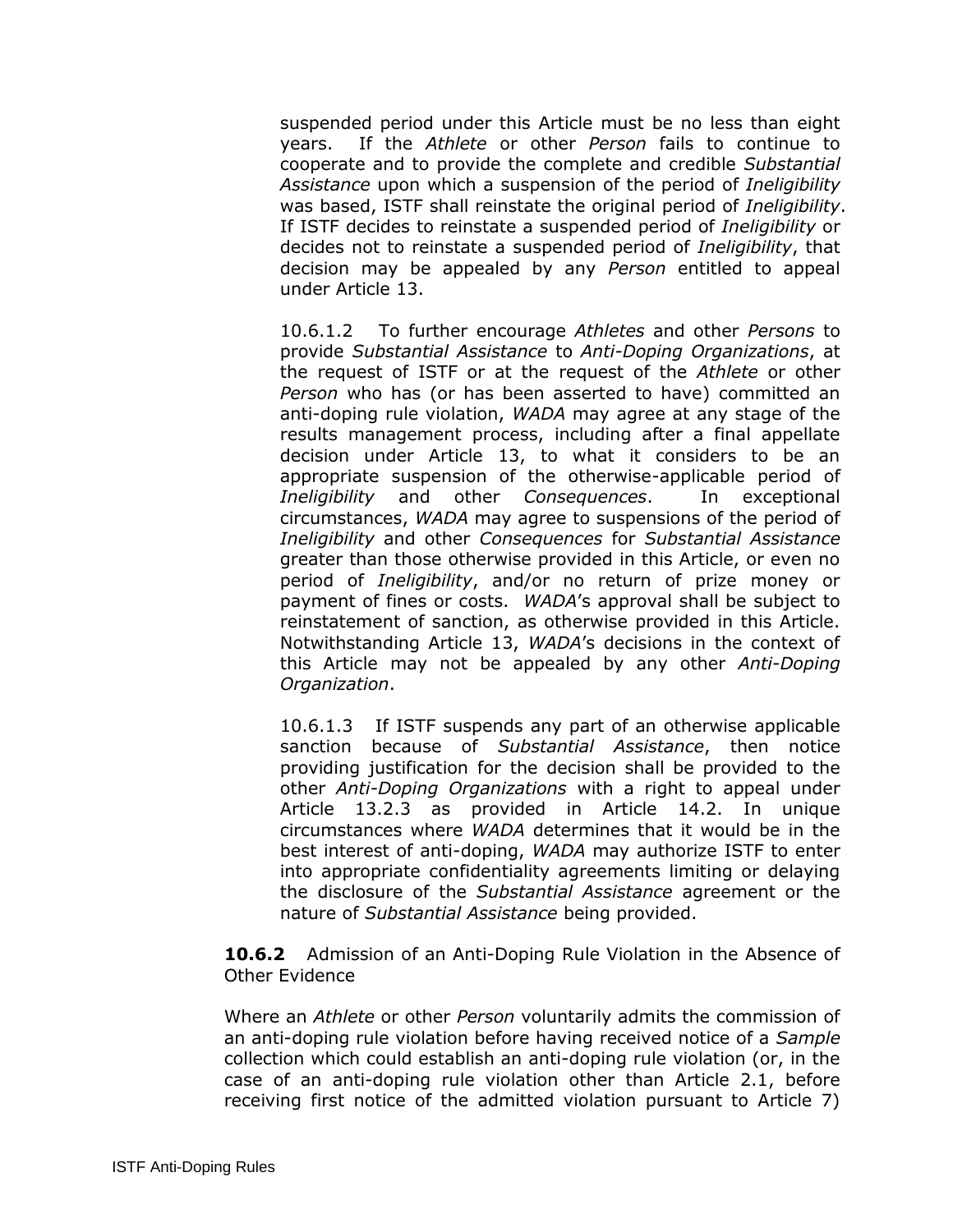and that admission is the only reliable evidence of the violation at the time of admission, then the period of *Ineligibility* may be reduced, but not below one-half of the period of *Ineligibility* otherwise applicable.

**10.6.3** Prompt Admission of an Anti-Doping Rule Violation after being Confronted with a Violation Sanctionable under Article 10.2.1 or Article 10.3.1

An *Athlete* or other *Person* potentially subject to a four-year sanction under Article 10.2.1 or 10.3.1 (for evading or refusing *Sample Collection* or *Tampering* with *Sample Collection*), by promptly admitting the asserted anti-doping rule violation after being confronted by ISTF, and also upon the approval and at the discretion of both *WADA* and ISTF, may receive a reduction in the period of *Ineligibility* down to a minimum of two years, depending on the seriousness of the violation and the *Athlete* or other *Person's* degree of *Fault*.

**10.6.4** Application of Multiple Grounds for Reduction of a Sanction

Where an *Athlete* or other *Person* establishes entitlement to reduction in sanction under more than one provision of Article 10.4, 10.5 or 10.6, before applying any reduction or suspension under Article 10.6, the otherwise applicable period of *Ineligibility* shall be determined in accordance with Articles 10.2, 10.3, 10.4, and 10.5. If the *Athlete* or other *Person* establishes entitlement to a reduction or suspension of the period of *Ineligibility* under Article 10.6, then the period of *Ineligibility* may be reduced or suspended, but not below one-fourth of the otherwise applicable period of *Ineligibility*.

## **10.7 Multiple Violations**

**10.7.1** For an *Athlete* or other *Person*'s second anti-doping rule violation, the period of *Ineligibility* shall be the greater of:

(a) six months;

(b) one-half of the period of *Ineligibility* imposed for the first anti-doping rule violation without taking into account any reduction under Article 10.6; or

(c) twice the period of *Ineligibility* otherwise applicable to the second anti-doping rule violation treated as if it were a first violation, without taking into account any reduction under Article 10.6.

The period of *Ineligibility* established above may then be further reduced by the application of Article 10.6.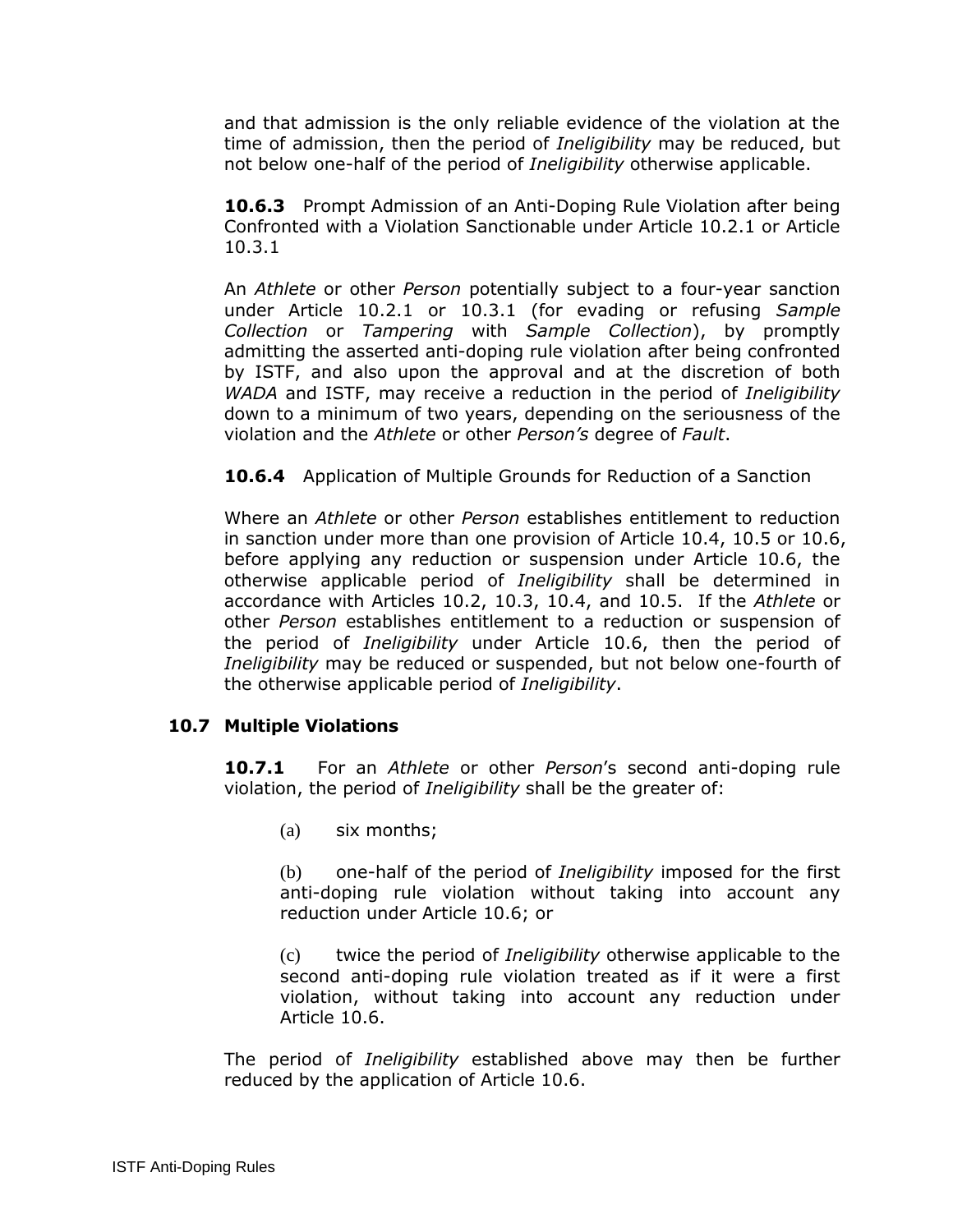**10.7.2** A third anti-doping rule violation will always result in a lifetime period of *Ineligibility*, except if the third violation fulfills the condition for elimination or reduction of the period of *Ineligibility* under Article 10.4 or 10.5, or involves a violation of Article 2.4. In these particular cases, the period of *Ineligibility* shall be from eight years to lifetime *Ineligibility*.

**10.7.3** An anti-doping rule violation for which an *Athlete* or other *Person* has established *No Fault or Negligence* shall not be considered a prior violation for purposes of this Article.

**10.7.4** Additional Rules for Certain Potential Multiple Violations

10.7.4.1 For purposes of imposing sanctions under Article 10.7, an anti-doping rule violation will only be considered a second violation if ISTF can establish that the *Athlete* or other *Person* committed the second anti-doping rule violation after the *Athlete* or other *Person* received notice pursuant to Article 7, or after ISTF made reasonable efforts to give notice of the first anti-doping rule violation. If ISTF cannot establish this, the violations shall be considered together as one single first violation, and the sanction imposed shall be based on the violation that carries the more severe sanction.

10.7.4.2 If, after the imposition of a sanction for a first antidoping rule violation, ISTF discovers facts involving an antidoping rule violation by the *Athlete* or other *Person* which occurred prior to notification regarding the first violation, then ISTF shall impose an additional sanction based on the sanction that could have been imposed if the two violations had been adjudicated at the same time. Results in all *Competitions* dating back to the earlier anti-doping rule violation will be *Disqualified* as provided in Article 10.8.

**10.7.5** Multiple Anti-Doping Rule Violations during Ten-Year Period

For purposes of Article 10.7, each anti-doping rule violation must take place within the same ten-year period in order to be considered multiple violations.

## **10.8** *Disqualification* **of Results in** *Competitions* **Subsequent to**  *Sample* **Collection or Commission of an Anti-Doping Rule Violation**

In addition to the automatic *Disqualification* of the results in the *Competition* which produced the positive *Sample* under Article 9, all other competitive results of the *Athlete* obtained from the date a positive *Sample* was collected (whether *In-Competition* or *Out-of-Competition*), or other anti-doping rule violation occurred, through the commencement of any *Provisional*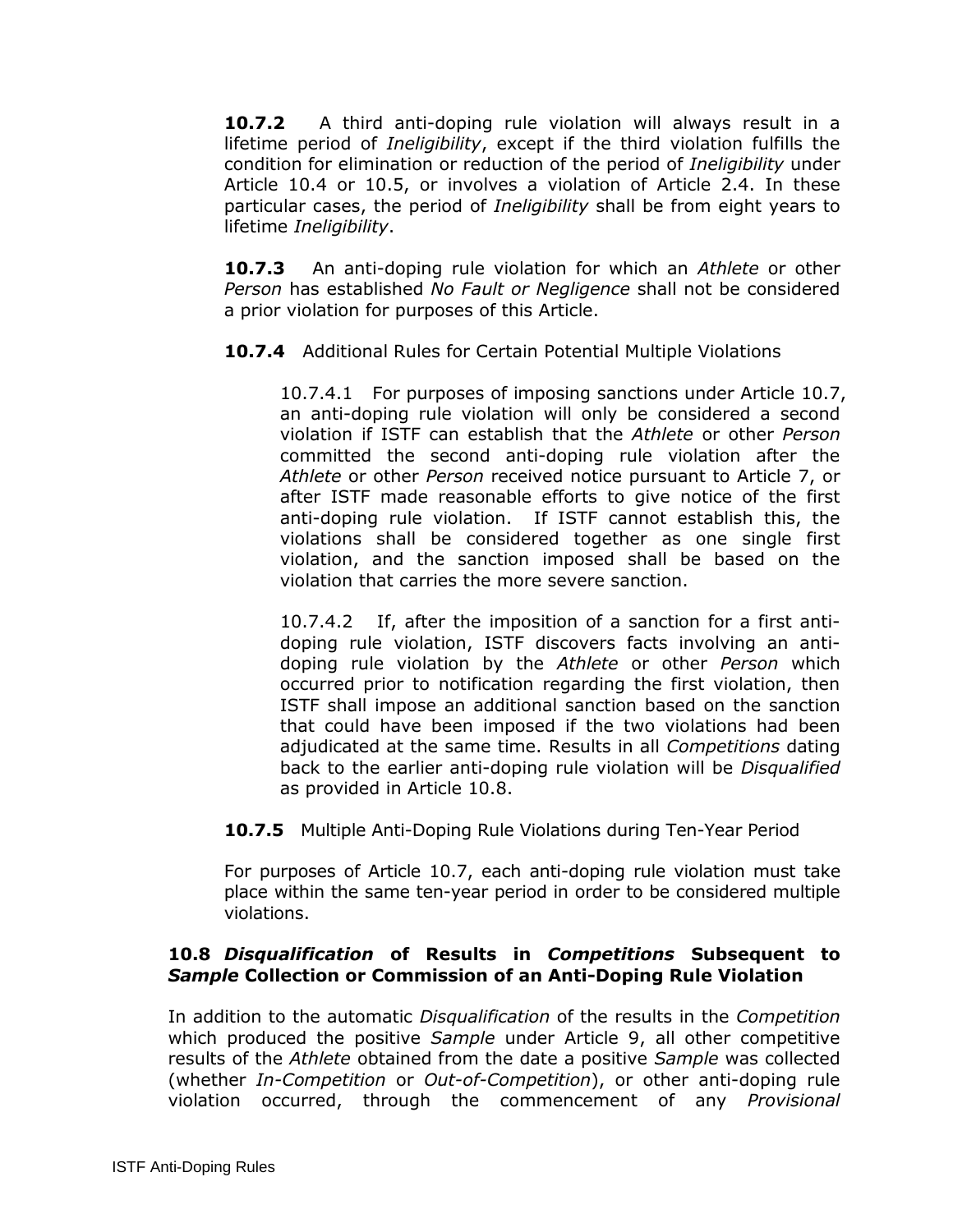*Suspension* or *Ineligibility* period, shall, unless fairness requires otherwise, be *Disqualified* with all of the resulting *Consequences* including forfeiture of any medals, points and prizes.

# **10.9 Allocation of** *CAS* **Cost Awards and Forfeited Prize Money**

The priority for repayment of *CAS* cost awards and forfeited prize money shall be: first, payment of costs awarded by *CAS*; and second, reimbursement of the expenses of ISTF.

## **10.10 Financial Consequences**

Where an *Athlete* or other *Person* commits an anti-doping rule violation, ISTF may, in its discretion and subject to the principle of proportionality, elect to a) recover from the *Athlete* or other *Person*  costs associated with the anti-doping rule violation, regardless of the period of *Ineligibility* imposed and/or b) fine the *Athlete* or other *Person* in an amount up to \$1000 U.S. Dollars, only in cases where the maximum period of *Ineligibility* otherwise applicable has already been imposed.

The imposition of a financial sanction or the ISTF's recovery of costs shall not be considered a basis for reducing the *Ineligibility* or other sanction which would otherwise be applicable under these Anti-Doping Rules or the *Code*.

# **10.11 Commencement of** *Ineligibility* **Period**

Except as provided below, the period of *Ineligibility* shall start on the date of the final hearing decision providing for *Ineligibility* or, if the hearing is waived or there is no hearing, on the date *Ineligibility* is accepted or otherwise imposed.

## **10.11.1** Delays Not Attributable to the *Athlete* or other *Person*

Where there have been substantial delays in the hearing process or other aspects of *Doping Control* not attributable to the *Athlete* or other *Person*, ISTF may start the period of *Ineligibility* at an earlier date commencing as early as the date of *Sample* collection or the date on which another anti-doping rule violation last occurred. All competitive results achieved during the period of *Ineligibility*, including retroactive *Ineligibility*, shall be *Disqualified*.

## **10.11.2** Timely Admission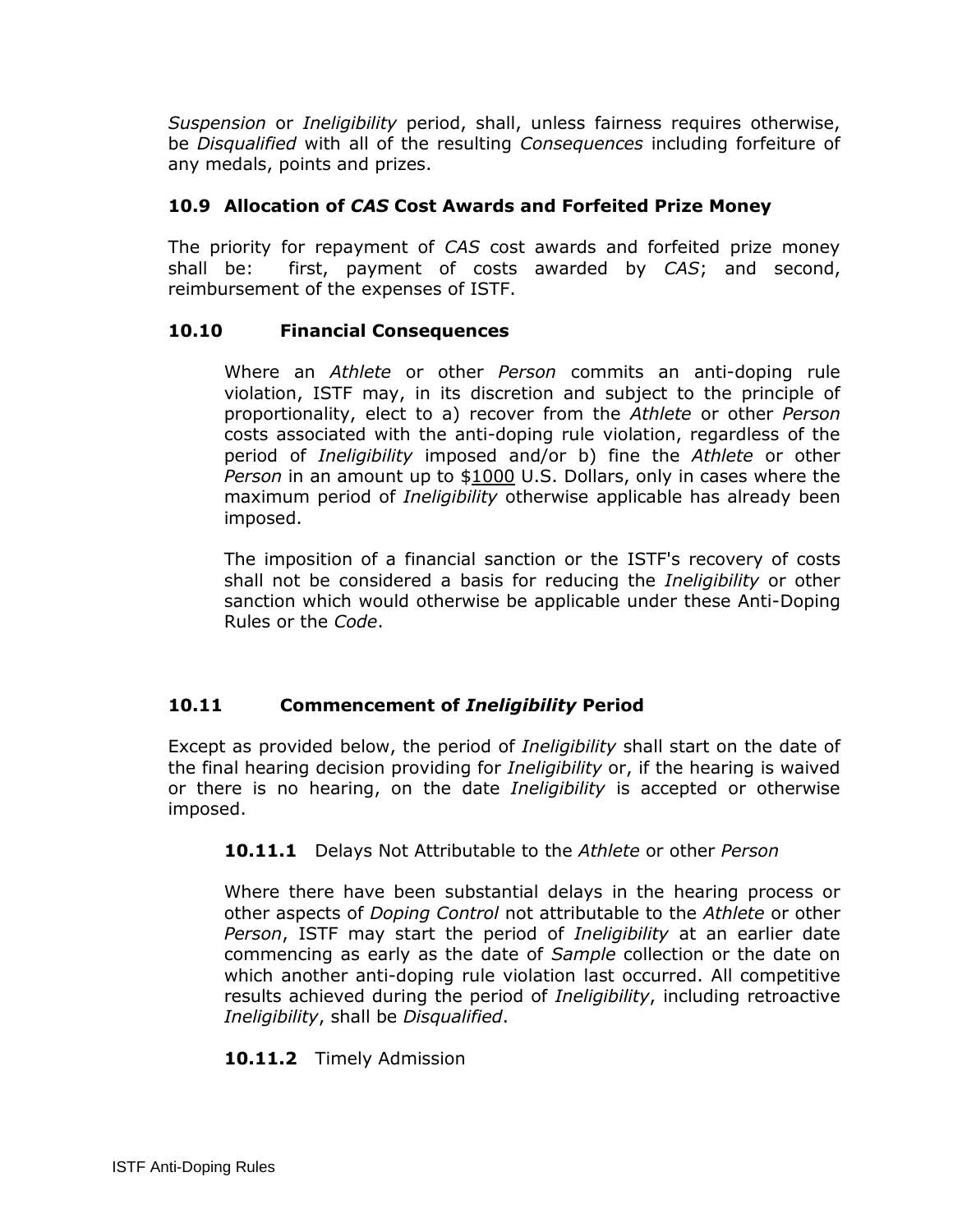Where the *Athlete* or other *Person* promptly (which, in all events, for an *Athlete* means before the *Athlete* competes again) admits the antidoping rule violation after being confronted with the anti-doping rule violation by ISTF, the period of *Ineligibility* may start as early as the date of *Sample* collection or the date on which another anti-doping rule violation last occurred. In each case, however, where this Article is applied, the *Athlete* or other *Person* shall serve at least one-half of the period of *Ineligibility* going forward from the date the *Athlete* or other *Person* accepted the imposition of a sanction, the date of a hearing decision imposing a sanction, or the date the sanction is otherwise imposed. This Article shall not apply where the period of *Ineligibility* has already been reduced under Article 10.6.3.

**10.11.3** Credit for *Provisional Suspension* or Period of *Ineligibility*  Served

10.11.3.1 If a *Provisional Suspension* is imposed and respected by the *Athlete* or other *Person*, then the *Athlete* or other *Person* shall receive a credit for such period of *Provisional Suspension* against any period of *Ineligibility* which may ultimately be imposed. If a period of *Ineligibility* is served pursuant to a decision that is subsequently appealed, then the *Athlete* or other *Person* shall receive a credit for such period of *Ineligibility* served against any period of *Ineligibility* which may ultimately be imposed on appeal.

10.11.3.2 If an *Athlete* or other *Person* voluntarily accepts a *Provisional Suspension* in writing from ISTF and thereafter respects the *Provisional Suspension*, the *Athlete* or other *Person* shall receive a credit for such period of voluntary *Provisional Suspension* against any period of *Ineligibility* which may ultimately be imposed. A copy of the *Athlete* or other *Perso*n's voluntary acceptance of a *Provisional Suspension* shall be provided promptly to each party entitled to receive notice of an asserted anti-doping rule violation under Article 14.1.

10.11.3.3 No credit against a period of *Ineligibility* shall be given for any time period before the effective date of the *Provisional Suspension* or voluntary *Provisional Suspension* regardless of whether the *Athlete* elected not to compete or was suspended by his or her team.

10.11.3.4 In *Team Sports*, where a period of *Ineligibility* is imposed upon a team, unless fairness requires otherwise, the period of *Ineligibility* shall start on the date of the final hearing decision providing for *Ineligibility* or, if the hearing is waived, on the date *Ineligibility* is accepted or otherwise imposed. Any period of team *Provisional Suspension* (whether imposed or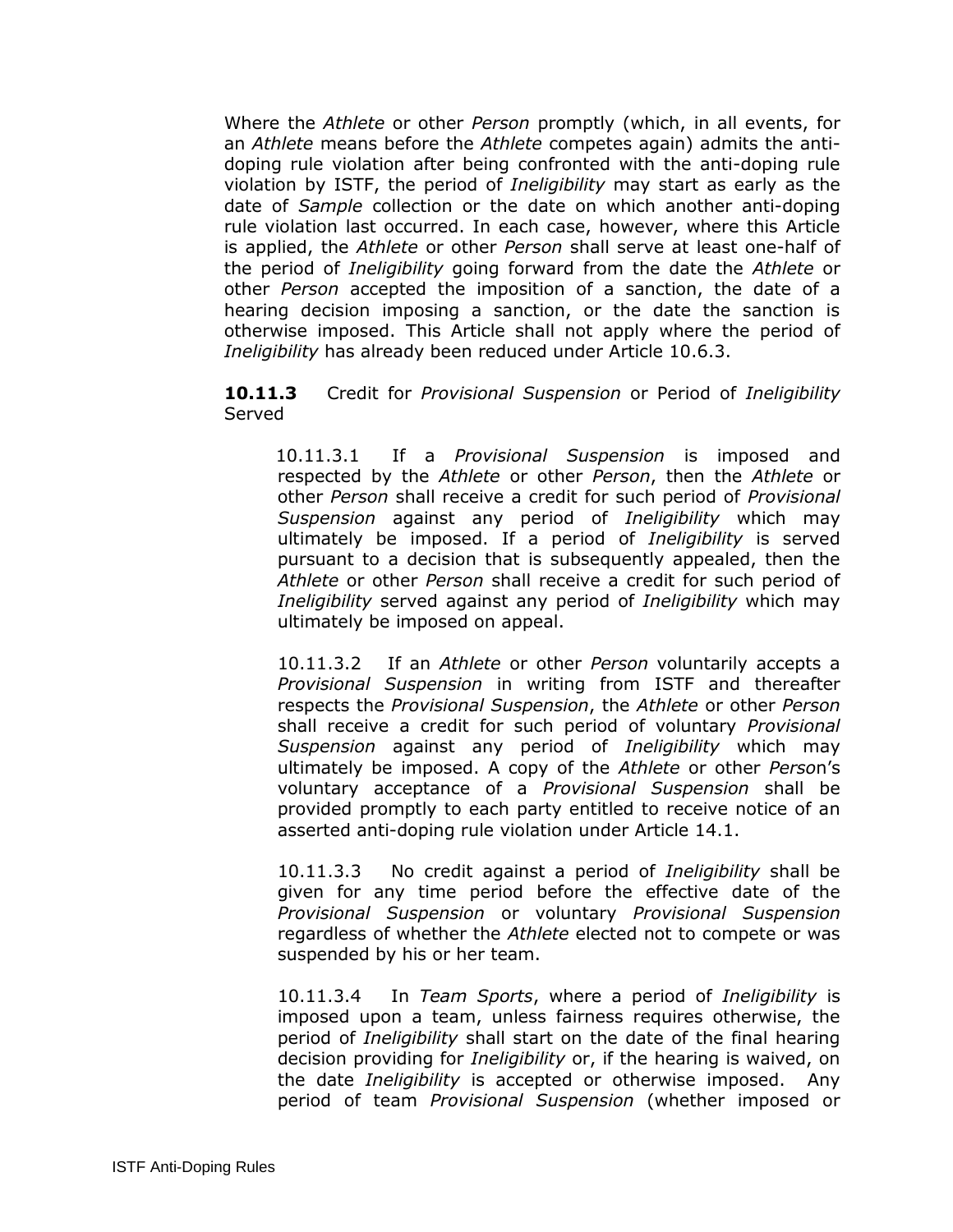voluntarily accepted) shall be credited against the total period of *Ineligibility* to be served.

# **10.12 Status During** *Ineligibility*

#### **10.12.1** Prohibition Against Participation During *Ineligibility*

No *Athlete* or other *Person* who has been declared *Ineligible* may, during the period of *Ineligibility*, participate in any capacity in a *Competition* or activity (other than authorized anti-doping education or rehabilitation programs) authorized or organized by any *Signatory*, *Signatory*'s member organization, or a club or other member organization of a *Signatory*'s member organization, or in *Competitions* authorized or organized by any professional league or any international or national level *Event* organization or any elite or national-level sporting activity funded by a governmental agency.

An *Athlete* or other *Person* subject to a period of *Ineligibility* longer than four years may, after completing four years of the period of *Ineligibility*, participate as an *Athlete* in local sport events not sanctioned or otherwise under the jurisdiction of a *Code Signatory* or member of a *Code Signatory*, but only so long as the local sport event is not at a level that could otherwise qualify such *Athlete* or other *Person* directly or indirectly to compete in (or accumulate points toward) a national championship or *International Event*, and does not involve the *Athlete* or other *Person* working in any capacity with *Minors*.

An *Athlete* or other *Person* subject to a period of *Ineligibility* shall remain subject to *Testing*.

#### **10.12.2** Return to Training

As an exception to Article 10.12.1, an *Athlete* may return to train with a team or to use the facilities of a club or other member organization of ISTF*'s* member organization during the shorter of: (1) the last two months of the *Athlete's* period of *Ineligibility*, or (2) the last onequarter of the period of *Ineligibility* imposed.

#### **10.12.3** Violation of the Prohibition of Participation During *Ineligibility*

Where an *Athlete* or other *Person* who has been declared *Ineligible* violates the prohibition against participation during *Ineligibility* described in Article 10.12.1, the results of such participation shall be *Disqualified* and a new period of *Ineligibility* equal in length up to the original period of *Ineligibility* shall be added to the end of the original period of *Ineligibility*. The new period of *Ineligibility* may be adjusted based on the *Athlete* or other *Person*'s degree of *Fault* and other circumstances of the case. The determination of whether an *Athlete* or other *Person* has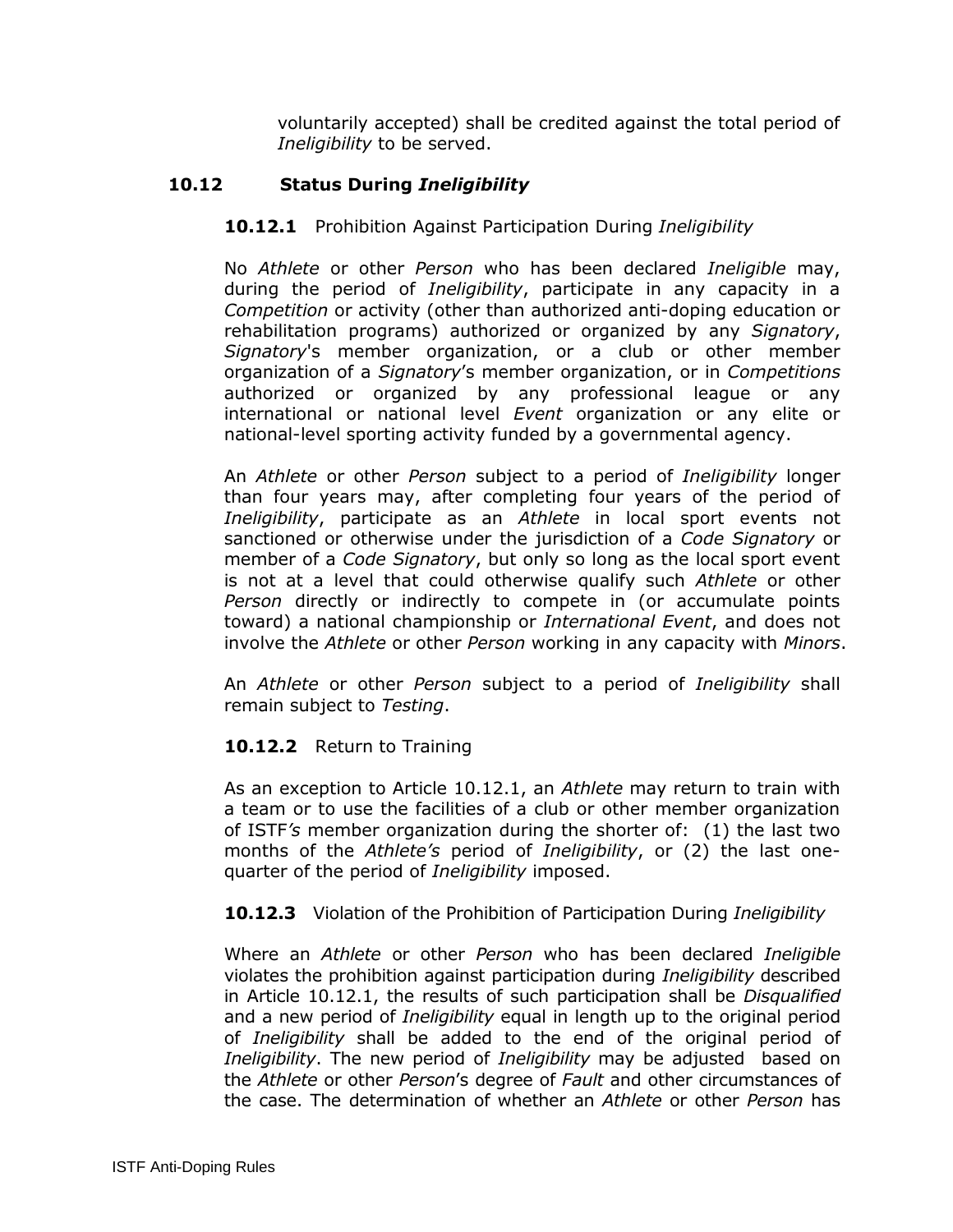violated the prohibition against participation, and whether an adjustment is appropriate, shall be made by the *Anti-Doping Organization* whose results management led to the imposition of the initial period of *Ineligibility*. This decision may be appealed under Article 13.

Where an *Athlete Support Person* or other *Person* assists a *Person* in violating the prohibition against participation during *Ineligibility*, ISTF shall impose sanctions for a violation of Article 2.9 for such assistance.

**10.12.4** Withholding of Financial Support during *Ineligibility*

In addition, for any anti-doping rule violation not involving a reduced sanction as described in Article 10.4 or 10.5, some or all sport-related financial support or other sport-related benefits received by such *Person* will be withheld by ISTF and its *National Federations*.

## **10.13 Automatic Publication of Sanction**

A mandatory part of each sanction shall include automatic publication, as provided in Article 14.3.

# <span id="page-39-0"></span>**ARTICLE 11** *CONSEQUENCES* **TO TEAMS**

# **11.1** *Testing* **of** *Team Sport***s**

Where more than one member of a team in a *Team Sport* has been notified of an anti-doping rule violation under Article 7 in connection with an *Event*, the ruling body for the *Event* shall conduct appropriate *Target Testing* of the team during the *Event Period*.

## **11.2** *Consequences* **for** *Team Sport***s**

If more than two members of a team in a *Team Sport* are found to have committed an anti-doping rule violation during an *Event Period*, the ruling body of the *Event* shall impose an appropriate sanction on the team (e.g., loss of points, *Disqualification* from a *Competition* or *Event*, or other sanction) in addition to any *Consequences* imposed upon the individual *Athlete*s committing the anti-doping rule violation.

## **11.3** *Event* **Ruling Body may Establish Stricter** *Consequences* **for**  *Team Sports*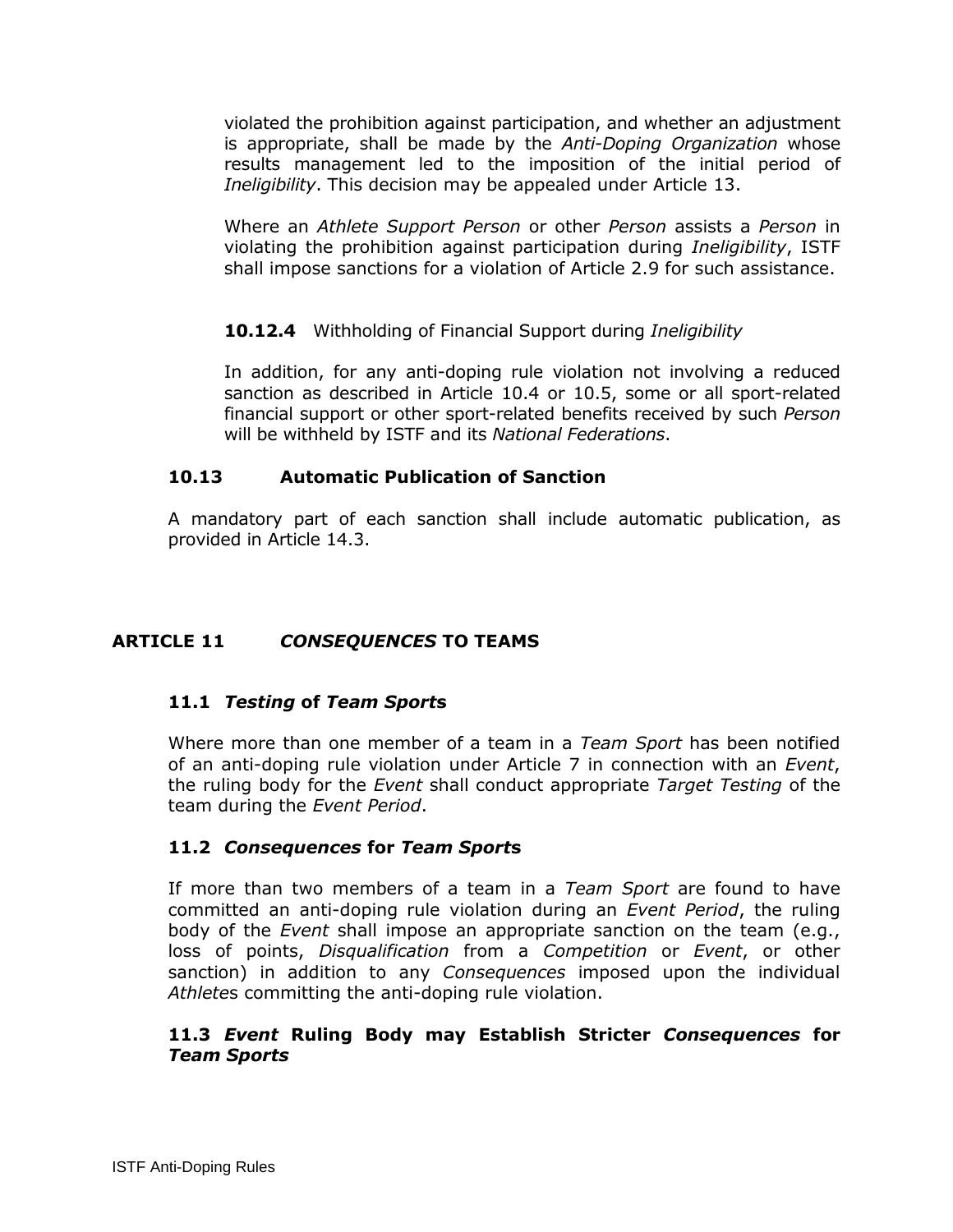The ruling body for an *Event* may elect to establish rules for the *Event* which impose *Consequences* for *Team Sports* stricter than those in Article 11.2 for purposes of the *Event*.

# <span id="page-40-0"></span>**ARTICLE 12 SANCTIONS AND COSTS ASSESSED AGAINST SPORTING BODIES**

**12.1** ISTF has the authority to withhold some or all funding or other nonfinancial support to *National Federations* that are not in compliance with these Anti-Doping Rules.

**12.2** *National Federations* shall be obligated to reimburse ISTF for all costs (including but not limited to laboratory fees, hearing expenses and travel) related to a violation of these Anti-Doping Rules committed by an *Athlete* or other *Person* affiliated with that *National Federation*.

**12.3** ISTF may elect to take additional disciplinary action against *National Federations* with respect to recognition, the eligibility of its officials and *Athletes* to participate in International Events and fines based on the following:

12.3.1 Four or more violations of these Anti-Doping Rules (other than violations involving Article 2.4) are committed by *Athletes* or other *Persons* affiliated with a *National Federation* within a 12-month period in testing conducted by ISTF or *Anti-Doping Organizations* other than the *National Federation* or its *National Anti-Doping Organization*. In such event ISTF may in its discretion elect to: (a) ban all officials from that *National Federation* for participation in any ISTF activities for a period of up to two years and/or (b) fine the *National Federation* in an amount up to \$\_10000 U.S. Dollars. (For purposes of this Rule, any fine paid pursuant to Rule 12.3.2 shall be credited against any fine assessed.)

12.3.1.1 If four or more violations of these Anti-Doping Rules (other than violations involving Articles 2.4) are committed in addition to the violations described in Article 12.3.1 by *Athletes* or other *Persons* affiliated with a *National Federation* within a 12-month period in *Testing* conducted by ISTF or *Anti-Doping Organizations* other than the *National Federation* or its *National Anti-Doping Organization,* then ISTF may suspend that *National Federation's* membership for a period of up to 4 years.

**12.3.2** More than one *Athlete* or other *Person* from a *National Federation* commits an *Anti-Doping Rule* violation during an *International Event.* In such event ISTF may fine that *National Federation* in an amount up to \$ 10000 U.S. Dollars.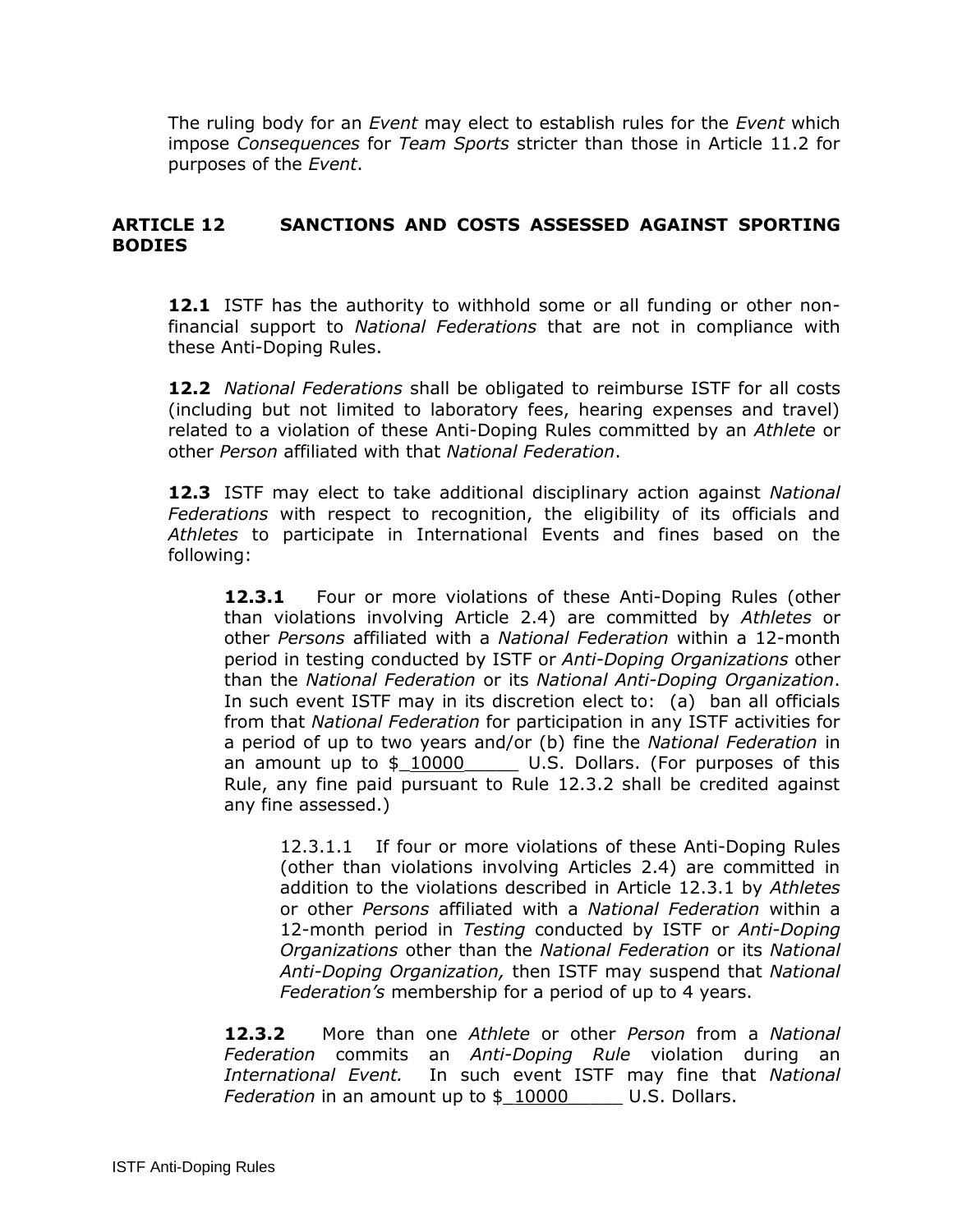**12.3.3** A *National Federation* has failed to make diligent efforts to keep the IF informed about an *Athlete's* whereabouts after receiving a request for that information from ISTF. In such event ISTF may fine the *National Federation* in an amount up to \$ 5000\_\_\_\_\_ U.S. Dollars per *Athlete* in addition to all of the ISTF costs incurred in *Testing* that *National Federation's Athletes*.

## <span id="page-41-0"></span>**ARTICLE 13 APPEALS**

#### **13.1 Decisions Subject to Appeal**

Decisions made under these Anti-Doping Rules may be appealed as set forth below in Article 13.2 through 13.7 or as otherwise provided in these Anti-Doping Rules, the *Code* or the *International Standards*. Such decisions shall remain in effect while under appeal unless the appellate body orders otherwise. Before an appeal is commenced, any post-decision review provided in the *Anti-Doping Organization*'s rules must be exhausted, provided that such review respects the principles set forth in Article 13.2.2 below (except as provided in Article 13.1.3).

#### 13.1.1 Scope of Review Not Limited

The scope of review on appeal includes all issues relevant to the matter and is expressly not limited to the issues or scope of review before the initial decision maker.

#### **13.1.2** *CAS* Shall Not Defer to the Findings Being Appealed

In making its decision, *CAS* need not give deference to the discretion exercised by the body whose decision is being appealed.

#### **13.1.3** *WADA* Not Required to Exhaust Internal Remedies

Where *WADA* has a right to appeal under Article 13 and no other party has appealed a final decision within ISTF's process, *WADA* may appeal such decision directly to *CAS* without having to exhaust other remedies in ISTF's process.

#### **13.2 Appeals from Decisions Regarding Anti-Doping Rule Violations,**  *Consequences***,** *Provisional Suspensions,* **Recognition of Decisions and Jurisdiction**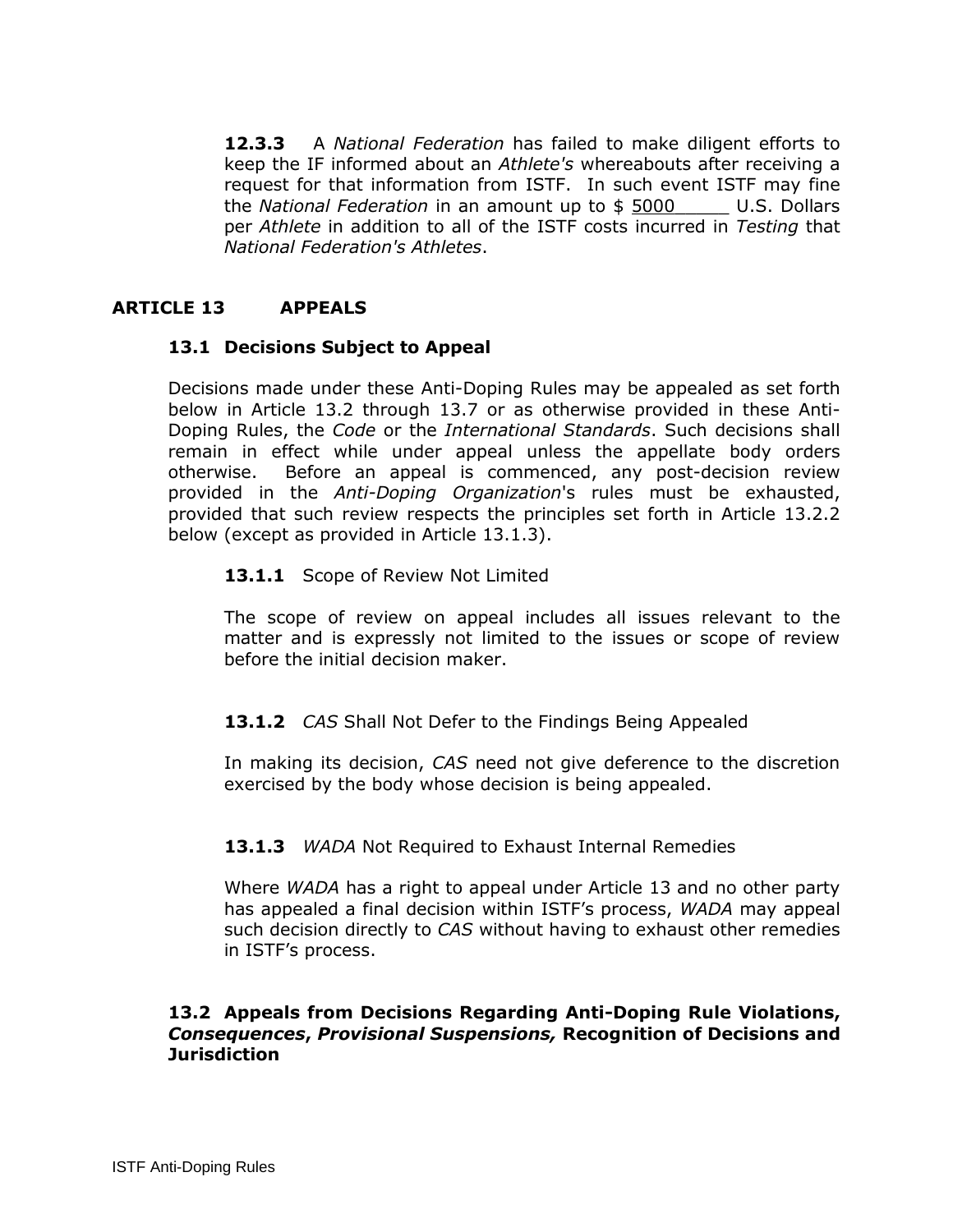A decision that an anti-doping rule violation was committed, a decision imposing *Consequences* or not imposing *Consequences* for an anti-doping rule violation, or a decision that no anti-doping rule violation was committed; a decision that an anti-doping rule violation proceeding cannot go forward for procedural reasons (including, for example, prescription); a decision by *WADA* not to grant an exception to the six month notice requirement for a retired *Athlete* to return to *Competition* under Article 5.7.1; a decision by *WADA* assigning results management under Article 7.1 of the *Code*; a decision by ISTF not to bring forward an *Adverse Analytical Finding* or an *Atypical Finding* as an anti-doping rule violation, or a decision not to go forward with an anti-doping rule violation after an investigation under Article 7.7; a decision to impose a *Provisional Suspension* as a result of a *Provisional Hearing*; ISTF failure to comply with Article 7.9; a decision that ISTF lacks jurisdiction to rule on an alleged anti-doping rule violation or its *Consequences*; a decision to suspend, or not suspend, a period of *Ineligibility* or to reinstate, or not reinstate, a suspended period of *Ineligibility* under Article 10.6.1; a decision under Article 10.12.3; and a decision by ISTF not to recognize another *Anti-Doping Organization*'s decision under Article 15, may be appealed exclusively as provided in Articles 13.2 – 13.7.

**13.2.1** Appeals Involving *International-Level Athletes* or *International Events*

In cases arising from participation in an *International Event* or in cases involving *International-Level Athletes*, the decision may be appealed exclusively to *CAS*.

## **13.2.2** Appeals Involving Other *Athletes* or Other *Persons*

In cases where Article 13.2.1 is not applicable, the decision may be appealed to a national-level appeal body, being an independent and impartial body established in accordance with rules adopted by the *National Anti-Doping Organization* having jurisdiction over the *Athlete* or other *Person*. The rules for such appeal shall respect the following principles: a timely hearing; a fair and impartial hearing panel; the right to be represented by counsel at the *Person*'s own expense; and a timely, written, reasoned decision. If the *National Anti-Doping Organization* has not established such a body, the decision may be appealed to *CAS* in accordance with the provisions applicable before such court.

## **13.2.3** *Persons* Entitled to Appeal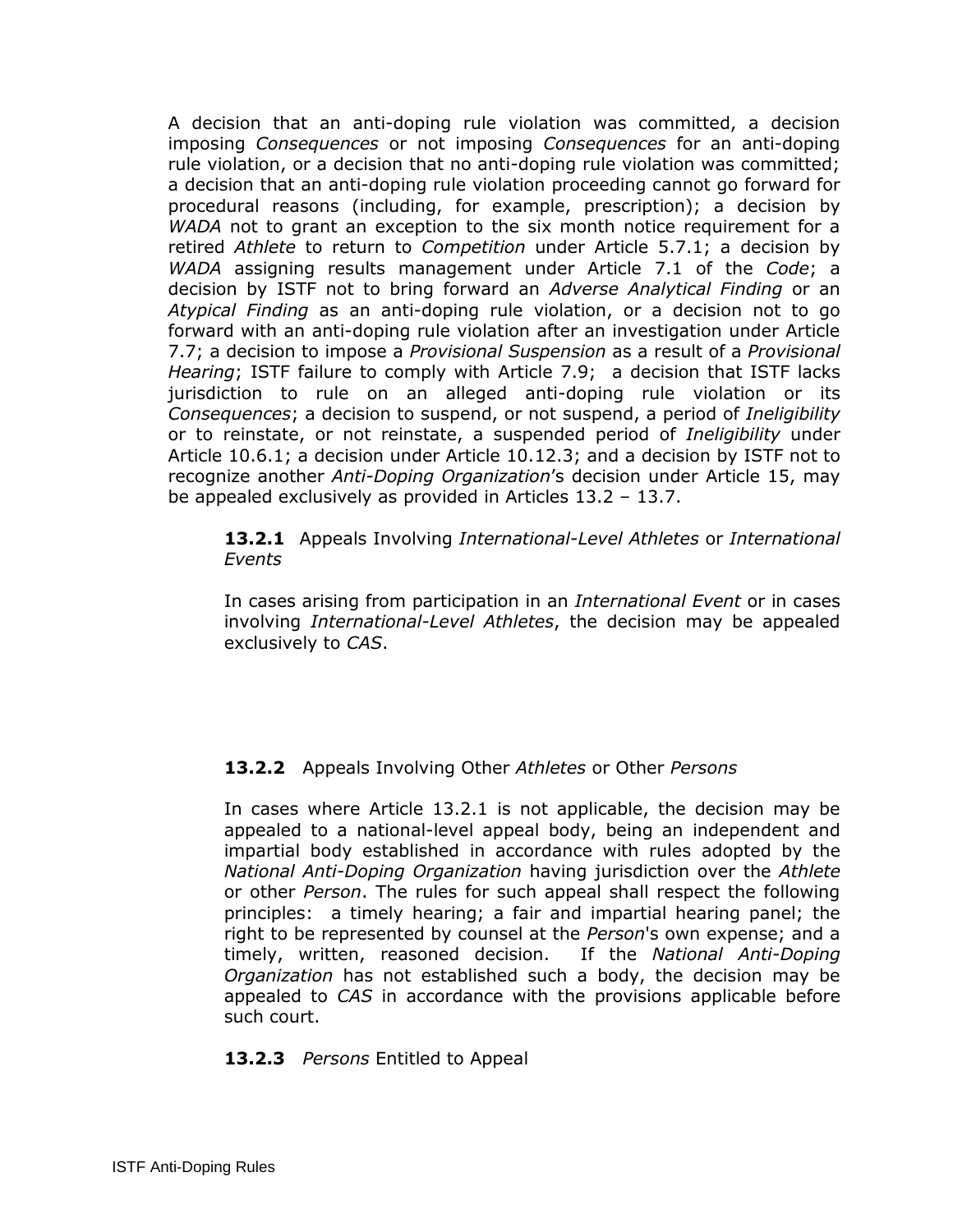In cases under Article 13.2.1, the following parties shall have the right to appeal to *CAS*: (a) the *Athlete* or other *Person* who is the subject of the decision being appealed; (b) the other party to the case in which the decision was rendered; (c) ISTF; (d) the *National Anti-Doping Organization* of the *Person's* country of residence or countries where the *Person* is a national or license holder; (e) the International Olympic Committee or International Paralympic Committee, as applicable, where the decision may have an effect in relation to the Olympic Games or Paralympic Games, including decisions affecting eligibility for the Olympic Games or Paralympic Games; and (f) *WADA*.

In cases under Article 13.2.2, the parties having the right to appeal to the national-level appeal body shall be as provided in the *National Anti-Doping Organization*'s rules but, at a minimum, shall include the following parties: (a) the *Athlete* or other *Person* who is the subject of the decision being appealed; (b) the other party to the case in which the decision was rendered; (c) ISTF; (d) the *National Anti-Doping Organization* of the *Person*'s country of residence; (e) the International Olympic Committee or International Paralympic Committee, as applicable, where the decision may have an effect in relation to the Olympic Games or Paralympic Games, including decisions affecting eligibility for the Olympic Games or Paralympic Games; and (f) *WADA*. For cases under Article 13.2.2, *WADA*, the International Olympic Committee, the International Paralympic Committee, and ISTF shall also have the right to appeal to *CAS* with respect to the decision of the national-level appeal body. Any party filing an appeal shall be entitled to assistance from *CAS* to obtain all relevant information from the *Anti-Doping Organization* whose decision is being appealed and the information shall be provided if *CAS* so directs.

Notwithstanding any other provision herein, the only *Person* who may appeal from a *Provisional Suspension* is the *Athlete* or other *Person* upon whom the *Provisional Suspension* is imposed.

## **13.2.4** Cross Appeals and other Subsequent Appeals Allowed

Cross appeals and other subsequent appeals by any respondent named in cases brought to *CAS* under the *Code* are specifically permitted. Any party with a right to appeal under this Article 13 must file a cross appeal or subsequent appeal at the latest with the party's answer.

## **13.3 Failure to Render a Timely Decision**

Where, in a particular case, ISTF fails to render a decision with respect to whether an anti-doping rule violation was committed within a reasonable deadline set by *WADA*, *WADA* may elect to appeal directly to *CAS* as if ISTF had rendered a decision finding no anti-doping rule violation. If the *CAS* hearing panel determines that an anti-doping rule violation was committed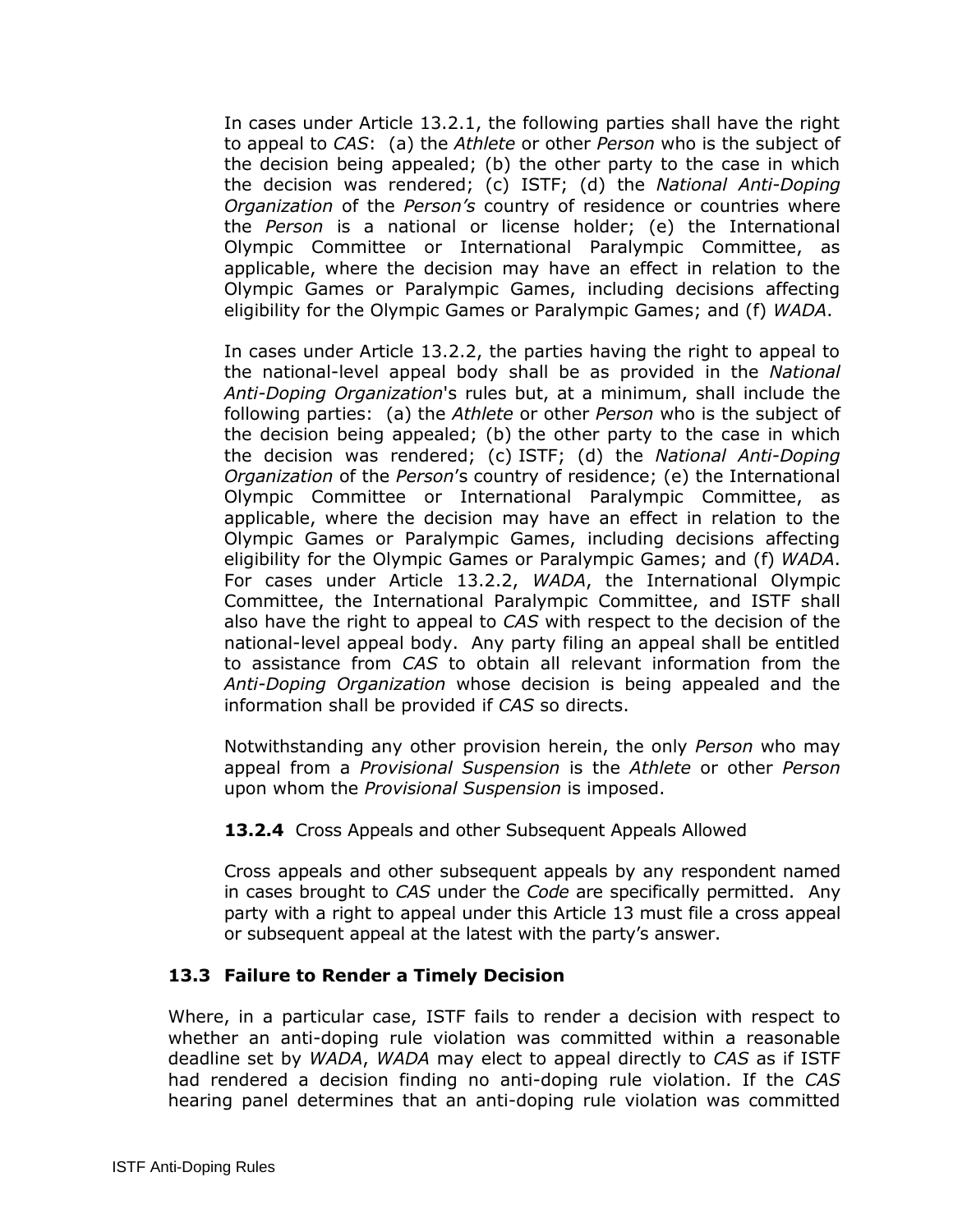and that *WADA* acted reasonably in electing to appeal directly to *CAS*, then *WADA*'s costs and attorney fees in prosecuting the appeal shall be reimbursed to *WADA* by ISTF.

## **13.3.1 Failure of** *National Federation* **to Render a Timely Decision**

Where, in a particular case, a ISTF affiliated *National Federation* fails to render a decision with respect to whether an anti-doping rule violation (for which the *National Federation* is the competent Results Management Authority) was committed within 2 months, ISTF may decide to assume jurisdiction for the matters and conduct Results Management Authority in accordance with these Anti-Doping Rules.

Should this occur, the *National Federation* is liable for the costs incurred by ISTF for the management of the case.

## **13.4 Appeals Relating to** *TUEs*

*TUE* decisions may be appealed exclusively as provided in Article 4.4.

## **13.5 Notification of Appeal Decisions**

Any *Anti-Doping Organization* that is a party to an appeal shall promptly provide the appeal decision to the *Athlete* or other *Person* and to the other *Anti-Doping Organizations* that would have been entitled to appeal under Article 13.2.3 as provided under Article 14.2.

## **13.6 Appeal from Decisions Pursuant to Article 12**

Decisions by ISTF pursuant to Article 12 may be appealed exclusively to *CAS* by the *National Federation*.

## **13.7 Time for Filing Appeals**

## **13.7.1** Appeals to *CAS*

The time to file an appeal to *CAS* shall be twenty-one days from the date of receipt of the decision by the appealing party. The above notwithstanding, the following shall apply in connection with appeals filed by a party entitled to appeal but which was not a party to the proceedings that led to the decision being appealed:

a) Within fifteen days from notice of the decision, such party/ies shall have the right to request a copy of the case file from the body that issued the decision;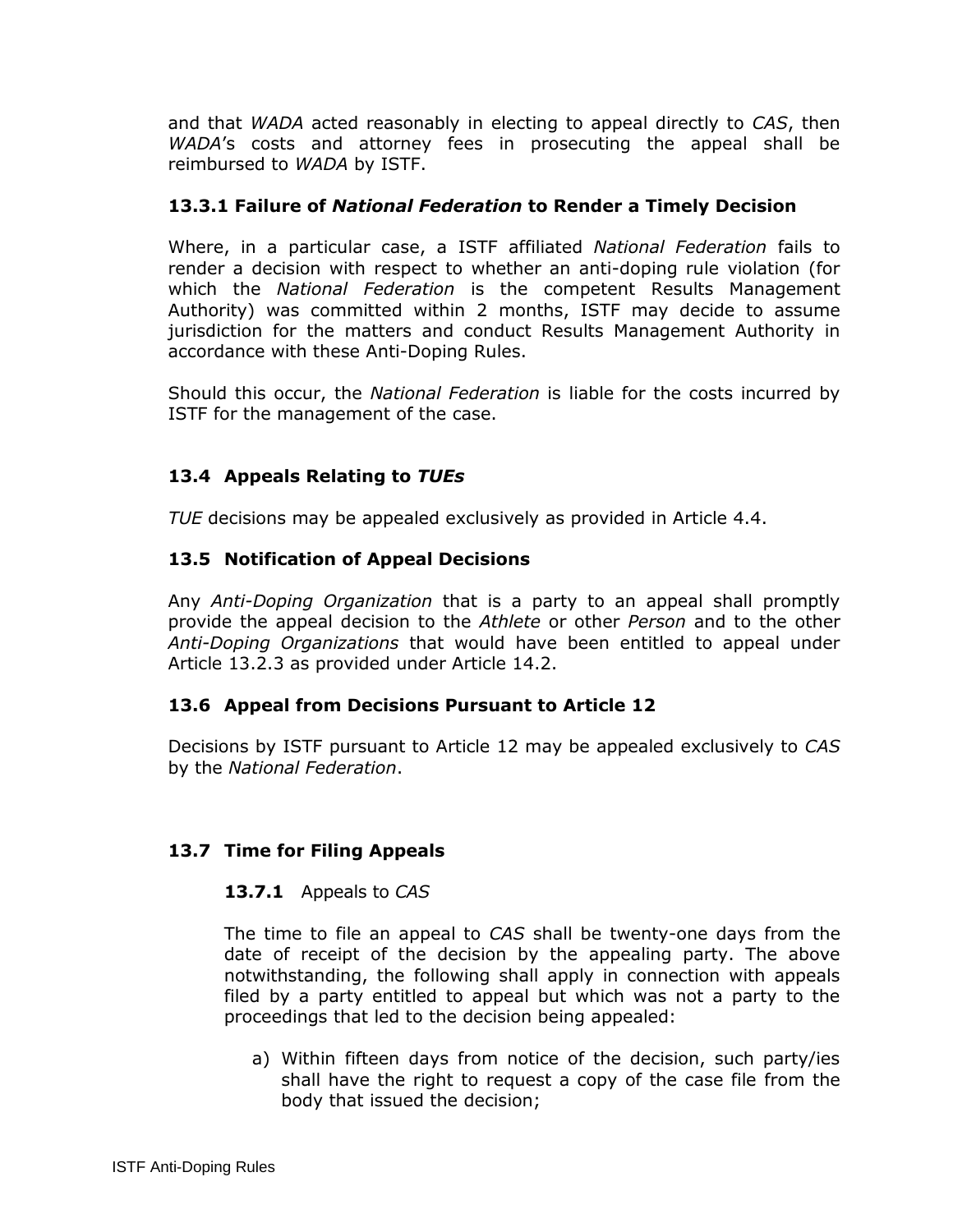b) If such a request is made within the fifteen-day period, then the party making such request shall have twenty-one days from receipt of the file to file an appeal to CAS.

The above notwithstanding, the filing deadline for an appeal filed by *WADA* shall be the later of:

- a) Twenty-one days after the last day on which any other party in the case could have appealed; or
- b) Twenty-one days after *WADA*'s receipt of the complete file relating to the decision.

#### **13.7.2** Appeals Under Article 13.2.2

The time to file an appeal to an independent and impartial body established at national level in accordance with rules established by the *National Anti-Doping Organization* shall be indicated by the same rules of the *National Anti-Doping Organization*.

The above notwithstanding, the filing deadline for an appeal or intervention filed by *WADA* shall be the later of:

(a) Twenty-one days after the last day on which any other party in the case could have appealed, or

(b) Twenty-one days after *WADA*'s receipt of the complete file relating to the decision.

#### <span id="page-45-0"></span>**ARTICLE 14 CONFIDENTIALITY AND REPORTING**

#### **14.1 Information Concerning** *Adverse Analytical Findings***,** *Atypical Findings***, and Other Asserted Anti-Doping Rule Violations**

**14.1.1** Notice of Anti-Doping Rule Violations to *Athlete*s and other *Person*s

Notice to *Athletes* or other *Persons* of anti-doping rule violations asserted against them shall occur as provided under Articles 7 and 14 of these Anti-Doping Rules. Notice to an *Athlete* or other *Person* who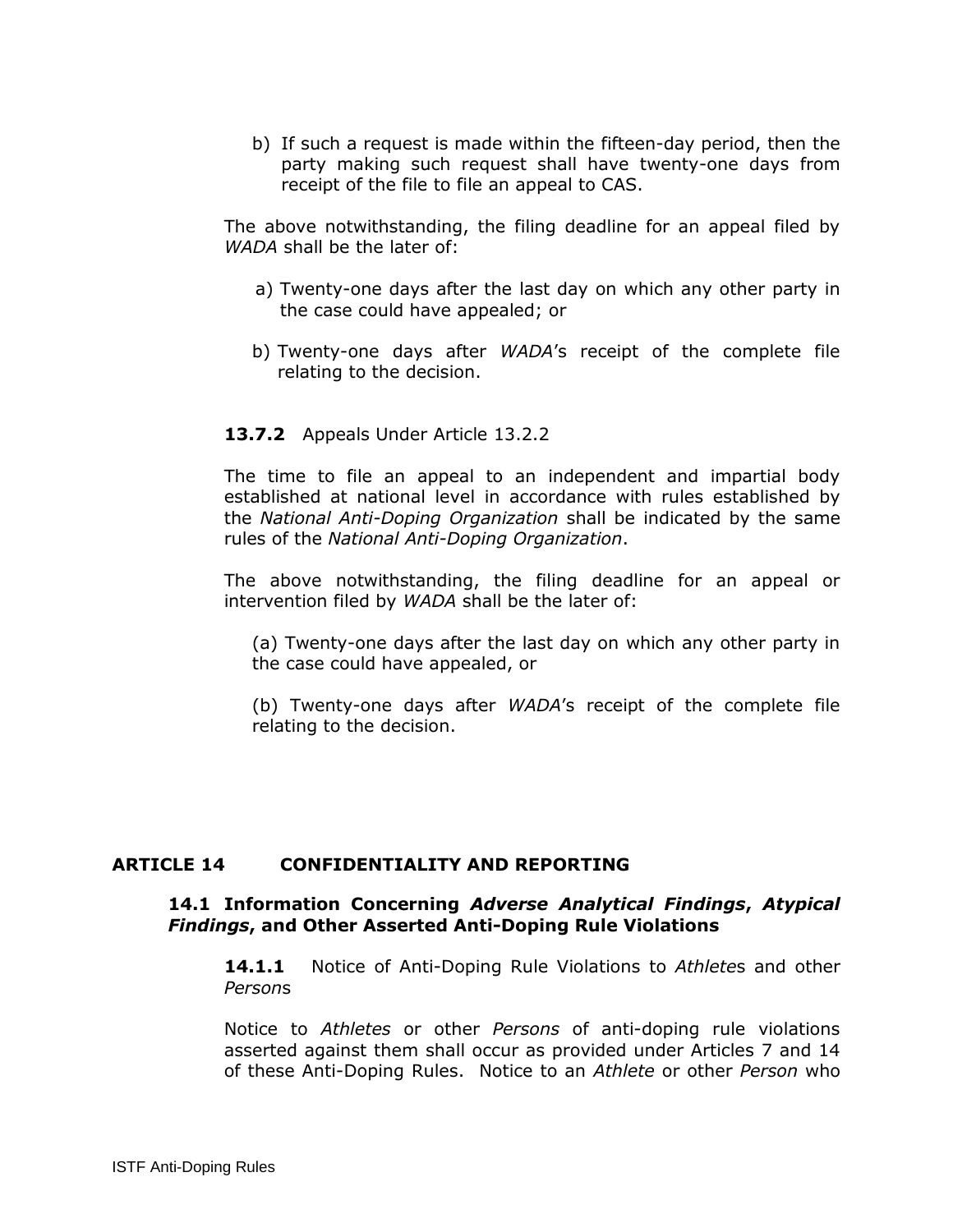is a member of a *National Federation* may be accomplished by delivery of the notice to the *National Federation*.

**14.1.2** Notice of Anti-Doping Rule Violations to *National Anti-Doping Organizations* and *WADA*

Notice of the assertion of an anti-doping rule violation to *National Anti-Doping Organizations* and *WADA* shall occur as provided under Articles 7 and 14 of these Anti-Doping Rules, simultaneously with the notice to the *Athlete* or other *Person*.

## **14.1.3** Content of an Anti-Doping Rule Violation Notice

Notification of an anti-doping rule violation under Article 2.1 shall include: the *Athlete*'s name, country, sport and discipline within the sport, the *Athlete*'s competitive level, whether the test was *In-Competition* or *Out-of-Competition*, the date of *Sample* collection, the analytical result reported by the laboratory, and other information as required by the International Standard for Testing and Investigations.

Notice of anti-doping rule violations other than under Article 2.1 shall include the rule violated and the basis of the asserted violation.

## **14.1.4** Status Reports

Except with respect to investigations which have not resulted in notice of an anti-doping rule violation pursuant to Article 14.1.1, *National Anti-Doping Organization*s and *WADA* shall be regularly updated on the status and findings of any review or proceedings conducted pursuant to Article 7, 8 or 13 and shall be provided with a prompt written reasoned explanation or decision explaining the resolution of the matter.

## **14.1.5** Confidentiality

The recipient organizations shall not disclose this information beyond those *Person*s with a need to know (which would include the appropriate personnel at the applicable *National Olympic Committee*, *National Federation*, and team in a *Team Sport*) until ISTF has made *Public Disclosure* or has failed to make *Public Disclosure* as required in Article 14.3.

**14.1.6** ISTF shall ensure that information concerning *Adverse Analytical Findings*, *Atypical Findings*, and other asserted anti-doping rule violations remains confidential until such information is *Publicly Disclosed* in accordance with Article 14.3, and shall include provisions in any contract entered into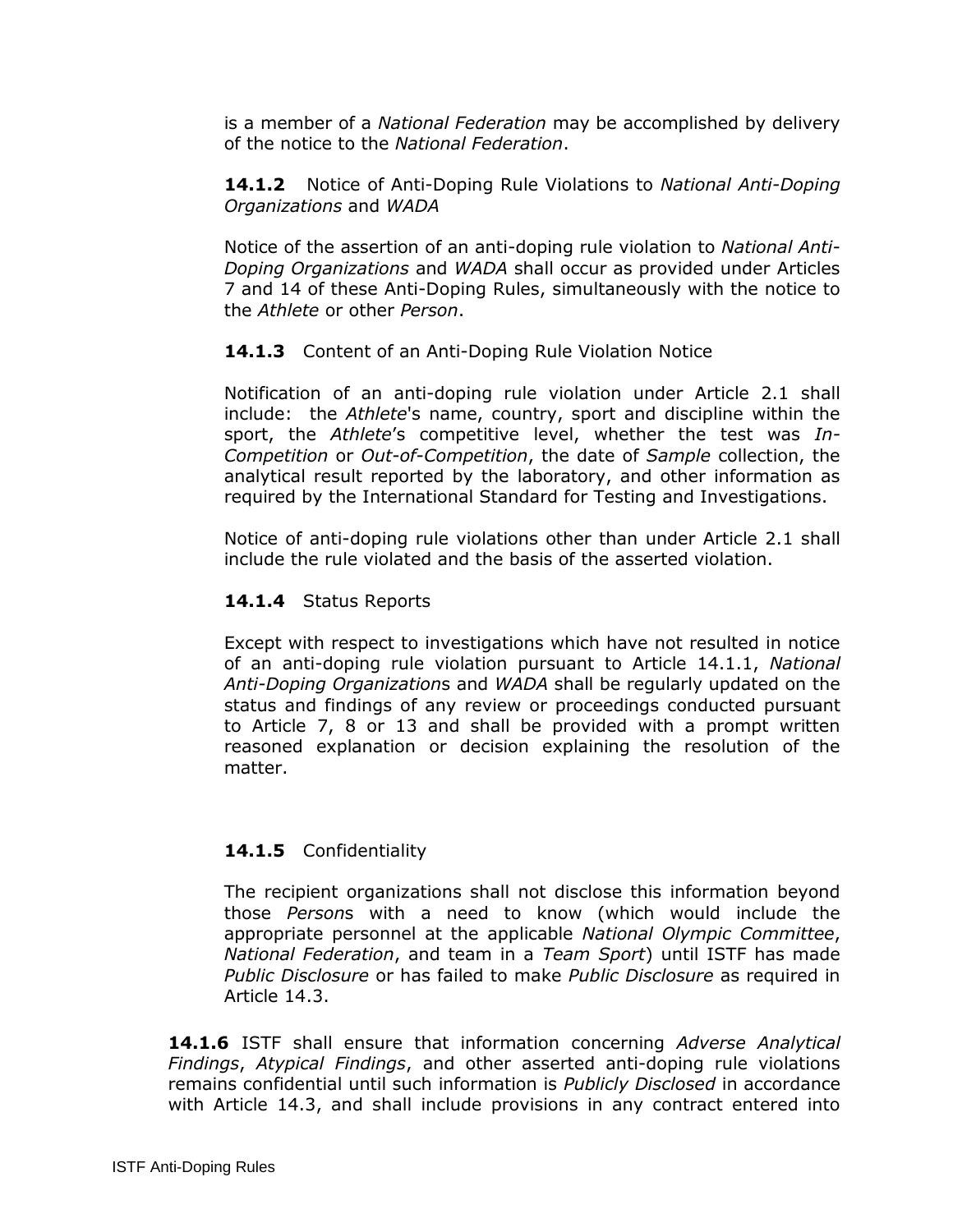between ISTF and any of its employees (whether permanent or otherwise), contractors, agents and consultants, for the protection of such confidential information as well as for the investigation and disciplining of improper and/or unauthorised disclosure of such confidential information.

## **14.2 Notice of Anti-Doping Rule Violation Decisions and Request for Files**

**14.2.1** Anti-doping rule violation decisions rendered pursuant to Article 7.11, 8.2, 10.4, 10.5, 10.6, 10.12.3 or 13.5 shall include the full reasons for the decision, including, if applicable, a justification for why the greatest possible *Consequences* were not imposed. Where the decision is not in English or French, ISTF shall provide a short English or French summary of the decision and the supporting reasons.

**14.2.2** An *Anti-Doping Organization* having a right to appeal a decision received pursuant to Article 14.2.1 may, within fifteen days of receipt, request a copy of the full case file pertaining to the decision.

# **14.3** *Public Disclosure*

**14.3.1** The identity of any *Athlete* or other *Person* who is asserted by ISTF to have committed an anti-doping rule violation may be *Publicly Disclose*d by ISTF only after notice has been provided to the *Athlete* or other *Person* in accordance with Article 7.3, 7.4, 7.5, 7.6 or 7.7 and simultaneously to *WADA* and the *National Anti-Doping* Organization of *the* Athlete or other *Person* in accordance with Article 14.1.2.

**14.3.2** No later than twenty days after it has been determined in a final appellate decision under Article 13.2.1 or 13.2.2, or such appeal has been waived, or a hearing in accordance with Article 8 has been waived, or the assertion of an anti-doping rule violation has not been timely challenged, ISTF must *Publicly Report* the disposition of the matter, including the sport, the anti-doping rule violated, the name of the *Athlete* or other *Person* committing the violation, the *Prohibited Substance* or *Prohibited Method* involved (if any), and the *Consequences* imposed. ISTF must also *Publicly Report* within twenty days the results of final appeal decisions concerning anti-doping rule violations, including the information described above.

**14.3.3** In any case where it is determined, after a hearing or appeal, that the *Athlete* or other *Person* did not commit an anti-doping rule violation, the decision may be *Publicly Disclosed* only with the consent of the *Athlete* or other *Person* who is the subject of the decision. ISTF shall use reasonable efforts to obtain such consent. If consent is obtained, ISTF shall *Publicly Disclose* the decision in its entirety or in such redacted form as the *Athlete* or other *Person* may approve.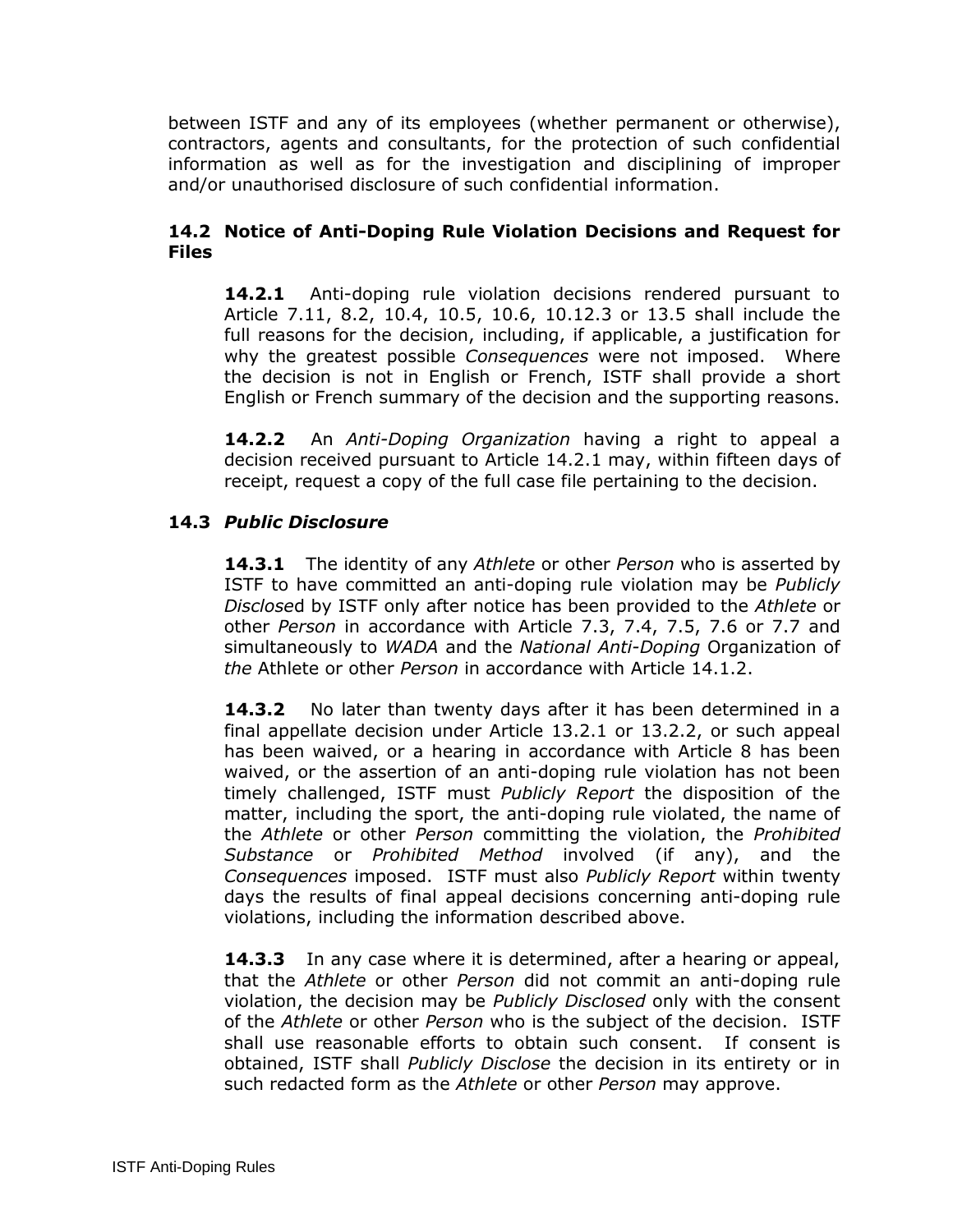**14.3.4** Publication shall be accomplished at a minimum by placing the required information on the ISTF's website or publishing it through other means and leaving the information up for the longer of one month or the duration of any period of *Ineligibility*.

**14.3.5** Neither ISTF, nor its *National Federations*, nor any official of either body, shall publicly comment on the specific facts of any pending case (as opposed to general description of process and science) except in response to public comments attributed to the *Athlete* or other *Person* against whom an anti-doping rule violation is asserted, or their representatives.

**14.3.6** The mandatory *Public Reporting* required in Article 14.3.2 shall not be required where the *Athlete* or other *Person* who has been found to have committed an anti-doping rule violation is a *Minor*. Any optional *Public Reporting* in a case involving a *Minor* shall be proportionate to the facts and circumstances of the case.

**14.3.7** Except where expressly stated otherwise, a notice under these Anti-Doping Rules shall only be effective if it is in writing. Faxes and email are permitted.

**14.3.8** Any notice given under these Anti-Doping Rules shall, in the absence of earlier receipt, be deemed to have been duly given as follows:

a) if delivered personally, on delivery;

b) if sent by first class post, two clear business days after the date of posting;

c) if sent by airmail, six clear business days after the date of posting; d)if sent by facsimile, at the expiration of 48 hours after the time it was sent;

e) if sent by email, at the time at which it was sent.

## **14.4 Statistical Reporting**

ISTF shall publish at least annually a general statistical report of its *Doping Control* activities, with a copy provided to *WADA*. ISTF may also publish reports showing the name of each *Athlete* tested and the date of each *Testing*.

## **14.5** *Doping Control* **Information Clearinghouse**

To facilitate coordinated test distribution planning and to avoid unnecessary duplication in *Testing* by the various *Anti-Doping Organization*s, ISTF shall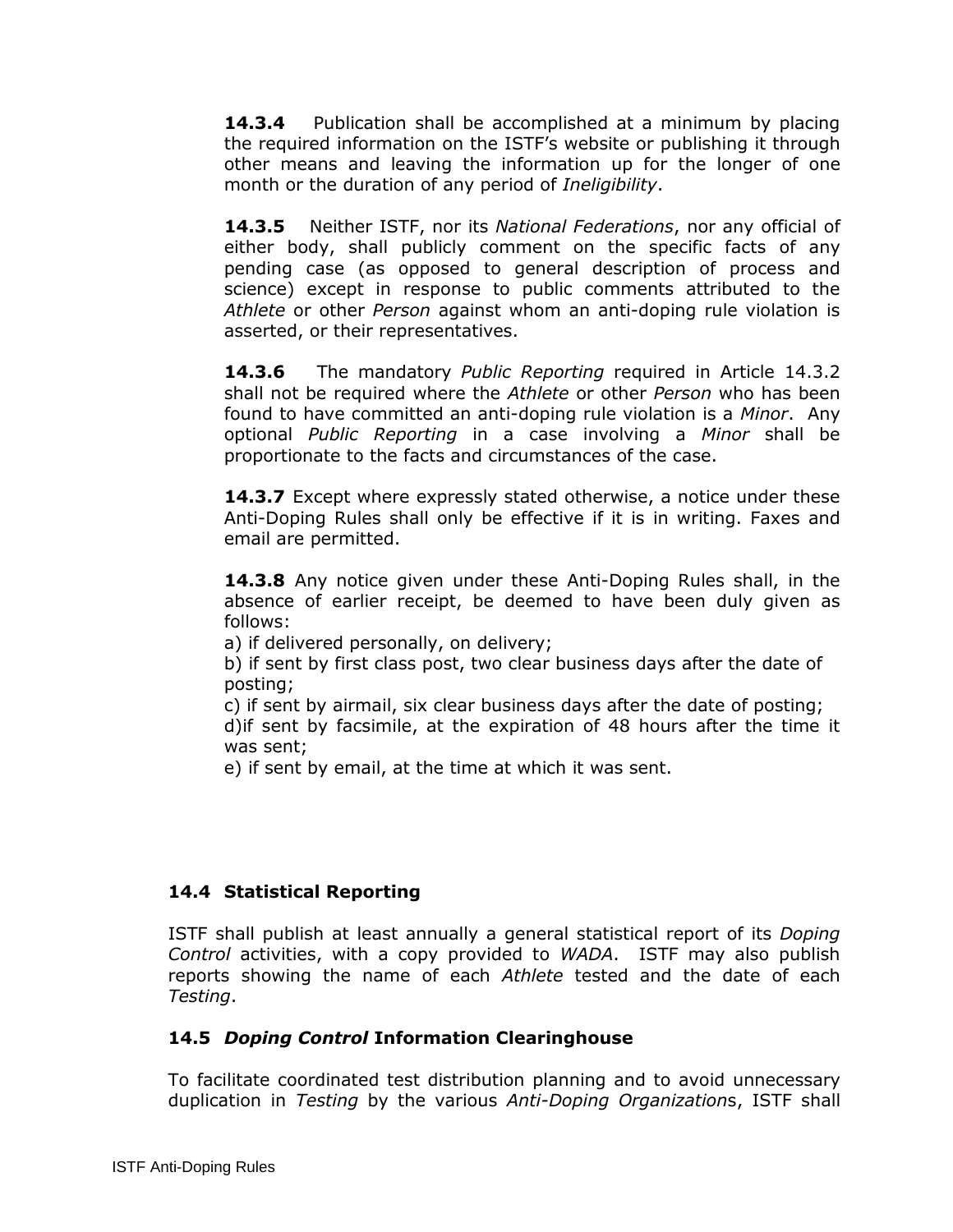report all *In-Competition* and *Out-of-Competition* tests on such *Athlete*s to the *WADA* clearinghouse, using *ADAMS*, as soon as possible after such tests have been conducted. This information will be made accessible, where appropriate and in accordance with the applicable rules, to the *Athlete*, the *Athlete*'s *National Anti-Doping Organization* and any other *Anti-Doping Organizations* with *Testing* authority over the *Athlete*.

## **14.6 Data Privacy**

**14.6.1** ISTF may collect, store, process or disclose personal information relating to *Athlete*s and other *Persons* where necessary and appropriate to conduct their anti-doping activities under the *Code*, the *International Standards* (including specifically the International Standard for the Protection of Privacy and Personal Information) and these Anti-Doping Rules.

**14.6.2** Any *Participant* who submits information including personal data to any *Person* in accordance with these Anti-Doping Rules shall be deemed to have agreed, pursuant to applicable data protection laws and otherwise, that such information may be collected, processed, disclosed and used by such *Person* for the purposes of the implementation of these Anti-Doping Rules, in accordance with the International Standard for the Protection of Privacy and Personal Information and otherwise as required to implement these Anti-Doping Rules.

## <span id="page-49-0"></span>**ARTICLE 15 APPLICATION AND RECOGNITION OF DECISIONS**

**15.1** Subject to the right to appeal provided in Article 13, *Testing*, hearing results or other final adjudications of any *Signatory* which are consistent with the *Code* and are within that *Signatory's* authority shall be applicable worldwide and shall be recognized and respected by ISTF and all its *National Federations*.

**15.2** ISTF and its *National Federations* shall recognize the measures taken by other bodies which have not accepted the *Code* if the rules of those bodies are otherwise consistent with the *Code*.

**15.3** Subject to the right to appeal provided in Article 13, any decision of ISTF regarding a violation of these Anti-Doping Rules shall be recognized by all *National Federation*s, which shall take all necessary action to render such decision effective.

## <span id="page-49-1"></span>**ARTICLE 16 INCORPORATION OF ISTF ANTI-DOPING RULES AND OBLIGATIONS OF** *NATIONAL FEDERATIONS*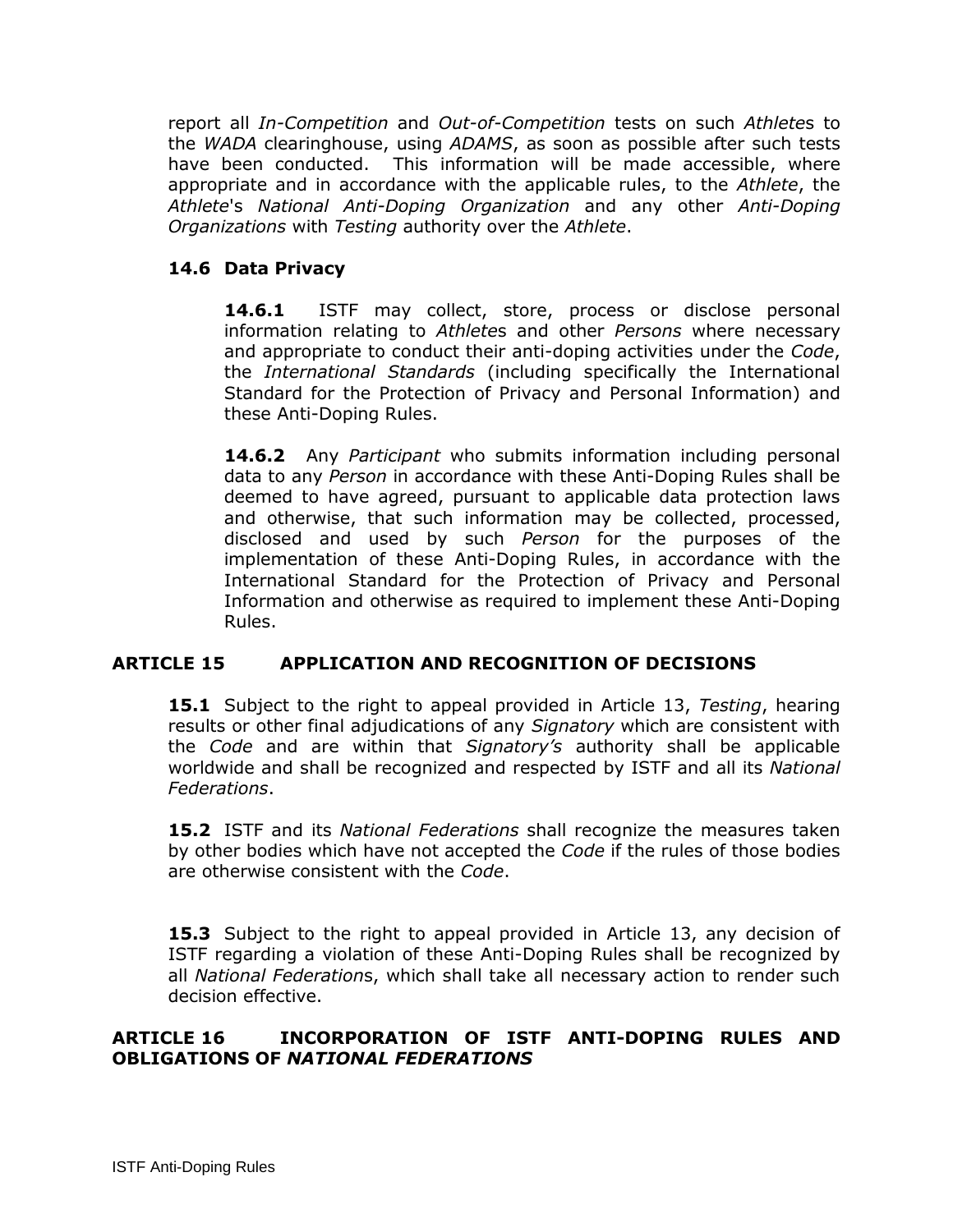**16.1** All *National Federation*s and their members shall comply with these Anti-Doping Rules. All *National Federation*s and other members shall include in their regulations the provisions necessary to ensure that ISTF may enforce these Anti-Doping Rules directly as against *Athletes* under their anti-doping jurisdiction (including *National-Level Athletes*). These Anti-Doping Rules shall also be incorporated either directly or by reference into each *National Federation's* rules so that the *National Federation* may enforce them itself directly as against *Athletes* under its anti-doping jurisdiction (including *National-Level Athletes*).

**16.2** All *National Federation*s shall establish rules requiring all *Athlete*s and each *Athlete Support Personnel* who participates as coach, trainer, manager, team staff, official, medical or paramedical personnel in a *Competition* or activity authorized or organized by a *National Federation* or one of its member organizations to agree to be bound by these Anti-Doping Rules and to submit to the results management authority of the *Anti-Doping Organization* responsible under the *Code* as a condition of such participation.

**16.3** All *National Federation*s shall report any information suggesting or relating to an anti-doping rule violation to ISTF and to their *National Anti-Doping Organizations*, and shall cooperate with investigations conducted by any *Anti-Doping Organization* with authority to conduct the investigation.

**16.4** All *National Federation*s shall have disciplinary rules in place to prevent *Athlete Support Personnel* who are *Using Prohibited Substances* or *Prohibited Methods* without valid justification from providing support to *Athletes* under the jurisdiction of ISTF or the *National Federation*.

**16.5** All *National Federations* shall be required to conduct anti-doping education in coordination with their *National Anti-Doping Organizations.*

## <span id="page-50-0"></span>**ARTICLE 17 STATUTE OF LIMITATIONS**

No anti-doping rule violation proceeding may be commenced against an *Athlete* or other *Person* unless he or she has been notified of the anti-doping rule violation as provided in Article 7, or notification has been reasonably attempted, within ten years from the date the violation is asserted to have occurred.

## <span id="page-50-1"></span>**ARTICLE 18 ISTF COMPLIANCE REPORTS TO** *WADA*

ISTF will report to *WADA* on ISTF's compliance with the *Code* in accordance with Article 23.5.2 of the *Code*.

## <span id="page-50-2"></span>**ARTICLE 19 EDUCATION**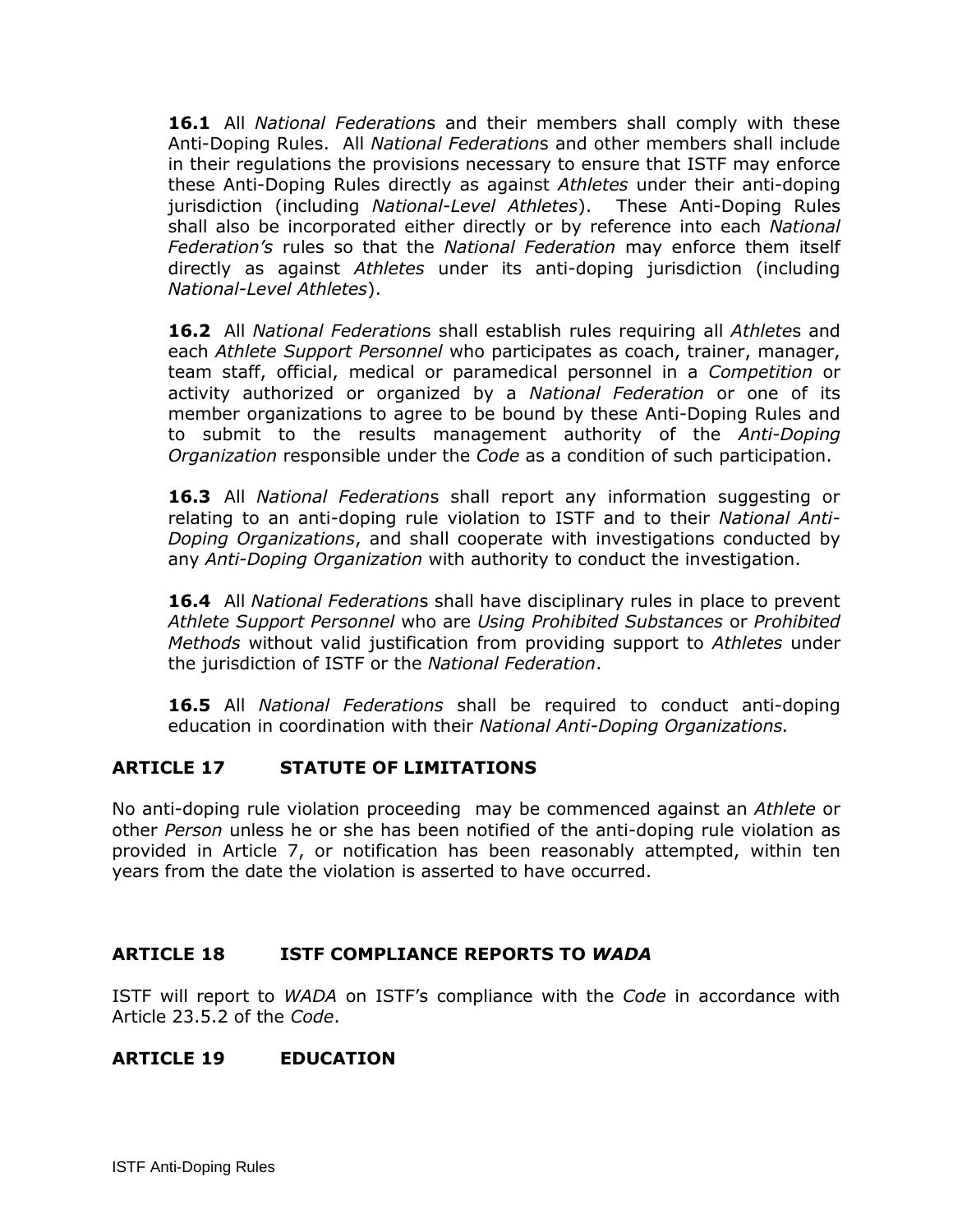ISTF shall plan, implement, evaluate and monitor information, education and prevention programs for doping-free sport on at least the issues listed at Article 18.2 of the *Code*, and shall support active participation by *Athlete*s and *Athlete Support Personnel* in such programs.

**19.1** ISTF may request that *Athletes* perform educational activities before and/or during their participation to selected *Events* (ex: Youth World Championships). The list of *Events* in which *Athletes* will be required to perform educational activities as a condition of participation will be published in the ISTF website.

The *Athletes* who have not performed the educational activities will be asked to provide valid justifications to have failed to participate in the educational activity.

ISTF Anti-Doping Administrator or its delegate should evaluate those justifications on a case by case basis and may decide to request to impose disciplinary sanctions if it deemed appropriate.

## <span id="page-51-0"></span>**ARTICLE 20 AMENDMENT AND INTERPRETATION OF ANTI-DOPING RULES**

**20.1** These Anti-Doping Rules may be amended from time to time by ISTF.

**20.2** These Anti-Doping Rules shall be interpreted as an independent and autonomous text and not by reference to existing law or statutes.

**20.3** The headings used for the various Parts and Articles of these Anti-Doping Rules are for convenience only and shall not be deemed part of the substance of these Anti-Doping Rules or to affect in any way the language of the provisions to which they refer.

**20.4** The *Code* and the *International Standards* shall be considered integral parts of these Anti-Doping Rules and shall prevail in case of conflict.

**20.5** These Anti-Doping Rules have been adopted pursuant to the applicable provisions of the *Code* and shall be interpreted in a manner that is consistent with applicable provisions of the *Code*. The Introduction shall be considered an integral part of these Anti-Doping Rules.

**20.6** The comments annotating various provisions of the *Code* are incorporated by reference into these Anti-Doping Rules, shall be treated as if set out in full herein, and shall be used to interpret these Anti-Doping Rules.

**20.7** These Anti-Doping Rules have come into full force and effect on [1 January 2015] (the "Effective Date"). They shall not apply retroactively to matters pending before the Effective Date; provided, however, that:

**20.7.1** Anti-doping rule violations taking place prior to the Effective Date count as "first violations" or "second violations" for purposes of determining sanctions under Article 10 for violations taking place after the Effective Date.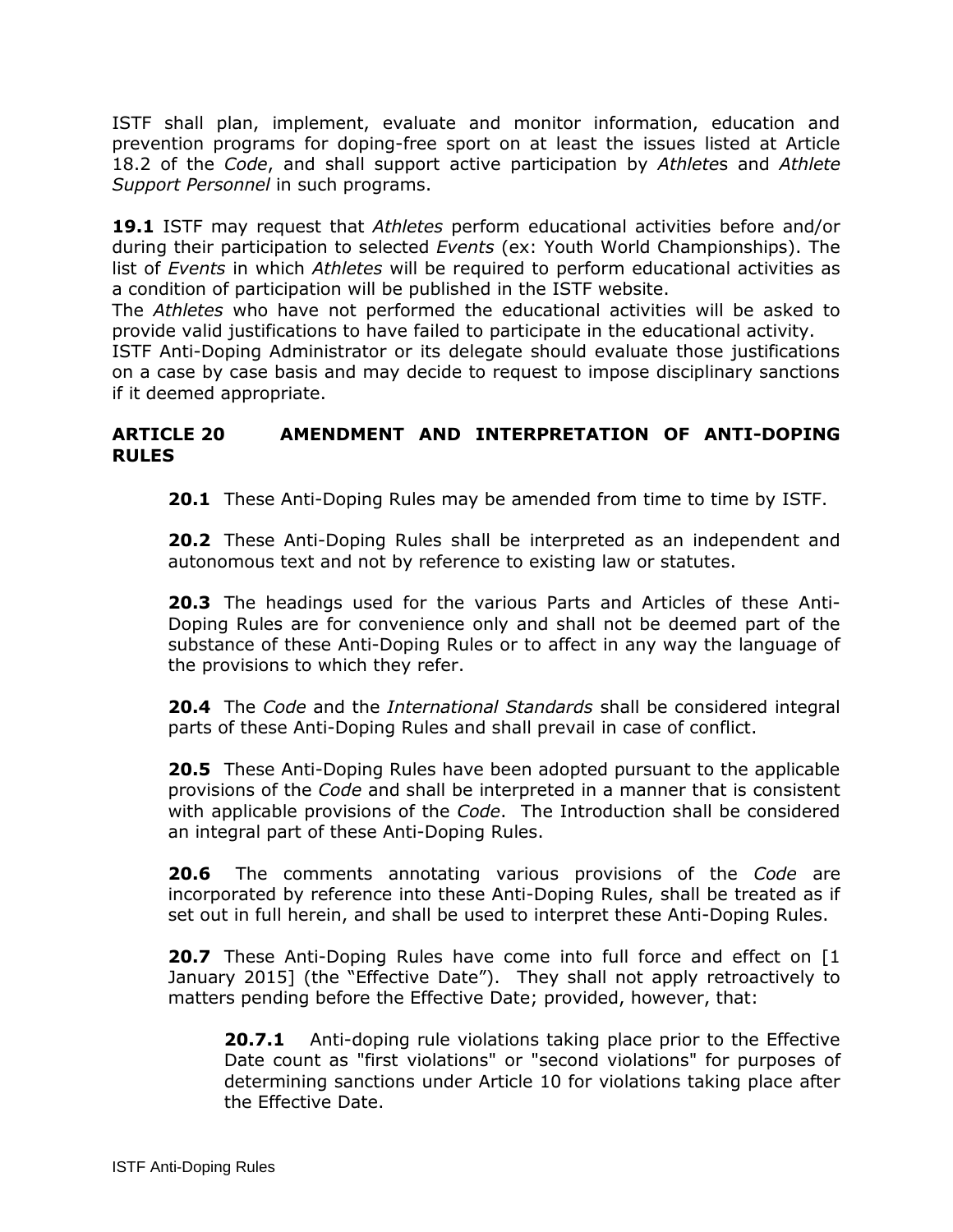**20.7.2** The retrospective periods in which prior violations can be considered for purposes of multiple violations under Article 10.7.5 and the statute of limitations set forth in Article 17 are procedural rules and should be applied retroactively; provided, however, that Article 17 shall only be applied retroactively if the statute of limitations period has not already expired by the Effective Date. Otherwise, with respect to any anti-doping rule violation case which is pending as of the Effective Date and any anti-doping rule violation case brought after the Effective Date based on an anti-doping rule violation which occurred prior to the Effective Date, the case shall be governed by the substantive anti-doping rules in effect at the time the alleged antidoping rule violation occurred unless the panel hearing the case determines the principle of "lex mitior" appropriately applies under the circumstances of the case.

**20.7.3** Any Article 2.4 whereabouts failure (whether a Filing Failure or a Missed Test, as those terms are defined in the International Standard for Testing and Investigations) prior to the Effective Date shall be carried forward and may be relied upon, prior to expiry, in accordance with the International Standard for Testing and Investigation, but it shall be deemed to have expired 12 months after it occurred*.* 

**20.7.4** With respect to cases where a final decision finding an antidoping rule violation has been rendered prior to the Effective Date, but the *Athlete* or other *Person* is still serving the period of *Ineligibility* as of the Effective Date, the *Athlete* or other *Person* may apply to the *Anti-Doping Organization* which had results management responsibility for the anti-doping rule violation to consider a reduction in the period of *Ineligibility* in light of these Anti-Doping Rules. Such application must be made before the period of *Ineligibility* has expired. The decision rendered may be appealed pursuant to Article 13.2. These Anti-Doping Rules shall have no application to any case where a final decision finding an anti-doping rule violation has been rendered and the period of *Ineligibility* has expired.

**20.7.5** For purposes of assessing the period of *Ineligibility* for a second violation under Article 10.7.1, where the sanction for the first violation was determined based on rules in force prior to the Effective Date, the period of *Ineligibility* which would have been assessed for that first violation had these Anti-Doping Rules been applicable, shall be applied.

## <span id="page-52-0"></span>**ARTICLE 21 INTERPRETATION OF THE** *CODE*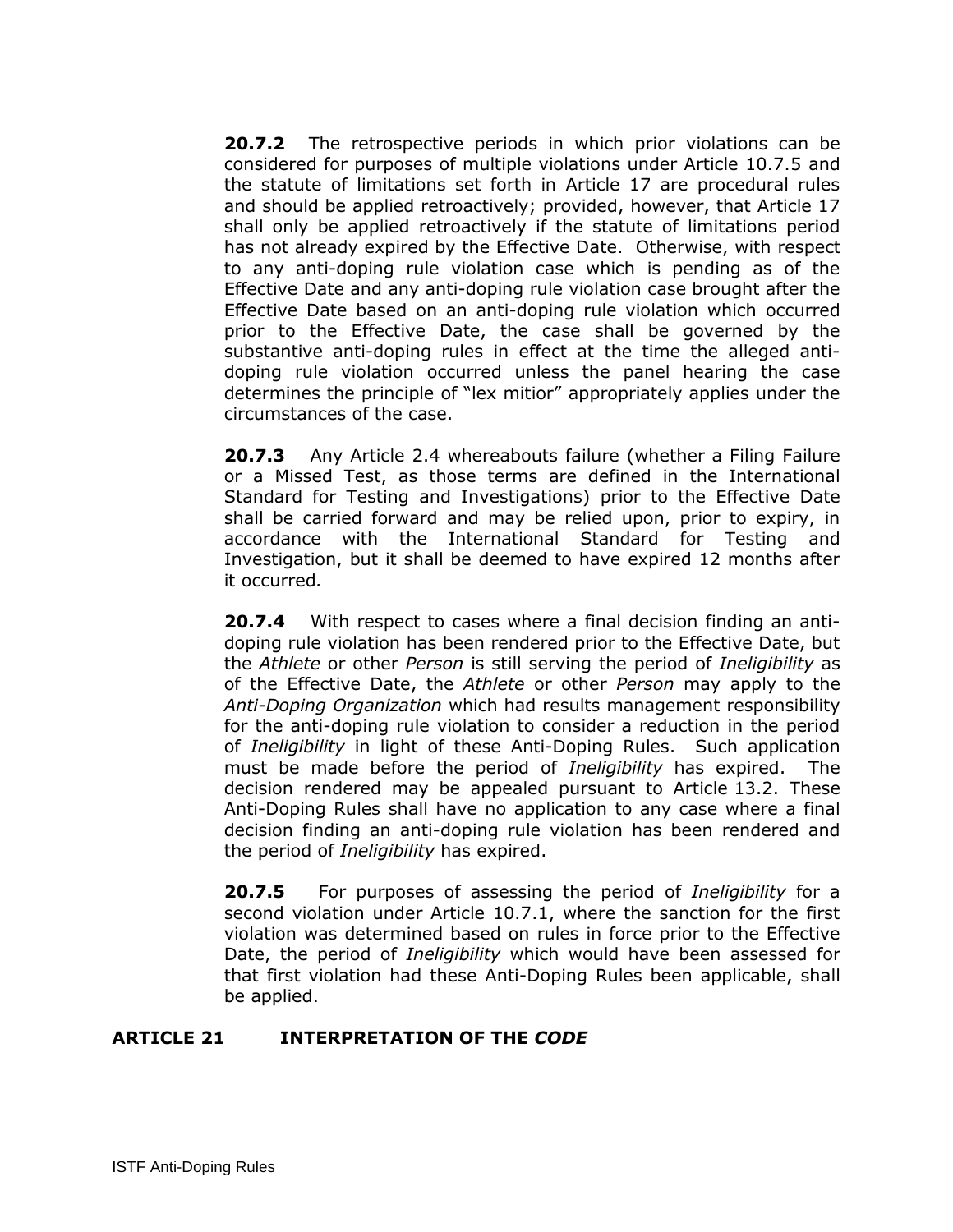**21.1** The official text of the *Code* shall be maintained by *WADA* and shall be published in English and French. In the event of any conflict between the English and French versions, the English version shall prevail.

**21.2** The comments annotating various provisions of the *Code* shall be used to interpret the *Code*.

**21.3** The *Code* shall be interpreted as an independent and autonomous text and not by reference to the existing law or statutes of the *Signatories* or governments.

**21.4** The headings used for the various Parts and Articles of the *Code* are for convenience only and shall not be deemed part of the substance of the *Code* or to affect in any way the language of the provisions to which they refer.

**21.5** The *Code* shall not apply retroactively to matters pending before the date the *Code* is accepted by a *Signatory* and implemented in its rules. However, pre-*Code* anti-doping rule violations would continue to count as "first violations" or "second violations" for purposes of determining sanctions under Article 10 for subsequent post-*Code* violations.

**21.6** The Purpose, Scope and Organization of the World Anti-Doping Program and the *Code* and Appendix 1, Definitions, and Appendix 2, Examples of the Application of Article 10, shall be considered integral parts of the *Code*.

## <span id="page-53-0"></span>**ARTICLE 22 ADDITIONAL ROLES AND RESPONSIBILITIES OF**  *ATHLETES* **AND OTHER** *PERSONS*

## **22.1 Roles and Responsibilities of** *Athlete***s**

**22.1.1** To be knowledgeable of and comply with these Anti-Doping Rules.

**22.1.2** To be available for *Sample* collection at all times.

**22.1.3** To take responsibility, in the context of anti-doping, for what they ingest and *Use*.

**22.1.4** To inform medical personnel of their obligation not to *Use Prohibited Substance*s and *Prohibited Method*s and to take responsibility to make sure that any medical treatment received does not violate these Anti-Doping Rules.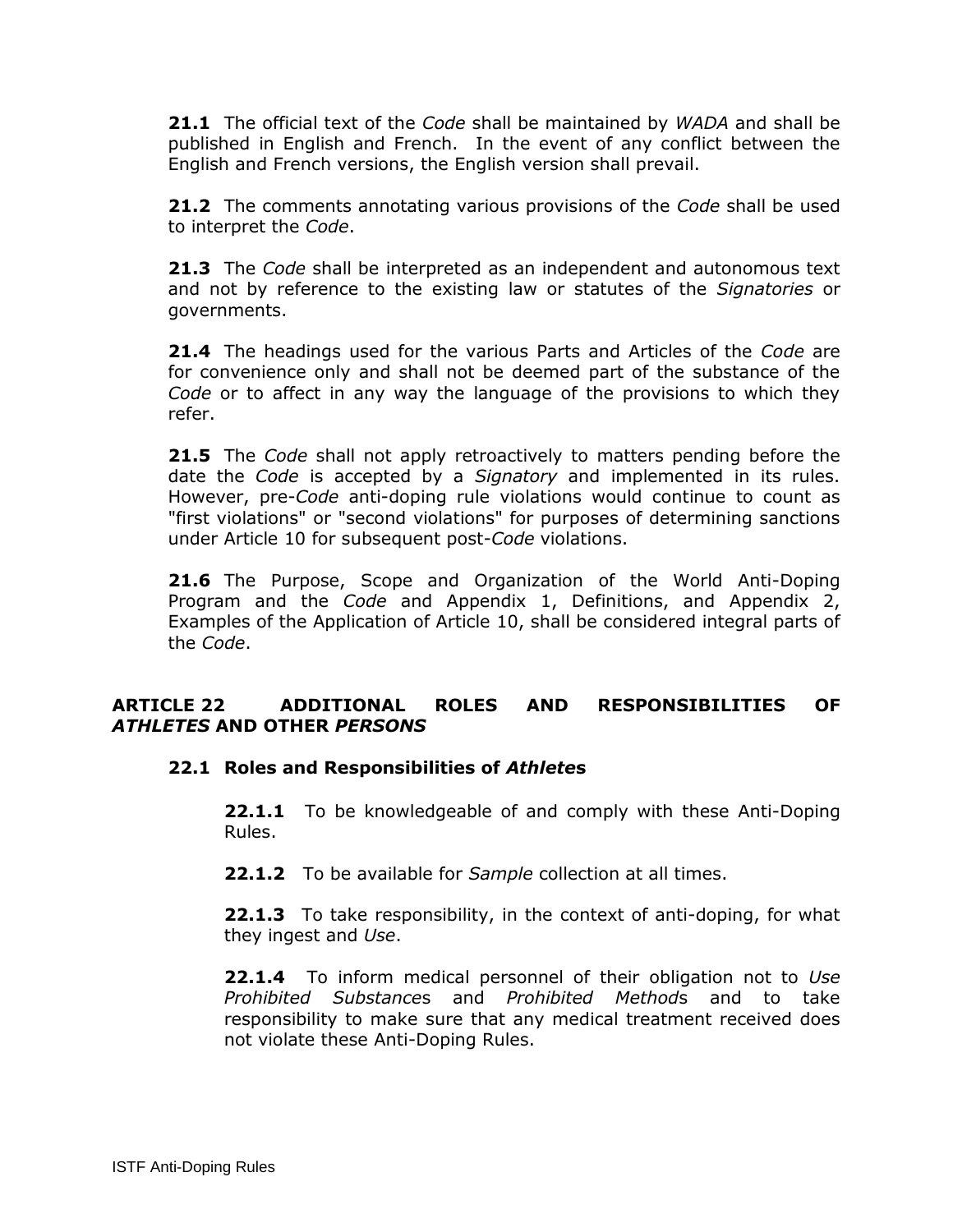**22.1.5** To disclose to their *National Anti-Doping Organization* and to ISTF any decision by a non-*Signatory* finding that the *Athlete* committed an anti-doping rule violation within the previous ten years.

**22.1.6** To cooperate with *Anti-Doping Organizations* investigating anti-doping rule violations.

**22.1.7** Failure by any *Athlete* to cooperate in full with *Anti-Doping Organizations* investigating anti-doping rule violations may result in a charge of misconduct under ISTF's disciplinary rules/code of conduct.

## **22.2 Roles and Responsibilities of** *Athlete Support Personnel*

**22.2.1** To be knowledgeable of and comply with these Anti-Doping Rules.

**22.2.2** To cooperate with the *Athlete Testing* program.

**22.2.3** To use his or her influence on *Athlete* values and behavior to foster anti-doping attitudes.

**22.2.4** To disclose to his or her *National Anti-Doping Organization* and to ISTF any decision by a non-*Signatory* finding that he or she committed an anti-doping rule violation within the previous ten years.

**22.2.5** To cooperate with *Anti-Doping Organizations* investigating anti-doping rule violations.

**22.2.6** Failure by any *Athlete Support Personnel* to cooperate in full with *Anti-Doping Organizations* investigating anti-doping rule violations may result in a charge of misconduct under ISTF's disciplinary rules/code of conduct.

**22.2.7** *Athlete Support Personnel* shall not *Use* or *Possess* any *Prohibited Substance* or *Prohibited Method* without valid justification.

**22.2.8** *Use* or *Possession* of a *Prohibited Substance* or *Prohibited Method* by an *Athlete Support Personnel* without valid justification may result in a charge of misconduct under ISTF's disciplinary rules/code of conduct.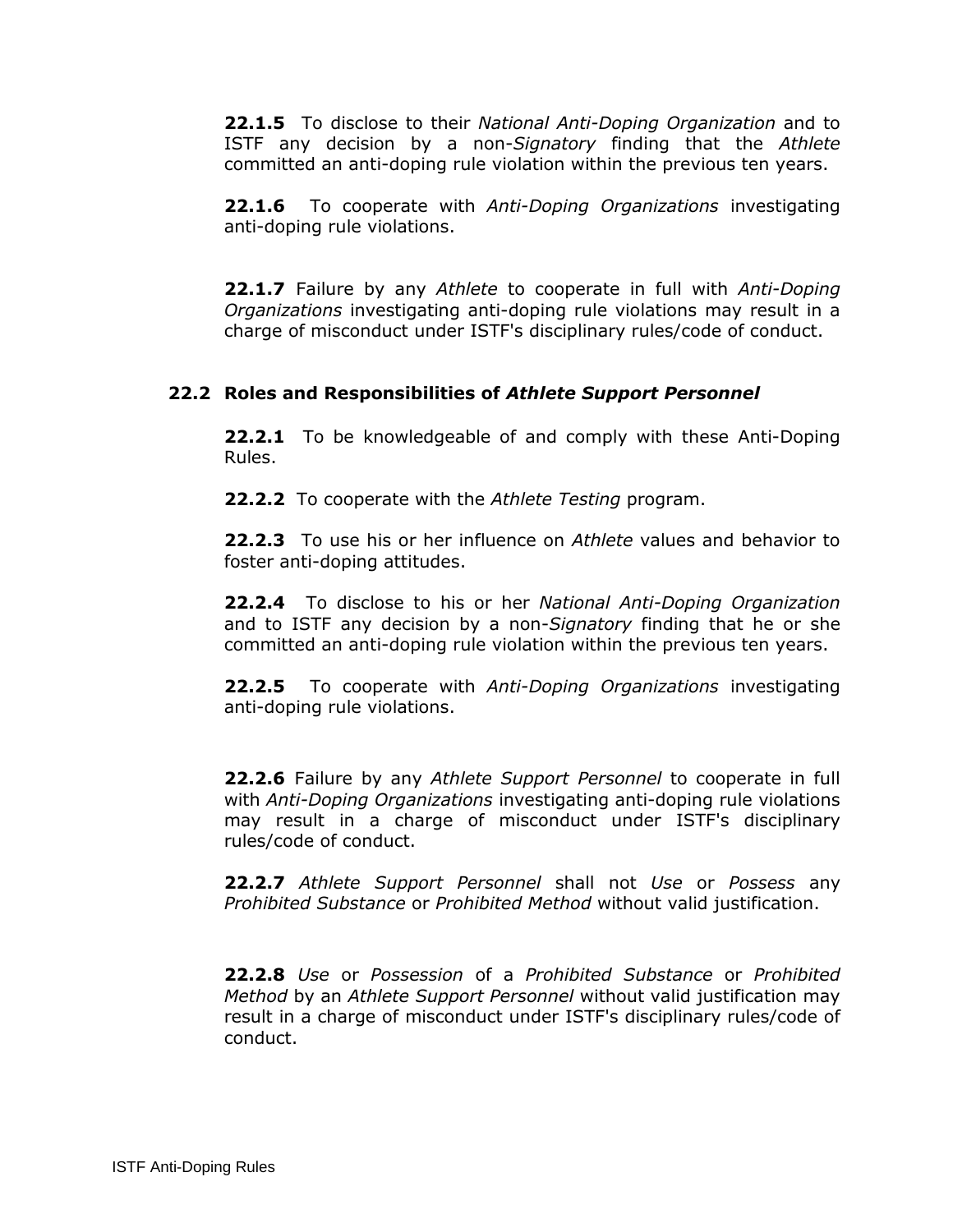# <span id="page-55-0"></span>**APPENDIX 1 DEFINITIONS**

*ADAMS*:The Anti-Doping Administration and Management System is a Web-based database management tool for data entry, storage, sharing, and reporting designed to assist stakeholders and *WADA* in their anti-doping operations in conjunction with data protection legislation.

*Administration*: Providing, supplying, supervising, facilitating, or otherwise participating in the *Use* or *Attempted Use* by another *Person* of a *Prohibited Substance* or *Prohibited Method*. However, this definition shall not include the actions of bona fide medical personnel involving a *Prohibited Substance* or *Prohibited Method* used for genuine and legal therapeutic purposes or other acceptable justification and shall not include actions involving *Prohibited Substances* which are not prohibited in *Out-of-Competition Testing* unless the circumstances as a whole demonstrate that such *Prohibited Substances* are not intended for genuine and legal therapeutic purposes or are intended to enhance sport performance.

*Adverse Analytical Finding*: A report from a *WADA*-accredited laboratory or other *WADA*-approved laboratory that, consistent with the International Standard for Laboratories and related Technical Documents, identifies in a *Sample* the presence of a *Prohibited Substance* or its *Metabolites* or *Markers* (including elevated quantities of endogenous substances) or evidence of the *Use* of a *Prohibited Method*.

*Adverse Passport Finding*: A report identified as an *Adverse Passport Finding* as described in the applicable *International Standards*.

*Anti-Doping Organization*: A *Signatory* that is responsible for adopting rules for initiating, implementing or enforcing any part of the *Doping Control* process. This includes, for example, the International Olympic Committee, the International Paralympic Committee, other *Major Event Organizations* that conduct *Testing* at their *Events*, *WADA*, International Federations, and *National Anti-Doping Organizations.*

*Athlete*: Any *Person* who competes in sport at the international level (as defined by each International Federation), or the national level (as defined by each *National Anti-Doping Organization*). An *Anti-Doping Organization* has discretion to apply anti-doping rules to an *Athlete* who is neither an *International-Level Athlete* nor a *National-Level Athlete*, and thus to bring them within the definition of "Athlete." In relation to *Athletes* who are neither *International*-*Level* nor *National-Level Athletes*, an *Anti-Doping Organization* may elect to: conduct limited *Testing* or no *Testing* at all; analyze *Samples* for less than the full menu of *Prohibited Substances*; require limited or no whereabouts information; or not require advance *TUEs*. However, if an Article 2.1, 2.3 or 2.5 anti-doping rule violation is committed by any *Athlete* over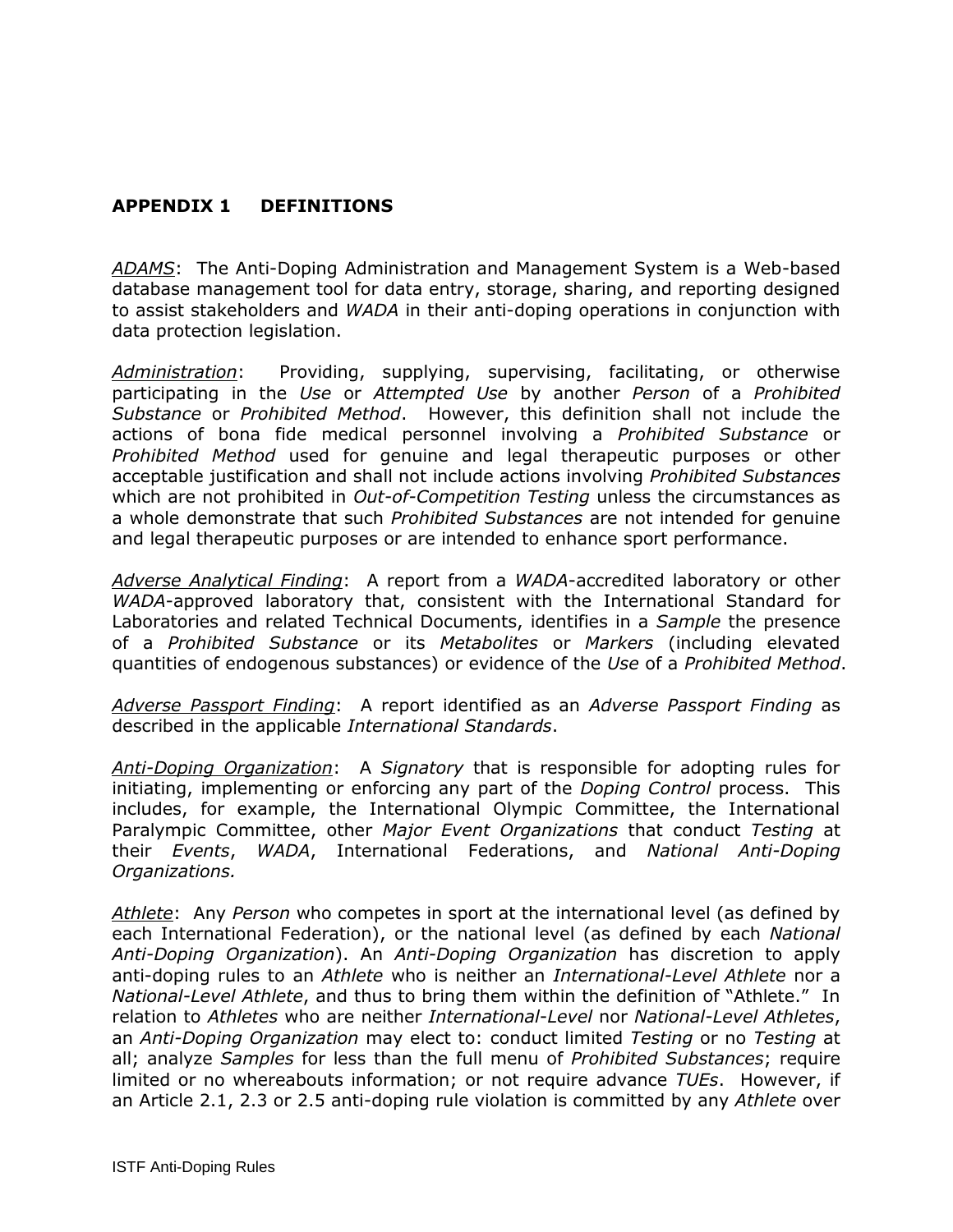whom an *Anti-Doping Organization* has authority who competes below the international or national level, then the *Consequences* set forth in the *Code* (except Article 14.3.2) must be applied. For purposes of Article 2.8 and Article 2.9 and for purposes of anti-doping information and education, any *Person* who participates in sport under the authority of any *Signatory*, government, or other sports organization accepting the *Code* is an *Athlete*.

*Athlete Biological Passport*: The program and methods of gathering and collating data as described in the International Standard for Testing and Investigations and International Standard for Laboratories.

*Athlete Support Personnel*: Any coach, trainer, manager, agent, team staff, official, medical, paramedical personnel, parent or any other *Person* working with, treating or assisting an *Athlete* participating in or preparing for sports *Competition*.

*Attempt*: Purposely engaging in conduct that constitutes a substantial step in a course of conduct planned to culminate in the commission of an anti-doping rule violation. Provided, however, there shall be no anti-doping rule violation based solely on an *Attempt* to commit a violation if the *Person* renounces the *Attempt* prior to it being discovered by a third party not involved in the *Attempt*.

*Atypical Finding*: A report from a *WADA*-accredited laboratory or other *WADA*approved laboratory which requires further investigation as provided by the International Standard for Laboratories or related Technical Documents prior to the determination of an *Adverse Analytical Finding*.

*Atypical Passport Finding*: A report described as an *Atypical Passport Finding* as described in the applicable *International Standards*.

*CAS*: The Court of Arbitration for Sport.

*Code*: The World Anti-Doping Code.

*Competition*: A single race, match, game or singular sport contest. For stage races and other sport contests where prizes are awarded on a daily or other interim basis the distinction between a *Competition* and an *Event* will be as provided in the rules of the applicable International Federation.

*Consequences of Anti-Doping Rule Violations ("Consequences")*: An *Athlete's* or other *Person's* violation of an anti-doping rule may result in one or more of the following: (a) *Disqualification* means the *Athlete's* results in a particular *Competition* or *Event* are invalidated, with all resulting *Consequences* including forfeiture of any medals, points and prizes; (b) *Ineligibility* means the *Athlete* or other *Person* is barred on account of an anti-doping rule violation for a specified period of time from participating in any *Competition* or other activity or funding as provided in Article 10.12.1; (c) *Provisional Suspension* means the *Athlete* or other *Person* is barred temporarily from participating in any *Competition* or activity prior to the final decision at a hearing conducted under Article 8; (d) *Financial*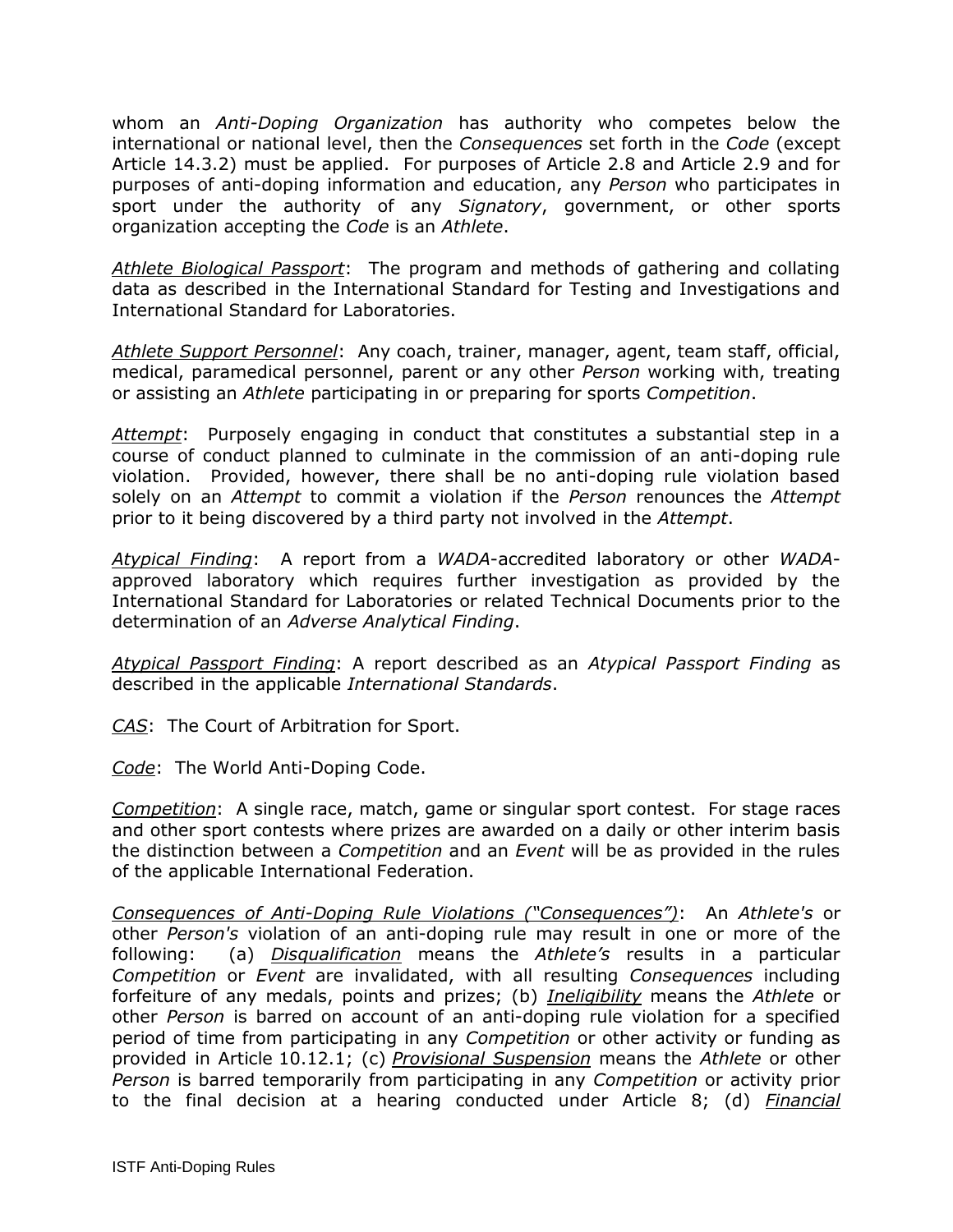*Consequences* means a financial sanction imposed for an anti-doping rule violation or to recover costs associated with an anti-doping rule violation; and (e) *Public Disclosure or Public Reporting* means the dissemination or distribution of information to the general public or *Persons* beyond those *Persons* entitled to earlier notification in accordance with Article 14. Teams in *Team Sports* may also be subject to *Consequences* as provided in Article 11 of the *Code*.

*Contaminated Product*:A product that contains a *Prohibited Substance* that is not disclosed on the product label or in information available in a reasonable Internet search.

*Disqualification*: See *Consequences of Anti-Doping Rule Violations* above.

*Doping Control*: All steps and processes from test distribution planning through to ultimate disposition of any appeal including all steps and processes in between such as provision of whereabouts information, *Sample* collection and handling, laboratory analysis, *TUEs*, results management and hearings.

*Event*: A series of individual *Competitions* conducted together under one ruling body (e.g., the Olympic Games, ISTF World Championships, or Pan American Games).

*Event Venues*: Those venues so designated by the ruling body for the *Event*. For the sport of ISTF, the *Event Venues* are considered the official warming, training, accommodation and *Competition* venues for the *Event*.

*Event Period*: The time between the beginning and end of an *Event*, as established by the ruling body of the *Event*.

*Fault*: *Fault* is any breach of duty or any lack of care appropriate to a particular situation. Factors to be taken into consideration in assessing an *Athlete* or other *Person*'s degree of *Fault* include, for example, the *Athlete*'s or other *Person*'s experience, whether the *Athlete* or other *Person* is a *Minor*, special considerations such as impairment, the degree of risk that should have been perceived by the *Athlete* and the level of care and investigation exercised by the *Athlete* in relation to what should have been the perceived level of risk. In assessing the *Athlete's* or other *Person's* degree of *Fault*, the circumstances considered must be specific and relevant to explain the *Athlete's* or other *Person's* departure from the expected standard of behavior. Thus, for example, the fact that an *Athlete* would lose the opportunity to earn large sums of money during a period of *Ineligibility,* or the fact that the *Athlete* only has a short time left in his or her career, or the timing of the sporting calendar, would not be relevant factors to be considered in reducing the period of *Ineligibility* under Article 10.5.1 or 10.5.2.

*Financial Consequences*: see *Consequences of Anti-Doping Rule Violations*, above.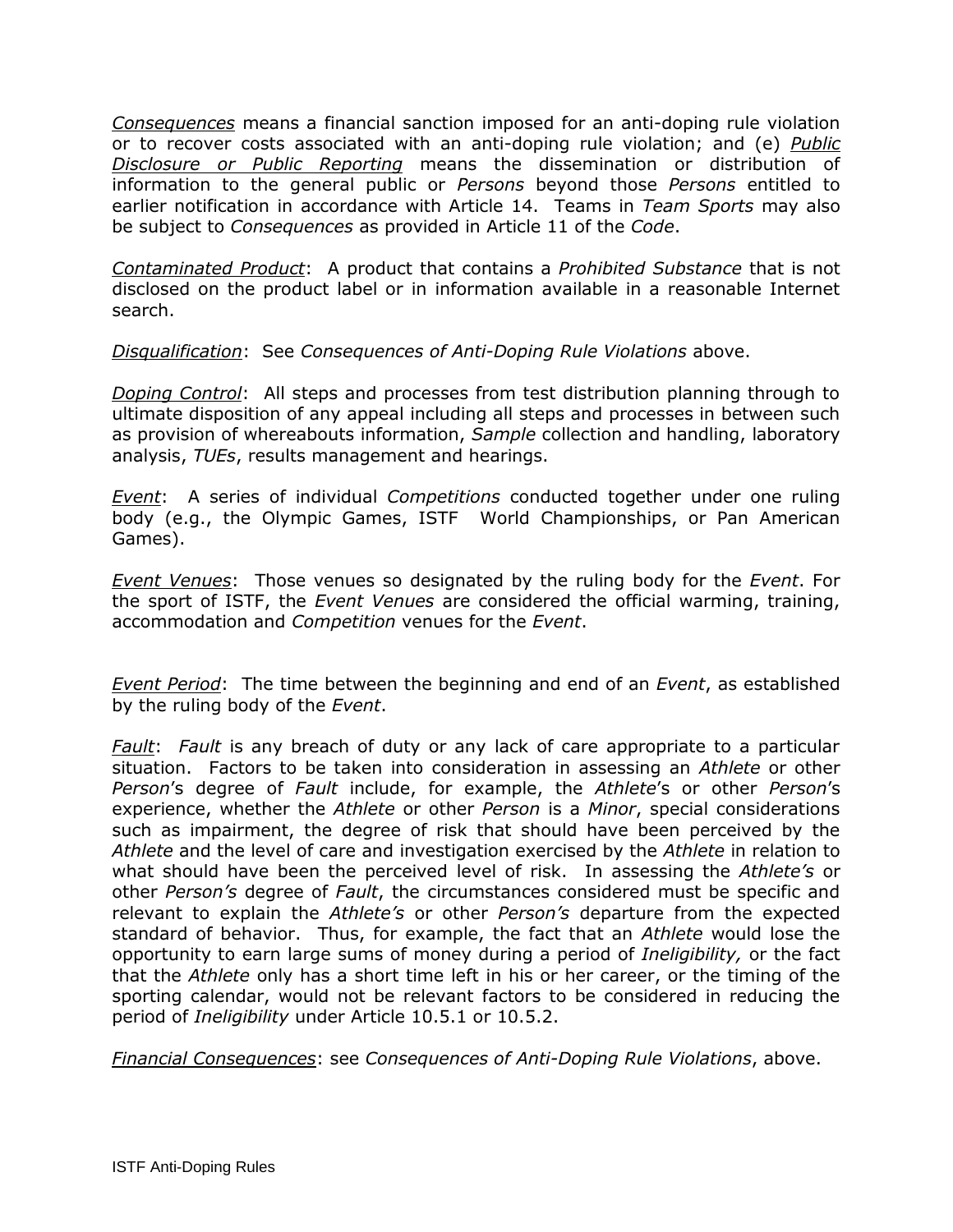*In-Competition*: "*In-Competition*" means the period commencing twelve hours before a *Competition* in which the *Athlete* is scheduled to participate through the end of such *Competition* and the *Sample* collection process related to such *Competition*.

*[Comment: An International Federation or ruling body for an Event may establish an "In-Competition" period that is different than the Event Period.]*

*Independent Observer Program*: A team of observers, under the supervision of *WADA*, who observe and provide guidance on the *Doping Control* process at certain *Events* and report on their observations.

*Individual Sport*: Any sport that is not a *Team Sport.*

*Ineligibility*: See *Consequences of Anti-Doping Rule Violations* above.

*International Event*:An *Event* or *Competition* where the International Olympic Committee, the International Paralympic Committee, an International Federation, a *Major Event Organization,* or another international sport organization is the ruling body for the *Event* or appoints the technical officials for the *Event.*

*International-Level Athlete*: *Athletes* who compete in sport at the international level, as defined by each International Federation, consistent with the International Standard for Testing and Investigations. For the sport of [please insert the appropriate sport]. *International-Level Athletes* are defined as set out in the Scope section of the Introduction to these Anti-Doping Rules.

*International Standard*: A standard adopted by *WADA* in support of the *Code*. Compliance with an *International Standard* (as opposed to another alternative standard, practice or procedure) shall be sufficient to conclude that the procedures addressed by the *International Standard* were performed properly. *Internationa*l *Standards* shall include any Technical Documents issued pursuant to the *International Standard*.

*Major Event Organizations*: The continental associations of *National Olympic Committee*s and other international multi-sport organizations that function as the ruling body for any continental, regional or other *International Event*.

*Marker*: A compound, group of compounds or biological variable(s) that indicates the *Use* of a *Prohibited Substance* or *Prohibited Method.*

*Metabolite*: Any substance produced by a biotransformation process.

*Minor*: A natural *Person* who has not reached the age of eighteen years.

*National Anti-Doping Organization*: The entity(ies) designated by each country as possessing the primary authority and responsibility to adopt and implement antidoping rules, direct the collection of *Samples*, the management of test results, and the conduct of hearings at the national level. If this designation has not been made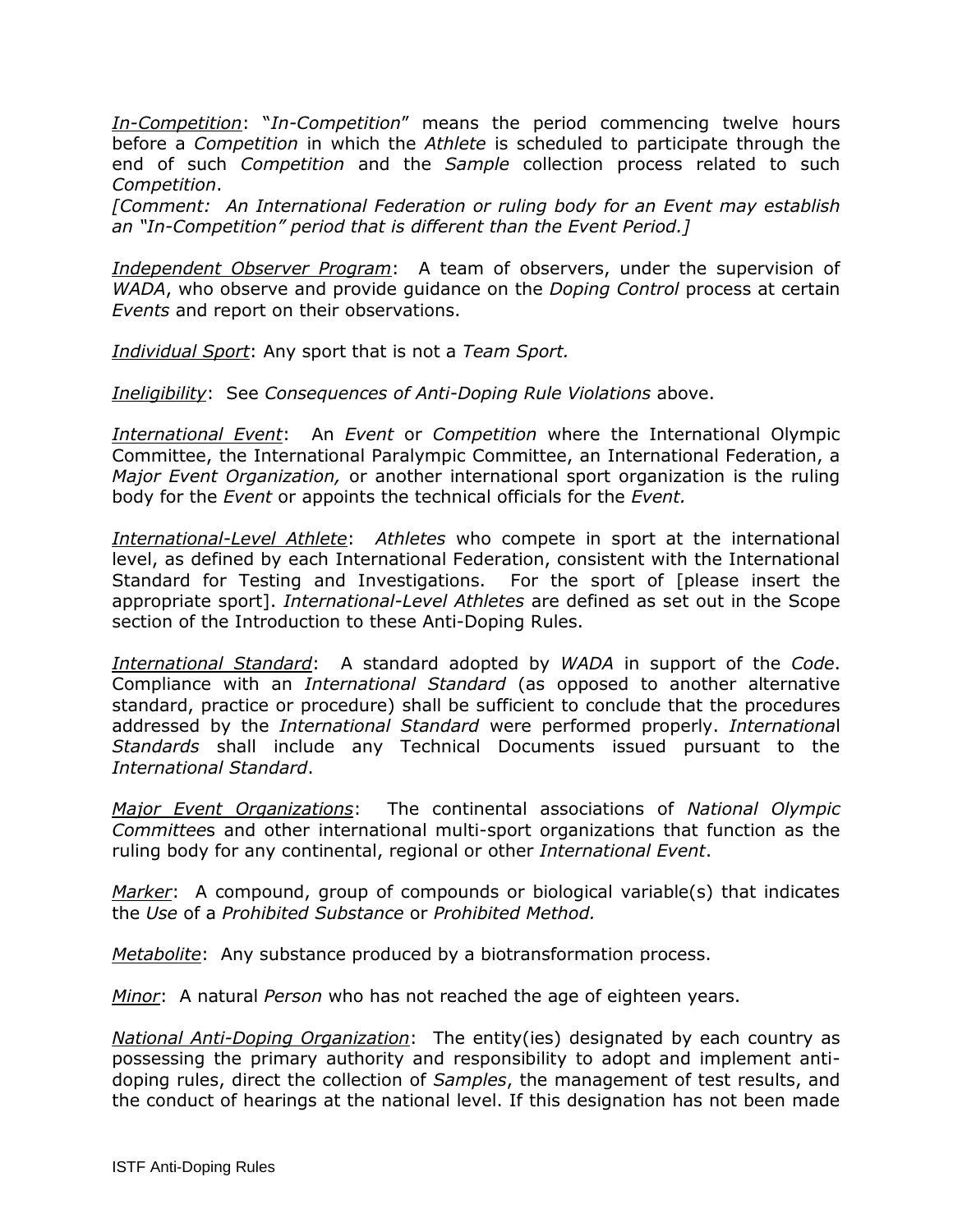by the competent public authority(ies), the entity shall be the country's *National Olympic Committee* or its designee.

*National Event*: A sport *Event* or *Competition* involving *International-* or *National-Level Athletes* that is not an *International Event*.

*National Federation*: A national or regional entity which is a member of or is recognized by ISTF as the entity governing ISTF's sport in that nation or region.

*National-Level Athlete*: *Athletes* who compete in sport at the national level, as defined by each *National Anti-Doping Organization,* consistent with the International Standard for Testing and Investigations.

*National Olympic Committee*: The organization recognized by the International Olympic Committee. The term *National Olympic Committee* shall also include the National Sport Confederation in those countries where the National Sport Confederation assumes typical *National Olympic Committee* responsibilities in the anti-doping area.

*No Fault or Negligence*: The *Athlete* or other *Person's* establishing that he or she did not know or suspect, and could not reasonably have known or suspected even with the exercise of utmost caution, that he or she had *Used* or been administered the *Prohibited Substance* or *Prohibited Method* or otherwise violated an anti-doping rule*.* Except in the case of a *Minor*, for any violation of Article 2.1, the *Athlete* must also establish how the *Prohibited Substance* entered his or her system.

*No Significant Fault or Negligence*: The *Athlete* or other *Person's* establishing that his or her *Fault* or negligence, when viewed in the totality of the circumstances and taking into account the criteria for *No Fault* or negligence, was not significant in relationship to the anti-doping rule violation. Except in the case of a *Minor*, for any violation of Article 2.1, the *Athlete* must also establish how the *Prohibited Substance* entered his or her system.

*Out-of-Competition*: Any period which is not *In-Competition*.

*Participant*: Any *Athlete* or *Athlete Support Person*.

*Person*: A natural *Person* or an organization or other entity.

*Possession*: The actual, physical *Possession*, or the constructive *Possession* (which shall be found only if the *Person* has exclusive control or intends to exercise control over the *Prohibited Substance* or *Prohibited Method* or the premises in which a *Prohibited Substance* or *Prohibited Method* exists); provided, however, that if the *Person* does not have exclusive control over the *Prohibited Substance* or *Prohibited Method* or the premises in which a *Prohibited Substance* or *Prohibited Method* exists, constructive *Possession* shall only be found if the *Person* knew about the presence of the *Prohibited Substance* or *Prohibited Method* and intended to exercise control over it. Provided, however, there shall be no anti-doping rule violation based solely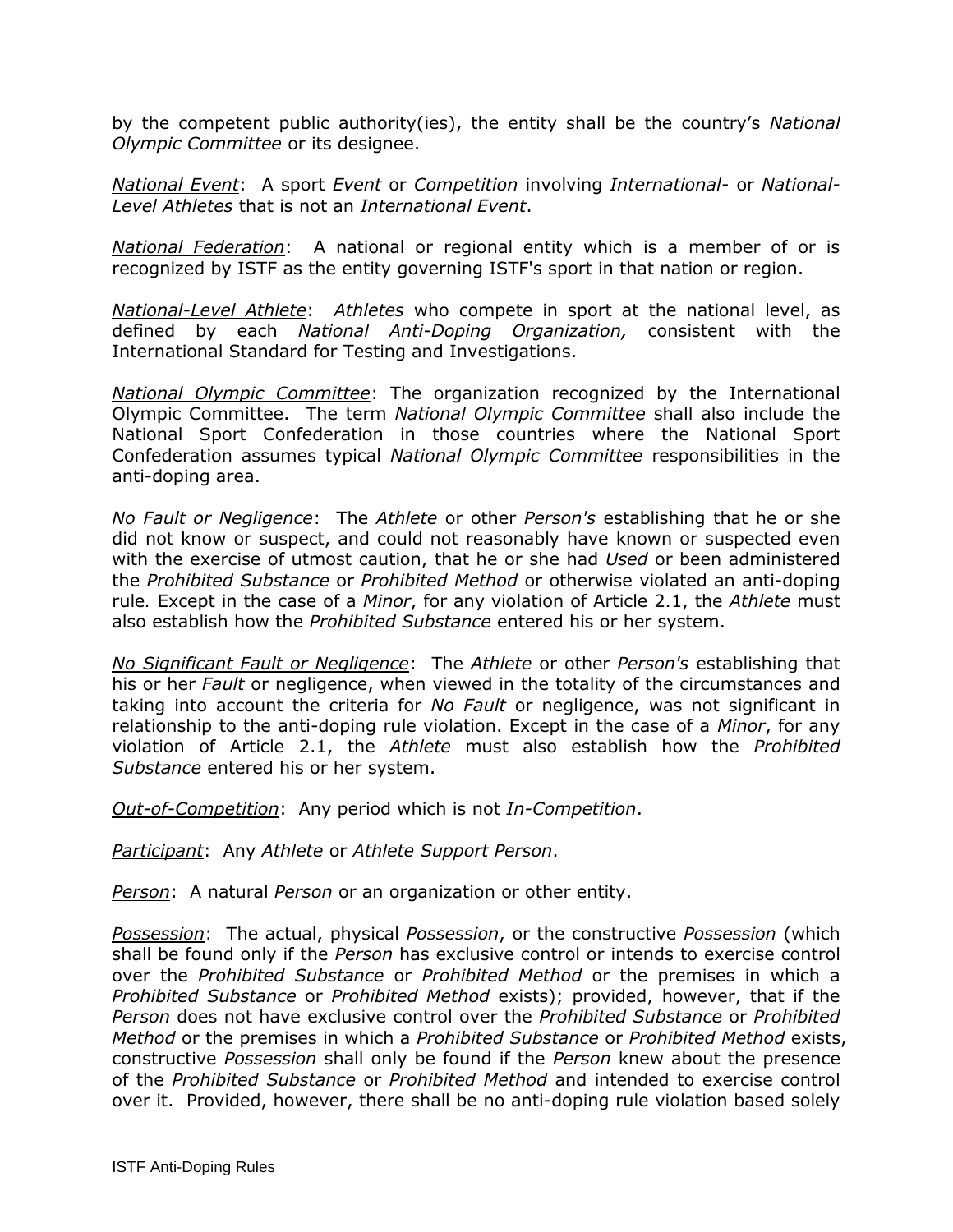on *Possession* if, prior to receiving notification of any kind that the *Person* has committed an anti-doping rule violation, the *Person* has taken concrete action demonstrating that the *Person* never intended to have *Possession* and has renounced *Possession* by explicitly declaring it to an *Anti-Doping Organization*. Notwithstanding anything to the contrary in this definition, the purchase (including by any electronic or other means) of a *Prohibited Substance* or *Prohibited Method* constitutes *Possession* by the *Person* who makes the purchase.

*Prohibited List*: The List identifying the *Prohibited Substances* and *Prohibited Methods*.

*Prohibited Method*: Any method so described on the *Prohibited List*.

*Prohibited Substance*: Any substance, or class of substances, so described on the *Prohibited List*.

*Provisional Hearing*: For purposes of Article 7.9, an expedited abbreviated hearing occurring prior to a hearing under Article 8 that provides the *Athlete* with notice and an opportunity to be heard in either written or oral form.

*Provisional Suspension*: See *Consequences of Anti-Doping Rule Violations* above.

*Publicly Disclose or Publicly Report*: See *Consequences of Anti-Doping Rule Violations* above.

*Regional Anti-Doping Organization*:A regional entity designated by member countries to coordinate and manage delegated areas of their national anti-doping programs, which may include the adoption and implementation of anti-doping rules, the planning and collection of *Samples*, the management of results, the review of *TUEs*, the conduct of hearings, and the conduct of educational programs at a regional level.

*Registered Testing Pool*: The pool of highest-priority *Athletes* established separately at the international level by International Federations and at the national level by *National Anti-Doping Organizations,* who are subject to focused *In-Competition* and *Out-of-Competition Testing* as part of that International Federation's or *National Anti-Doping Organization*'s test distribution plan and therefore are required to provide whereabouts information as provided in Article 5.6 of the *Code* and the International Standard for Testing and Investigations.

*Sample* or *Specimen*: Any biological material collected for the purposes of *Doping Control*.

*Signatories*: Those entities signing the *Code* and agreeing to comply with the *Code*, as provided in Article 23 of the *Code*.

*Specified Substance*:See Article 4.2.2.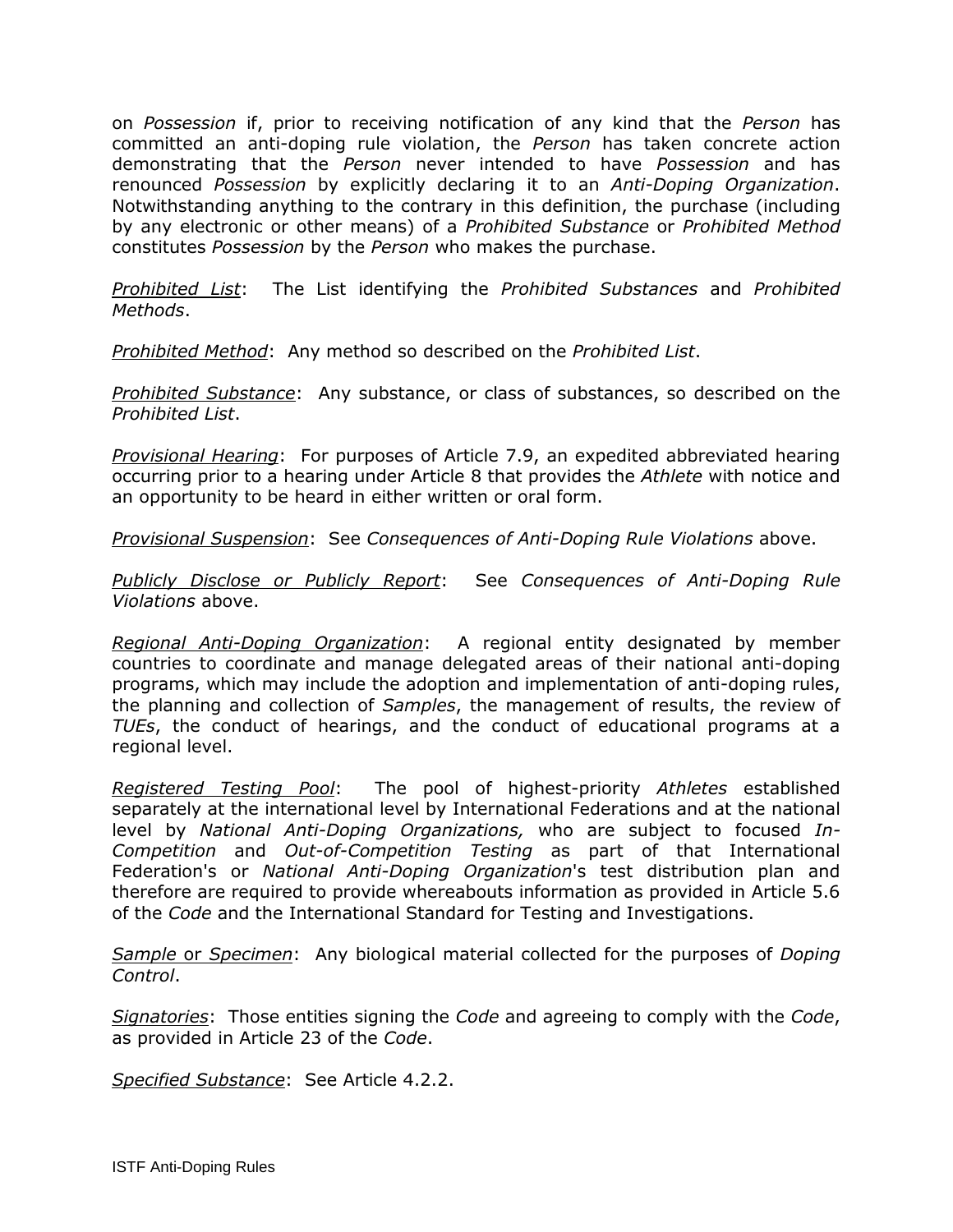*Strict Liability*: The rule which provides that under Article 2.1 and Article 2.2, it is not necessary that intent, *Fault*, negligence, or knowing *Use* on the *Athlete's* part be demonstrated by the *Anti-Doping Organization* in order to establish an antidoping rule violation.

*Substantial Assistance*: For purposes of Article 10.6.1, a *Person* providing *Substantial Assistance* must: (1) fully disclose in a signed written statement all information he or she possesses in relation to anti-doping rule violations, and (2) fully cooperate with the investigation and adjudication of any case related to that information, including, for example, presenting testimony at a hearing if requested to do so by an *Anti-Doping Organization* or hearing panel. Further, the information provided must be credible and must comprise an important part of any case which is initiated or, if no case is initiated, must have provided a sufficient basis on which a case could have been brought.

*Tampering*:Altering for an improper purpose or in an improper way; bringing improper influence to bear; interfering improperly; obstructing, misleading or engaging in any fraudulent conduct to alter results or prevent normal procedures from occurring.

*Target Testing*: Selection of specific *Athletes* for *Testing* based on criteria set forth in the International Standard for Testing and Investigations.

*Team Sport*: A sport in which the substitution of players is permitted during a *Competition*.

*Testing*: The parts of the *Doping Control* process involving test distribution planning, *Sample* collection, *Sample* handling, and *Sample* transport to the laboratory.

*Trafficking*: Selling, giving, transporting, sending, delivering or distributing (or *Possessing* for any such purpose) a *Prohibited Substance* or *Prohibited Method* (either physically or by any electronic or other means) by an *Athlete*, *Athlete Support Person* or any other *Person* subject to the jurisdiction of an *Anti-Doping Organization* to any third party; provided, however, this definition shall not include the actions of "bona fide" medical personnel involving a *Prohibited Substance* used for genuine and legal therapeutic purposes or other acceptable justification, and shall not include actions involving *Prohibited Substances* which are not prohibited in *Out-of-Competition Testing* unless the circumstances as a whole demonstrate such *Prohibited Substances* are not intended for genuine and legal therapeutic purposes or are intended to enhance sport performance.

*TUE*:Therapeutic Use Exemption, as described in Article 4.4.

*UNESCO Convention*: The International Convention against Doping in Sport adopted by the  $33<sup>rd</sup>$  session of the UNESCO General Conference on 19 October, 2005 including any and all amendments adopted by the States Parties to the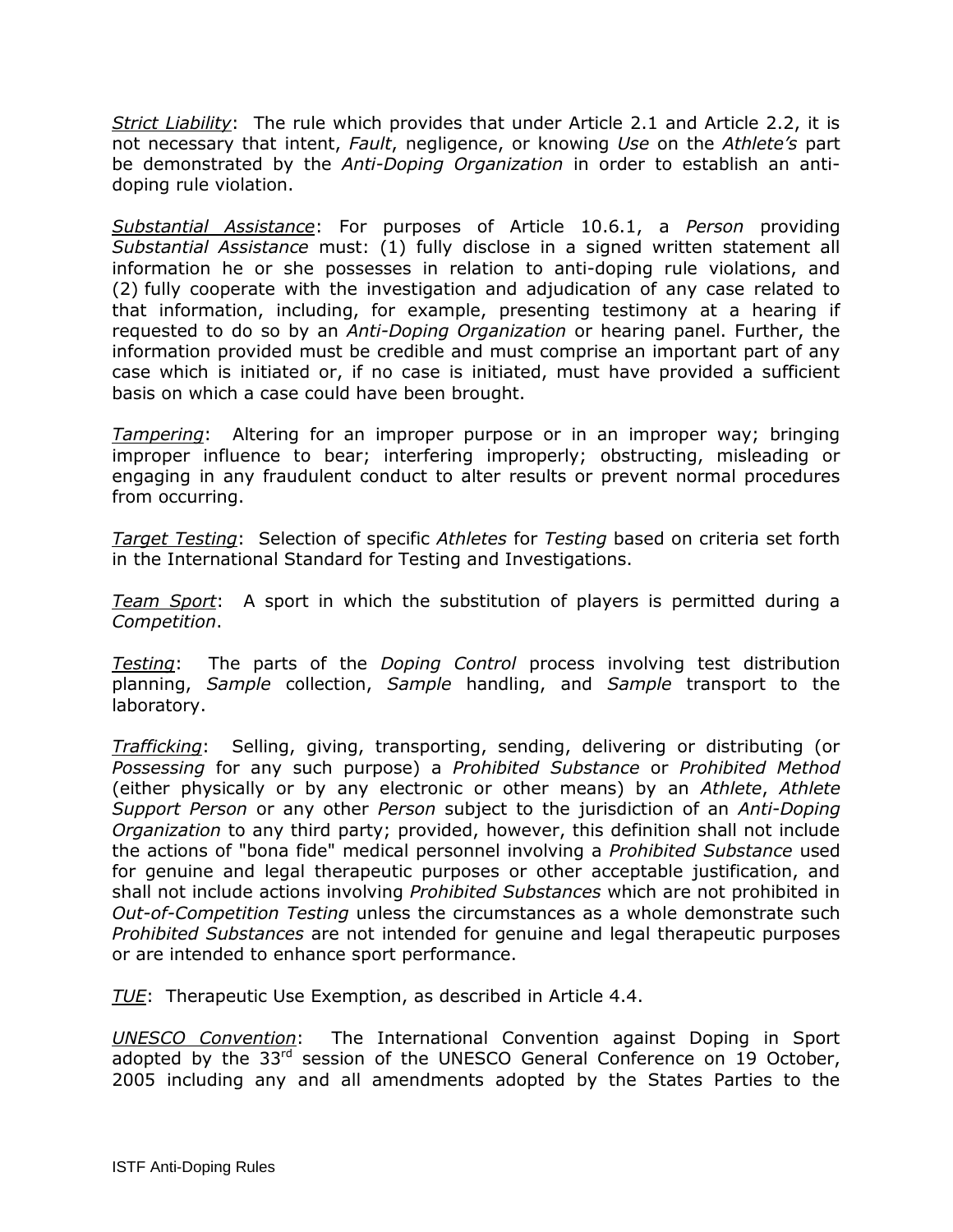Convention and the Conference of Parties to the International Convention against Doping in Sport.

*Use*: The utilization, application, ingestion, injection or consumption by any means whatsoever of any *Prohibited Substance* or *Prohibited Method*.

*WADA*: The World Anti-Doping Agency.

## <span id="page-62-0"></span>**APPENDIX 2 EXAMPLES OF THE APPLICATION OF ARTICLE 10**

EXAMPLE 1.

Facts: An *Adverse Analytical Finding* results from the presence of an anabolic steroid in an *In-Competition* test (Article 2.1); the *Athlete* promptly admits the antidoping rule violation; the *Athlete* establishes *No Significant Fault or Negligence*; and the *Athlete* provides *Substantial Assistance*.

#### Application of *Consequences*:

1. The starting point would be Article 10.2. Because the *Athlete* is deemed to have *No Significant Fault* that would be sufficient corroborating evidence (Articles 10.2.1.1 and 10.2.3) that the anti-doping rule violation was not intentional, the period of *Ineligibility* would thus be two years, not four years (Article 10.2.2).

2. In a second step, the panel would analyze whether the *Fault*-related reductions (Articles 10.4 and 10.5) apply. Based on *No Significant Fault or Negligence* (Article 10.5.2) since the anabolic steroid is not a *Specified Substance*, the applicable range of sanctions would be reduced to a range of two years to one year (minimum one-half of the two year sanction). The panel would then determine the applicable period of *Ineligibility* within this range based on the *Athlete's* degree of *Fault*. (Assume for purposes of illustration in this example that the panel would otherwise impose a period of *Ineligibility* of 16 months.)

3. In a third step, the panel would assess the possibility for suspension or reduction under Article 10.6 (reductions not related to *Fault*). In this case, only Article 10.6.1 (*Substantial Assistance)* applies. (Article 10.6.3, Prompt Admission, is not applicable because the period of *Ineligibility* is already below the two-year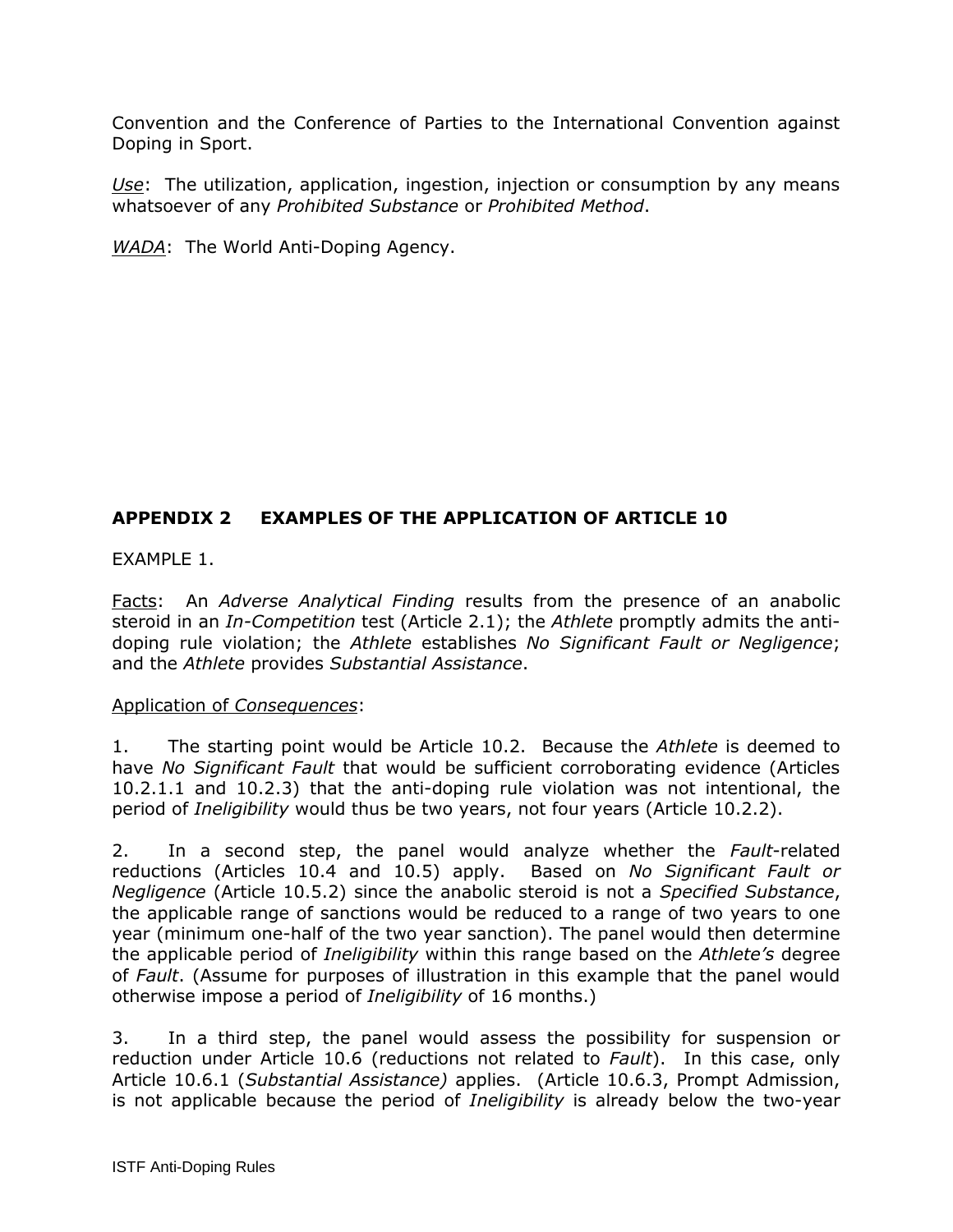minimum set forth in Article 10.6.3.) Based on *Substantial Assistance*, the period of *Ineligibility* could be suspended by three-quarters of 16 months.\* The minimum period of *Ineligibility* would thus be four months. (Assume for purposes of illustration in this example that the panel suspends ten months and the period of *Ineligibility* would thus be six months.)

4. Under Article 10.11, the period of *Ineligibility*, in principle, starts on the date of the final hearing decision. However, because the *Athlete* promptly admitted the anti-doping rule violation, the period of *Ineligibility* could start as early as the date of *Sample* collection, but in any event the *Athlete* would have to serve at least onehalf of the *Ineligibility* period (i.e., three months) after the date of the hearing decision (Article 10.11.2).

5. Since the *Adverse Analytical Finding* was committed in a *Competition*, the panel would have to automatically *Disqualify* the result obtained in that *Competition* (Article 9).

6. According to Article 10.8, all results obtained by the *Athlete* subsequent to the date of the *Sample* collection until the start of the period of *Ineligibility* would also be *Disqualified* unless fairness requires otherwise.

7. The information referred to in Article 14.3.2 must be *Publicly Disclosed*, unless the *Athlete* is a *Minor*, since this is a mandatory part of each sanction (Article 10.13).

8. The *Athlete* is not allowed to participate in any capacity in a *Competition* or other sport-related activity under the authority of any *Signatory* or its affiliates during the *Athlete's* period of *Ineligibility* (Article 10.12.1). However, the *Athlete* may return to train with a team or to use the facilities of a club or other member organization of a *Signatory* or its affiliates during the shorter of: (a) the last two months of the *Athlete's* period of *Ineligibility*, or (b) the last one-quarter of the period of *Ineligibility* imposed (Article 10.12.2). Thus, the *Athlete* would be allowed to return to training one and one-half months before the end of the period of *Ineligibility*.

EXAMPLE 2.

Facts: An *Adverse Analytical Finding* results from the presence of a stimulant which is a *Specified Substance* in an *In-Competition* test (Article 2.1); the *Anti-Doping Organization* is able to establish that the *Athlete* committed the anti-doping rule violation intentionally; the *Athlete* is not able to establish that the *Prohibited Substance* was *Used Out-of-Competition* in a context unrelated to sport performance; the *Athlete* does not promptly admit the anti-doping rule violation as alleged; the *Athlete* does provide *Substantial Assistance*.

Application of Consequences: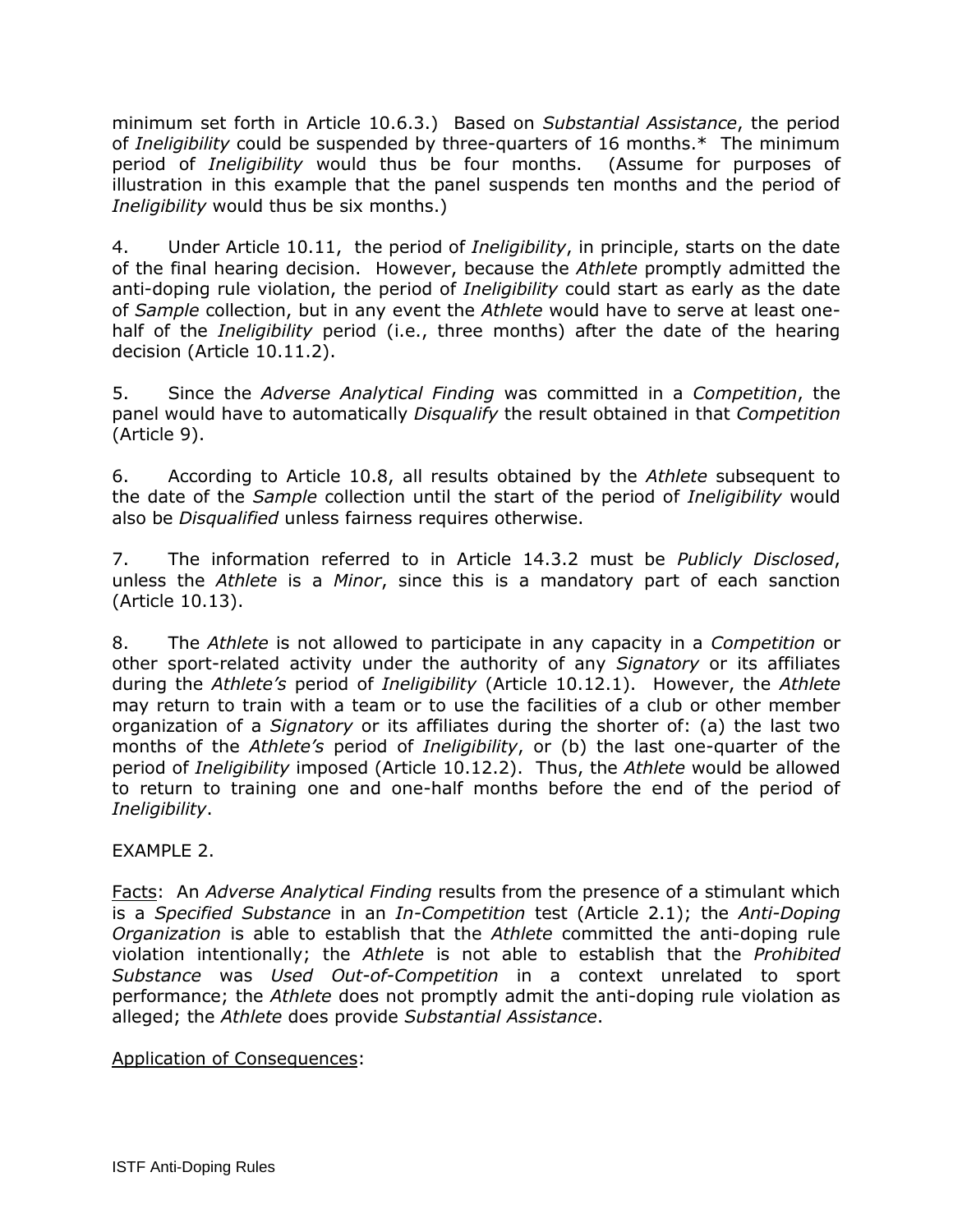1. The starting point would be Article 10.2. Because the *Anti-Doping Organization* can establish that the anti-doping rule violation was committed intentionally and the *Athlete* is unable to establish that the substance was permitted *Out-of-Competition* and the *Use* was unrelated to the *Athlete's* sport performance (Article 10.2.3), the period of *Ineligibility* would be four years (Article 10.2.1.2).

2. Because the violation was intentional, there is no room for a reduction based on *Fault* (no application of Articles 10.4 and 10.5). Based on *Substantial Assistance*, the sanction could be suspended by up to three-quarters of the four years.\* The minimum period of *Ineligibility* would thus be one year.

3. Under Article 10.11, the period of *Ineligibility* would start on the date of the final hearing decision.

4. Since the *Adverse Analytical Finding* was committed in a *Competition*, the panel would automatically *Disqualify* the result obtained in the *Competition*.

5. According to Article 10.8, all results obtained by the *Athlete* subsequent to the date of *Sample* collection until the start of the period of *Ineligibility* would also be *Disqualified* unless fairness requires otherwise.

6. The information referred to in Article 14.3.2 must be *Publicly Disclosed*, unless the *Athlete* is a *Minor*, since this is a mandatory part of each sanction (Article 10.13).

7. The *Athlete* is not allowed to participate in any capacity in a *Competition* or other sport-related activity under the authority of any *Signatory* or its affiliates during the *Athlete's* period of *Ineligibility* (Article 10.12.1). However, the *Athlete* may return to train with a team or to use the facilities of a club or other member organization of a *Signatory* or its affiliates during the shorter of: (a) the last two months of the *Athlete's* period of *Ineligibility*, or (b) the last one-quarter of the period of *Ineligibility* imposed (Article 10.12.2). Thus, the *Athlete* would be allowed to return to training two months before the end of the period of *Ineligibility*.

EXAMPLE 3.

Facts: An *Adverse Analytical Finding* results from the presence of an anabolic steroid in *an Out-of-Competition* test (Article 2.1); the *Athlete* establishes *No Significant Fault or Negligence*; the *Athlete* also establishes that the *Adverse Analytical Finding* was caused by a *Contaminated Product*.

## Application of Consequences:

1. The starting point would be Article 10.2. Because the *Athlete* can establish through corroborating evidence that he did not commit the anti-doping rule violation intentionally, i.e., he had *No Significant Fault* in *Using* a *Contaminated*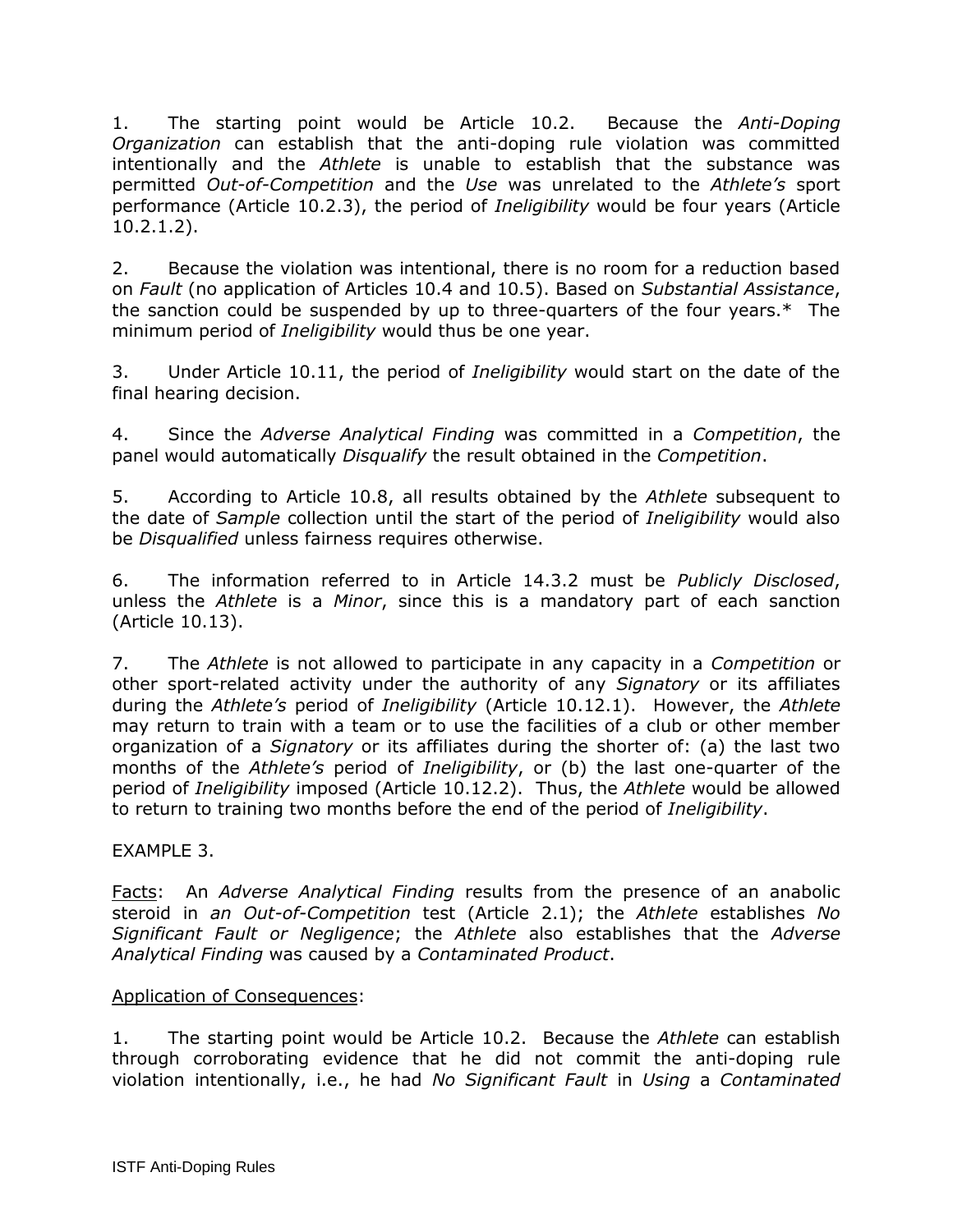*Product* (Articles 10.2.1.1 and 10.2.3), the period of *Ineligibility* would be two years (Articles 10.2.2).

2. In a second step, the panel would analyze the *Fault*-related possibilities for reductions (Articles 10.4 and 10.5). Since the *Athlete* can establish that the antidoping rule violation was caused by a *Contaminated Product* and that he acted with *No Significant Fault or Negligence* based on Article 10.5.1.2, the applicable range for the period of *Ineligibility* would be reduced to a range of two years to a reprimand. The panel would determine the period of *Ineligibility* within this range, based on the *Athlete's* degree of *Fault*. (Assume for purposes of illustration in this example that the panel would otherwise impose a period of *Ineligibility* of four months.)

3. According to Article 10.8, all results obtained by the *Athlete* subsequent to the date of *Sample* collection until the start of the period of *Ineligibility* would be *Disqualified* unless fairness requires otherwise.

4. The information referred to in Article 14.3.2 must be *Publicly Disclosed*, unless the *Athlete* is a *Minor*, since this is a mandatory part of each sanction (Article 10.13).

5. The *Athlete* is not allowed to participate in any capacity in a *Competition* or other sport-related activity under the authority of any *Signatory* or its affiliates during the *Athlete's* period of *Ineligibility* (Article 10.12.1). However, the *Athlete* may return to train with a team or to use the facilities of a club or other member organization of a *Signatory* or its affiliates during the shorter of: (a) the last two months of the *Athlete's* period of *Ineligibility*, or (b) the last one-quarter of the period of *Ineligibility* imposed (Article 10.12.2). Thus, the *Athlete* would be allowed to return to training one month before the end of the period of *Ineligibility*.

EXAMPLE 4.

Facts: An *Athlete* who has never had an *Adverse Analytical Finding* or been confronted with an anti-doping rule violation spontaneously admits that she *Used* an anabolic steroid to enhance her performance. The *Athlete* also provides *Substantial Assistance*.

Application of Consequences: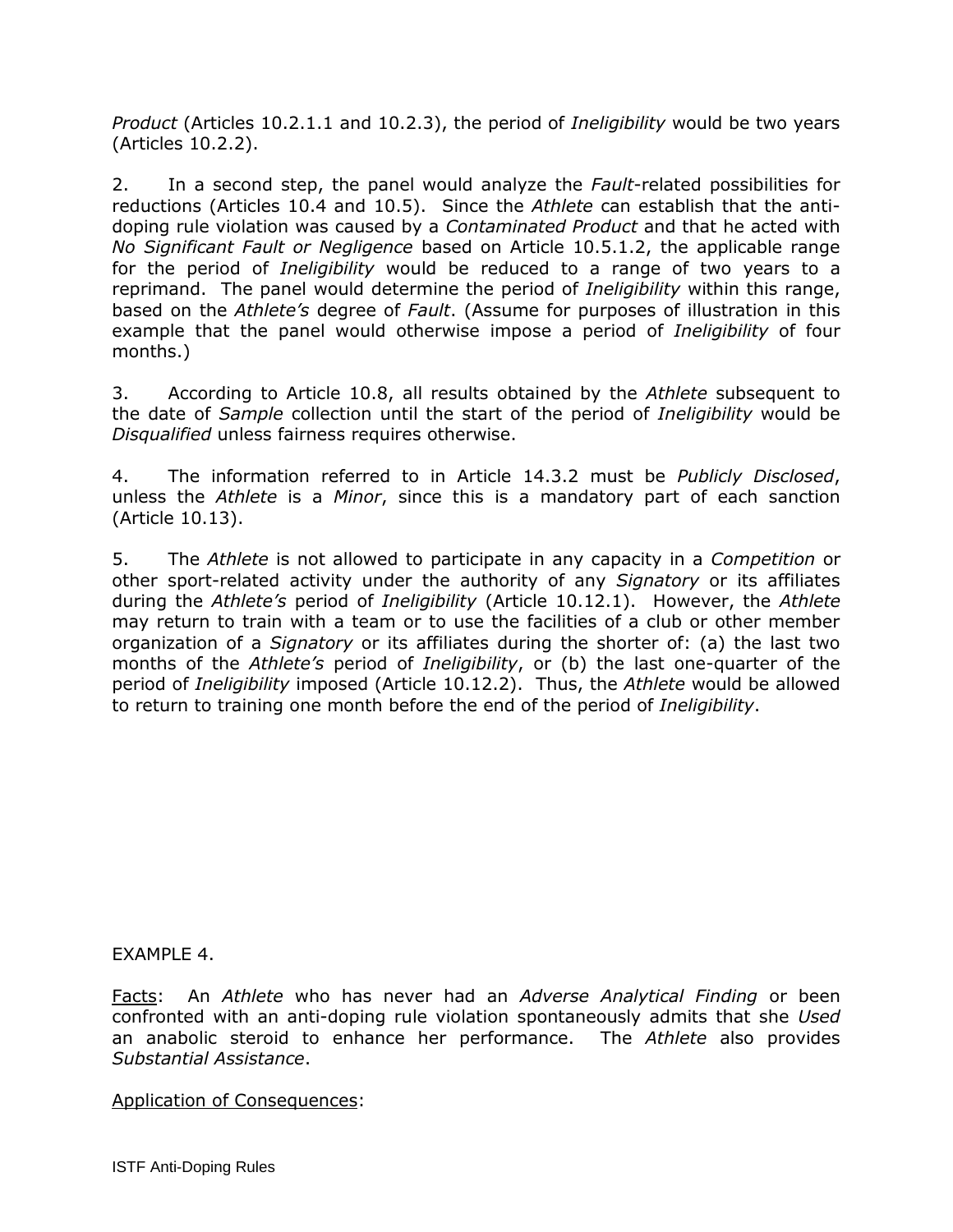1. Since the violation was intentional, Article 10.2.1 would be applicable and the basic period of *Ineligibility* imposed would be four years.

2. There is no room for *Fault*-related reductions of the period of *Ineligibility* (no application of Articles 10.4 and 10.5).

3. Based on the *Athlete's* spontaneous admission (Article 10.6.2) alone, the period of *Ineligibility* could be reduced by up to one-half of the four years. Based on the *Athlete's Substantial Assistance* (Article 10.6.1) alone, the period of *Ineligibility* could be suspended up to three-quarters of the four years.\* Under Article 10.6.4, in considering the spontaneous admission and *Substantial Assistance* together, the most the sanction could be reduced or suspended would be up to three-quarters of the four years. The minimum period of *Ineligibility* would be one year.

4. The period of *Ineligibility*, in principle, starts on the day of the final hearing decision (Article 10.11). If the spontaneous admission is factored into the reduction of the period of *Ineligibility*, an early start of the period of *Ineligibility* under Article 10.11.2 would not be permitted. The provision seeks to prevent an *Athlete* from benefitting twice from the same set of circumstances. However, if the period of *Ineligibility* was suspended solely on the basis of *Substantial Assistance*, Article 10.11.2 may still be applied, and the period of *Ineligibility* started as early as the *Athlete's* last *Use* of the anabolic steroid.

5. According to Article 10.8, all results obtained by the *Athlete* subsequent to the date of the anti-doping rule violation until the start of the period of *Ineligibility* would be *Disqualified* unless fairness requires otherwise.

6. The information referred to in Article 14.3.2 must be *Publicly Disclosed*, unless the *Athlete* is a *Minor*, since this is a mandatory part of each sanction (Article 10.13).

7. The *Athlete* is not allowed to participate in any capacity in a *Competition* or other sport-related activity under the authority of any *Signatory* or its affiliates during the *Athlete's* period of *Ineligibility* (Article 10.12.1). However, the *Athlete* may return to train with a team or to use the facilities of a club or other member organization of a *Signatory* or its affiliates during the shorter of: (a) the last two months of the *Athlete's* period of *Ineligibility*, or (b) the last one-quarter of the period of *Ineligibility* imposed (Article 10.12.2). Thus, the *Athlete* would be allowed to return to training two months before the end of the period of *Ineligibility*.

EXAMPLE 5.

Facts: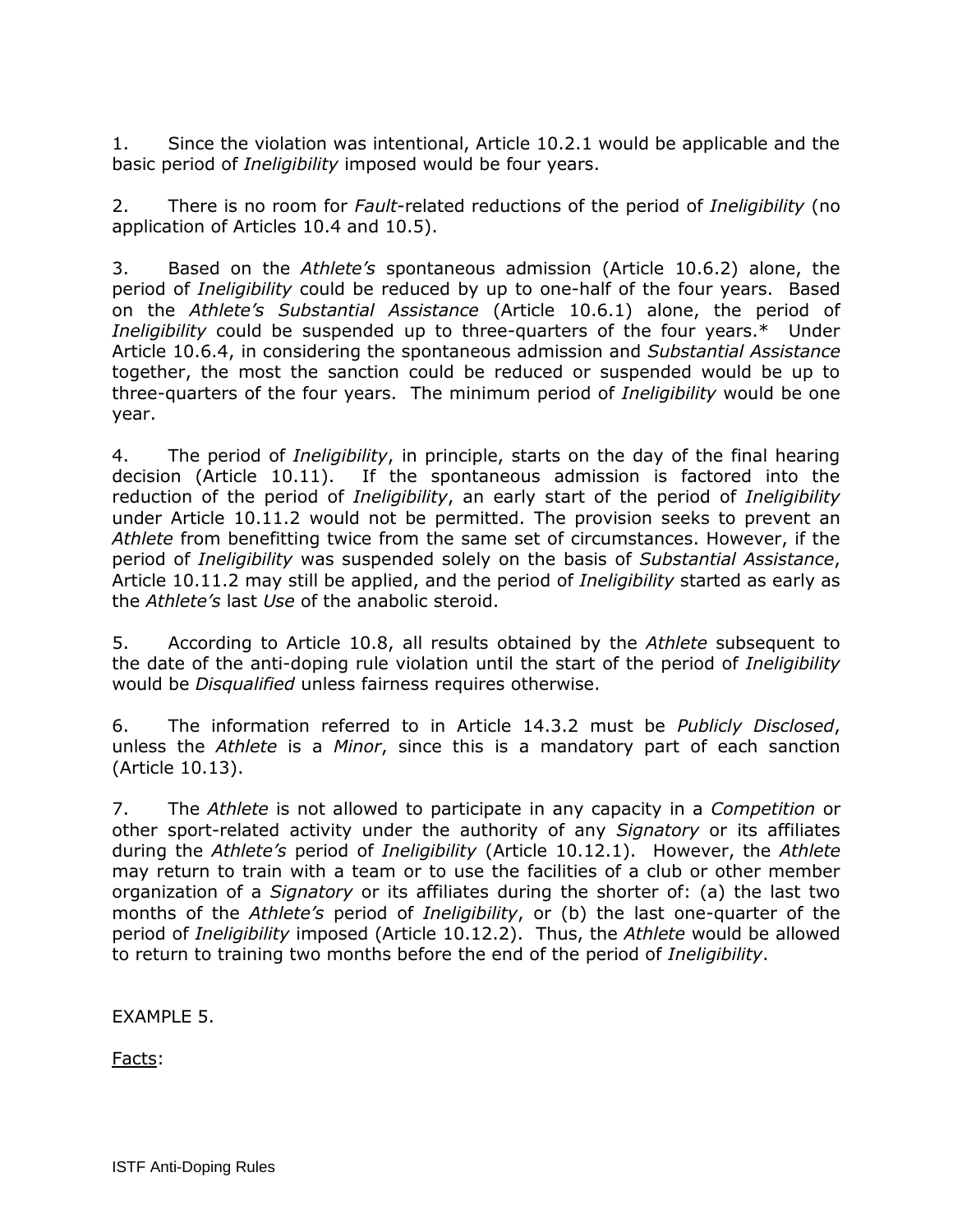An *Athlete Support Person* helps to circumvent a period of *Ineligibility* imposed on an *Athlete* by entering him into a *Competition* under a false name. The *Athlete Support Person* comes forward with this anti-doping rule violation (Article 2.9) spontaneously before being notified of an anti-doping rule violation by an *Anti-Doping Organization.*

#### Application of Consequences*:*

1. According to Article 10.3.4, the period of *Ineligibility* would be from two up to four years, depending on the seriousness of the violation. (Assume for purposes of illustration in this example that the panel would otherwise impose a period of *Ineligibility* of three years.)

2. There is no room for *Fault*-related reductions since intent is an element of the anti-doping rule violation in Article 2.9 (see comment to Article 10.5.2).

3. According to Article 10.6.2, provided that the admission is the only reliable evidence, the period of *Ineligibility* may be reduced down to one-half. (Assume for purposes of illustration in this example that the panel would impose a period of *Ineligibility* of 18 months.)

4. The information referred to in Article 14.3.2 must be *Publicly Disclosed* unless the *Athlete Support Person* is a *Minor*, since this is a mandatory part of each sanction (Article 10.13).

## EXAMPLE 6.

Facts: An *Athlete* was sanctioned for a first anti-doping rule violation with a period of *Ineligibility* of 14 months, of which four months were suspended because of *Substantial Assistance*. Now, the *Athlete* commits a second anti-doping rule violation resulting from the presence of a stimulant which is not a *Specified Substance* in an *In-Competition* test (Article 2.1); the *Athlete* establishes *No Significant Fault or Negligence*; and the *Athlete* provided *Substantial Assistance*. If this were a first violation, the panel would sanction the *Athlete* with a period of *Ineligibility* of 16 months and suspend six months for *Substantial Assistance*.

#### Application of Consequences:

1. Article 10.7 is applicable to the second anti-doping rule violation because Article 10.7.4.1 and Article 10.7.5 apply.

2. Under Article 10.7.1, the period of Ineligibility would be the greater of:

- (a) six months;
- (b) one-half of the period of *Ineligibility* imposed for the first anti-doping rule violation without taking into account any reduction under Article 10.6 (in this example, that would equal one-half of 14 months, which is seven months); or